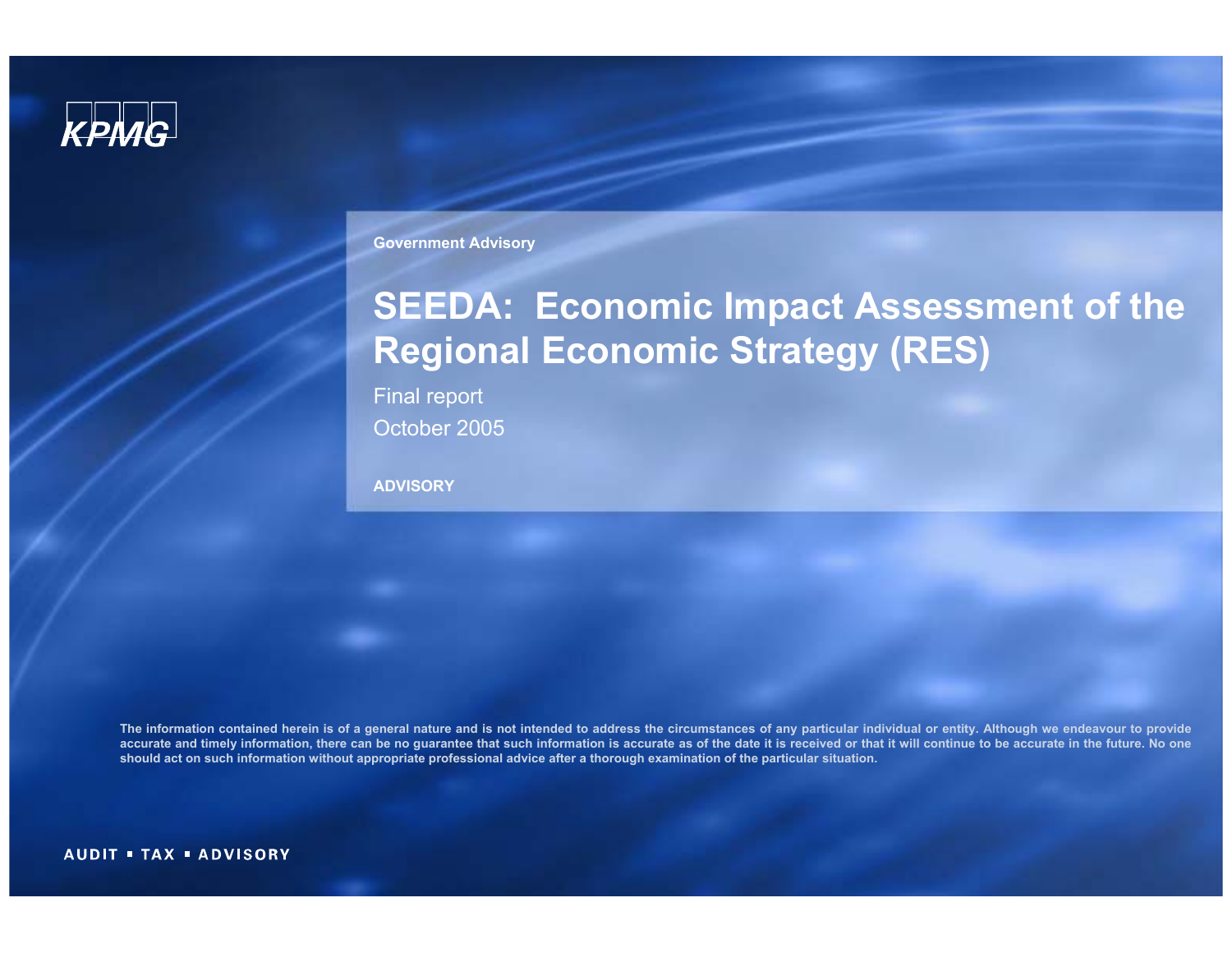### Contents

| <b>Executive Summary</b>                                                                        | P.3   |
|-------------------------------------------------------------------------------------------------|-------|
| Part 1: Introduction                                                                            | P.4   |
| Introduction and terms of reference                                                             | P.5   |
| .Part 2: Quantitative Impact Assessment                                                         | P.7   |
| - National and regional position                                                                | P.8   |
| Analysis of quantitative indicators by RES key objective                                        | P.9   |
| Summary of key quantitative findings-RES indicators                                             | P. 14 |
| Quantitative assessment of SDF indicators                                                       | P. 15 |
| Conclusions<br>$\sim$ $-$                                                                       | P. 16 |
| .Part 3: Qualitative Impact Assessment                                                          | P. 17 |
| Introduction to the qualitative impact assessment and detailed methodology<br>$\qquad \qquad -$ | P. 18 |
| Detailed methodology for the broader impact assessment<br>-                                     | P. 19 |
| <b>Measuring SAV</b><br>$\qquad \qquad -$                                                       | P.20  |
| Summary of key SAV related findings                                                             | P. 33 |
| Conclusions<br>$-$                                                                              | P. 34 |
| . Part 4: Conclusions and Lessons                                                               | P. 35 |
| Conclusions on the analysis of progress                                                         | P. 36 |
| Conclusions on the broader impact of the RES                                                    | P. 38 |
| Overall Issues for the emerging RES<br>$\overline{\phantom{0}}$                                 | P. 39 |
| •Part 5: Appendices                                                                             | P.40  |
| Appendix 1: Technical appendix- issues around quantitative analysis                             | P.41  |
| Appendix 2: List of figures<br>$\qquad \qquad -$                                                | P.42  |
| Appendix 3: Workshop attendees                                                                  | P.43  |
| Appendix 4: Potential additional indicators for future monitoring                               | P.45  |
| Appendix 5: Document review                                                                     | P.47  |
| Appendix 6: Summary of sub-regional action plans                                                | P.50  |
| - Appendix 7: List of acronyms                                                                  | P.51  |

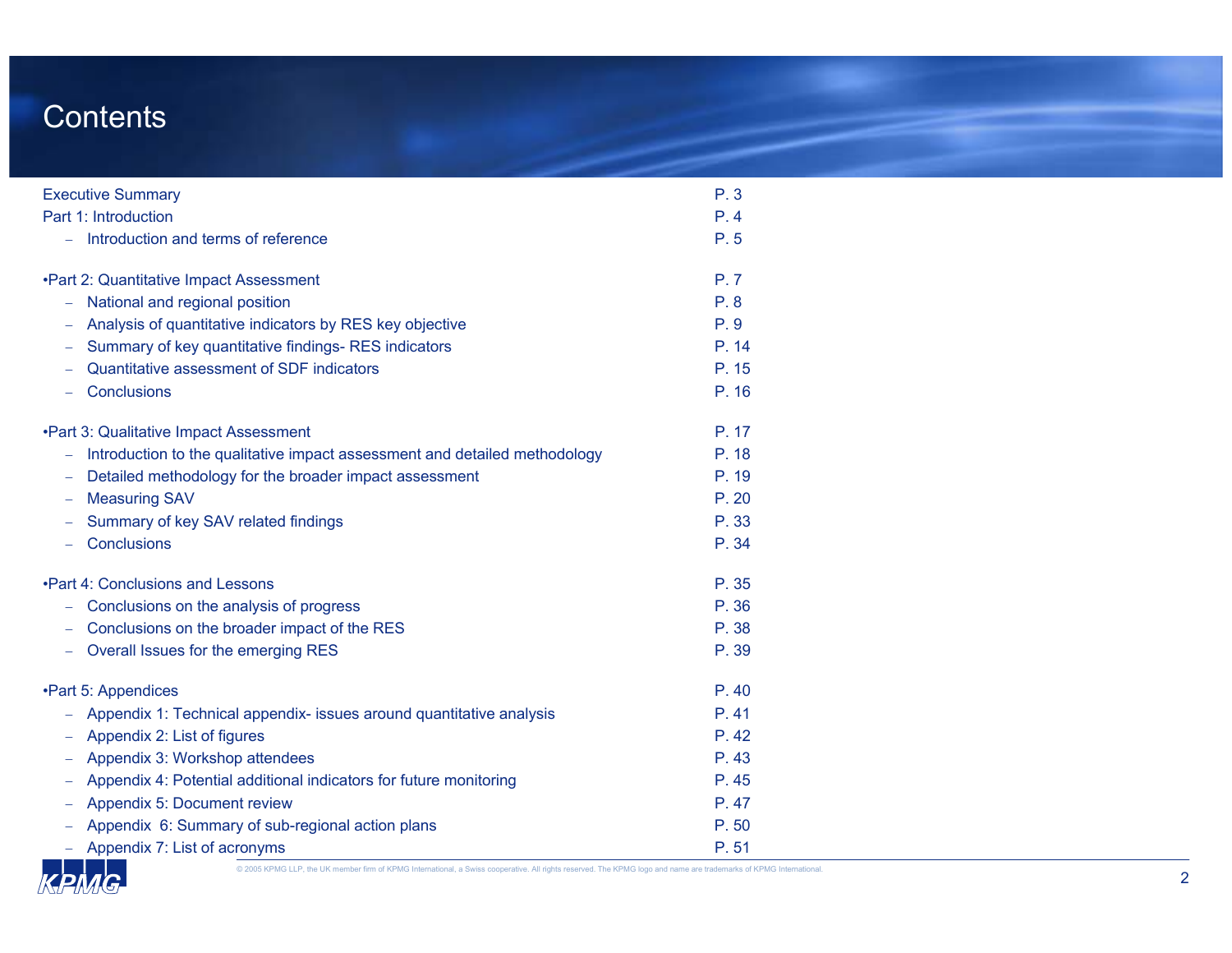### Executive Summary

The South East of England Development Agency (SEEDA) commissioned KPMG to undertake an economic impact assessment of the Regional Economic Strategy (RES). The RES has two key purposes:

1.To improve regional economic performance on productivity; and

2.To provide an agreed and shared vision, agenda and priorities for the region to move forward and to effectively utilise resources.

In order to assess both purposes of the RES, this study has been undertaken through 2 stages. Firstly we have conducted an assessment of the data sources used in the first RES to baseline and update the region's macro performance. The second purpose of the RES has been assessed through consultation with a broad range of SEEDA staff and the region's stakeholders.

In terms of the assessment of the RES in improving the regional economic performance, we found that the impact of the RES has been varied across its five policy areas (competitive business, vibrant communities, effective infrastructure, successful people, sustainable use of natural resources). Good progress has been made within the Successful People objective, where all targets set out in the RES have been achieved. A number of Vibrant Community related indicators have shown slower progress towards meeting the targets set out in the RES, whilst under the three other objectives there has been mixed progress depending on the specific indicator. A number of issues emerged during the assessment of the indicators, including the difficulty of collecting information to support indicators developed in 1999 as datasets have changed. We have therefore developed a set of readily available additional indicators which draw on robust and reliable data sources.

To analyse the broader impacts the RES has had on the region we have used the concept of Strategic Added Value (SAV). We define SAV using three broad themes: •Co-ordination;

•Strategic catalyst; and

•Advocator/innovator.

Within each of these broad themes is a range of sub-themes. It is clear from the evidence collected that the RES has delivered Strategic Added Value in certain areas and that the impact of the RES is increasing over time. The areas in which the RES has delivered the greatest Strategic Added Value are in:

•The alignment of strategies;

•Its ability to influence external agencies and funding and resource allocations within the region;

•Its provision of a shared vision and context document for the region from which partners can reference and use to inform their own policy development;

•Highlighting issues and geographical priorities for the region to address; and

•Developing specific successful projects which have been rolled out across the region.

During the study a number of issues have been raised which are important to be considered for the emerging RES. These issues include:

•Consideration of the number of priorities to be contained in the RES;

•How to overcome the RES being outdated;

•How to ensure the RES is both specific and generic to allow flexibility but also to direct activity; and

•How to ensure the terminology of the RES is clear.

If you would like to discuss the contents of this report, please email Chris Lewis (chris.j.lewis@kpmg.co.uk), Zoe Appleton (zoe.appleton@kpmg.co.uk) or Ivan Perkovic at SEEDA (ivanperkovic@seeda.co.uk).

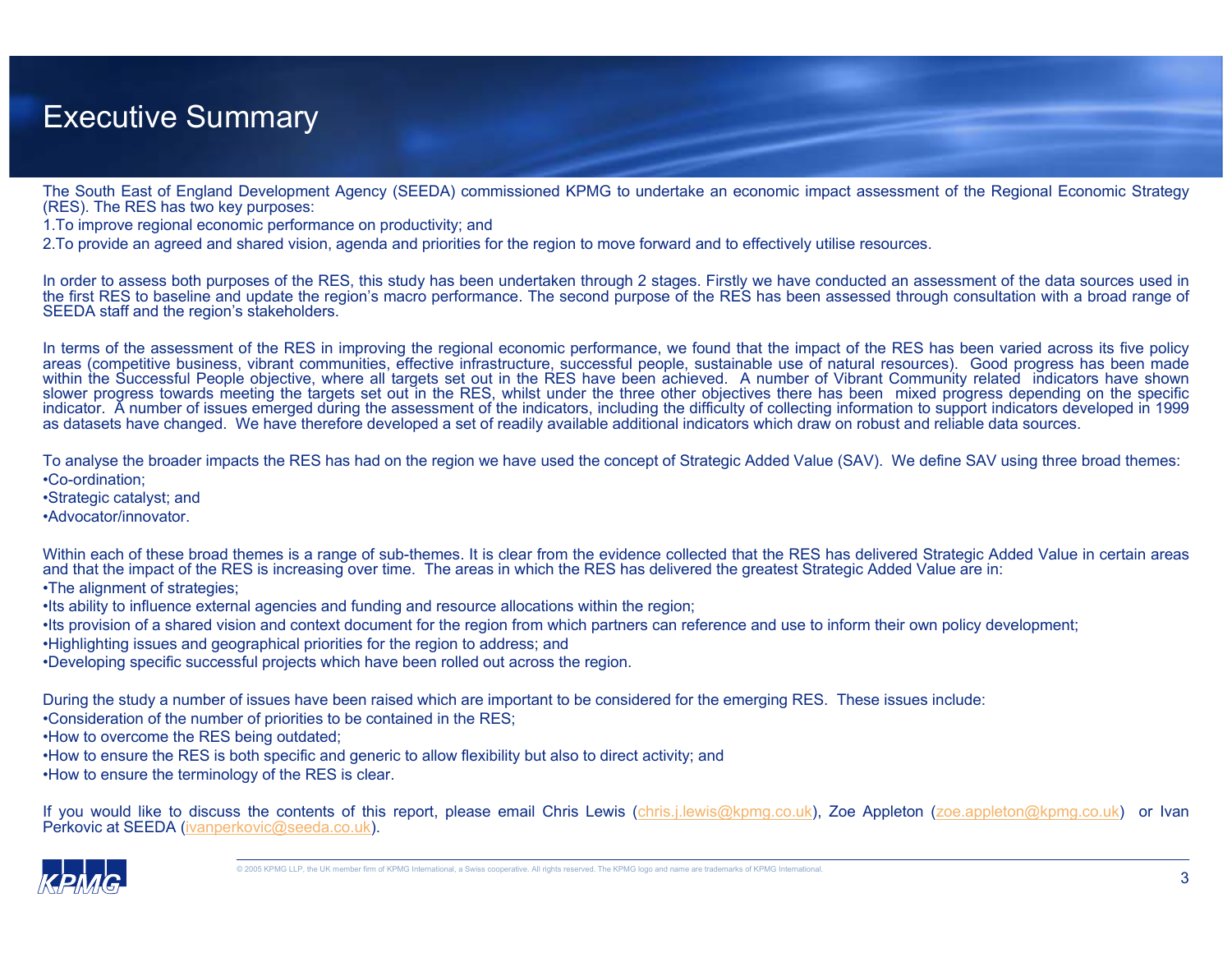

### **PART ONE: INTRODUCTION**

This section provides the introduction to the study. It covers the study objectives, the approach used, strategic context and the background to the study.

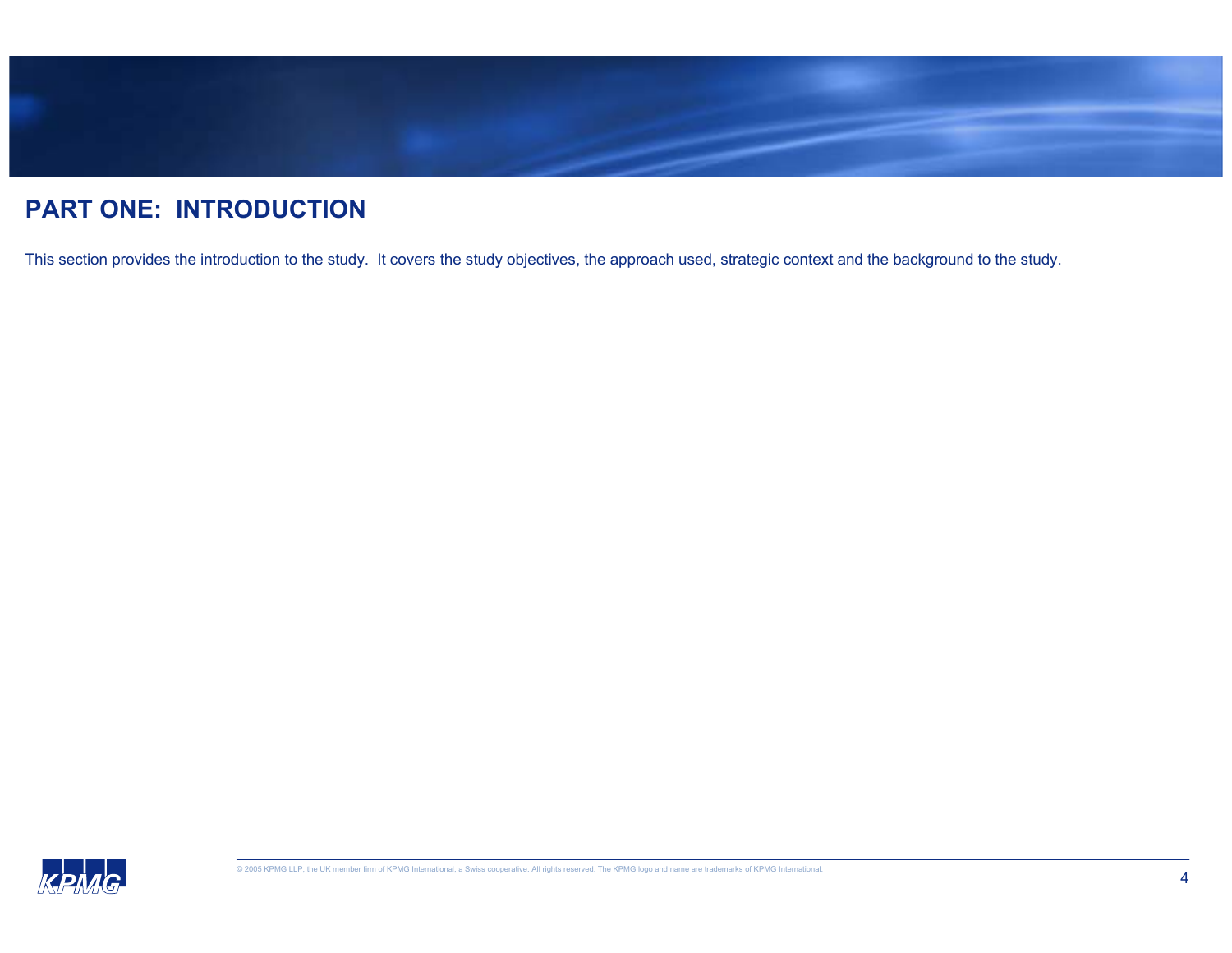### Introduction and terms of reference

#### **Introduction**

SEEDA commissioned KPMG to provide an Economic Impact Assessment of the Regional Economic Strategy (RES) for the South East. The RES has 2 key purposes:

1.To improve regional economic performance and productivity; and

2.To provide an agreed and shared vision, agenda and priorities for the region to move forward and to effectively utilise resources.

The full current RES can be accessed through the following link South East Regional Economic Strategy, 2002-2012.

#### **Study Objectives**

There are two key study objectives. First we aimed to understand the progress the region was making towards the targets set out in the RES, to understand how the RES was improving regional economic performance and productivity. Second, we set out to consider the broader impacts the RES is having on the region in terms of whether the RES was providing an agreed and shared vision and effectively targeting the region's resources.

#### **Approach**

This project has involved two key stages of work. First we updated the data sources used in the RES dating back to 1999 to baseline the region's performance. The analysis is framed around the 5 key objectives set out in the current RES:

- 1.Competitive Businesses;
- 2.Successful People;
- 3.Vibrant Communities;
- 4.Effective Infrastructure; and
- 5.Sustainable Use of Natural Resources.

This stage of the analysis uses annual data to assess progress made towards achieving these objectives. The lack of robust indicators relating to all themes within these objectives however has meant that this data collection exercise has been supplemented by the collection of further indicators which have been developed through the Sustainable Development Framework. This element of this report focuses on the region's progress against the targets set out in the RES. As such we present the analysis in view of the national and regional context.

Second, we undertook extensive consultation with a broad range of the region's stakeholders to understand how the RES has impacted upon the region. We held ten workshops. Five workshops were held with SEEDA staff focused on the RES objectives. The other five workshops were held with regional partners and agencies across the sub-regions of the South East. We analysed the information collected using a framework based on the concept of Strategic Added Value. We define Strategic Added Value (SAV) as comprising three elements: co-ordination, strategic catalyst, and innovator/advocator.

This dual approach to measuring the impact of the RES does not attempt, as do many economic impact assessments, to generate a specific numerical value for the RES. This is because it is extremely difficult to attribute the extent of quantifiable outputs such as jobs or gross value added directly to the RES. Furthermore much of its impact is generated by its non quantifiable outputs such as bringing together agencies to work in partnership or providing 'a sense of region' making an attempt to provide a specific value inappropriate.

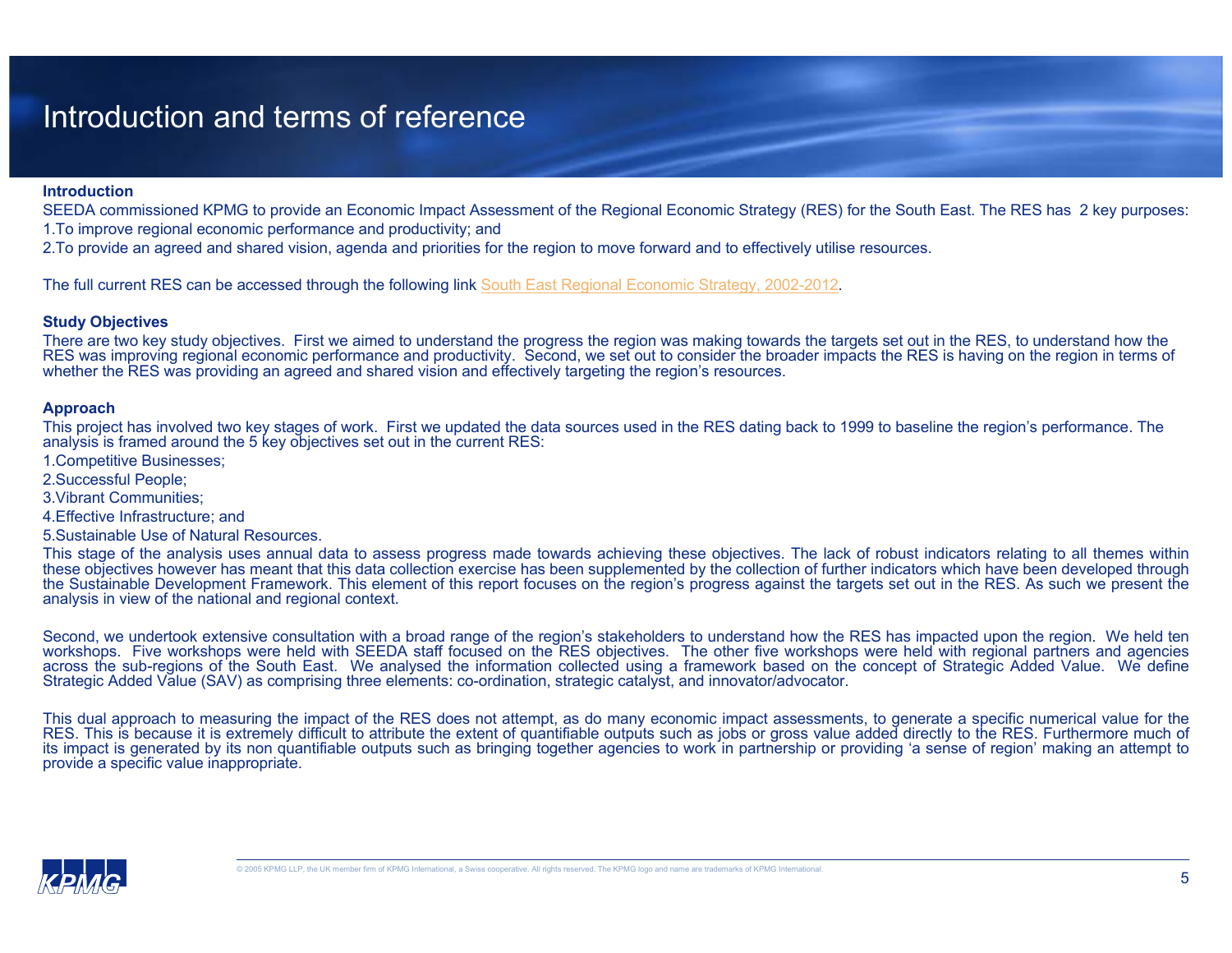### Introduction (2)

#### **Strategic Context**

This project has been undertaken within the context of work currently being carried out on behalf of the Department for Trade and Industry (DTI). The Department has commissioned an evaluation framework to enable the Regional Development Agencies (RDA) activities to be evaluated, to determine whether they and the Regional Economic Strategies fulfil their statutory obligations and how effective they have been in acting as a catalyst for regeneration within their region. This study provides insight into how practically the Regional Economic Strategies can be assessed. We understand that the work commissioned by the DTI will examine technical aspects of how effectively the RDAs have defrayed their programme expenditure and if they have sufficient capacity and capability. We have not attempted to address these issues within this study, rather we have focused on the impact of the Regional Economic Strategy, as distinct from the impact of the RDA. However, this work can inform the other RDAs on how to assess the performance of the RES within their regions, and can be used alongside the DTI work to structure the evaluation framework being developed.

#### **Background**

The initial RES represented a first attempt to provide a single economic strategy for the South East, which incorporated views from a range of agencies across the region and was cross- cutting in terms of economic, social, environmental and infrastructure related themes. As such the aim was to create a strategy for the region, which achieves buy in from all regional and sub-regional partners. At the regional level the RES is one of a number of inter-linking regional documents. As such a number of other documents look to the RES to provide contextual economic information which they are able to feed into their own regional strategies. Key inter-related regional documents include:

•South East Plan;

•Regional Transport Plan; and

•Regional Housing Strategy.

In 2002, to facilitate the delivery of RES objectives, SEEDA developed a set of Action Plans, which are organised spatially and by priority area.

The second RES is currently being reviewed and will be published for consultation in November 2005.

#### **Report structure**

The main body of this report presents the results of our assessment of the RES. It is supported by appendices which detail the methodology behind the data collection, a list of figures, potential additional indicators for future monitoring, a list of workshop attendees and a detailed document review, as well as a list of acronyms.

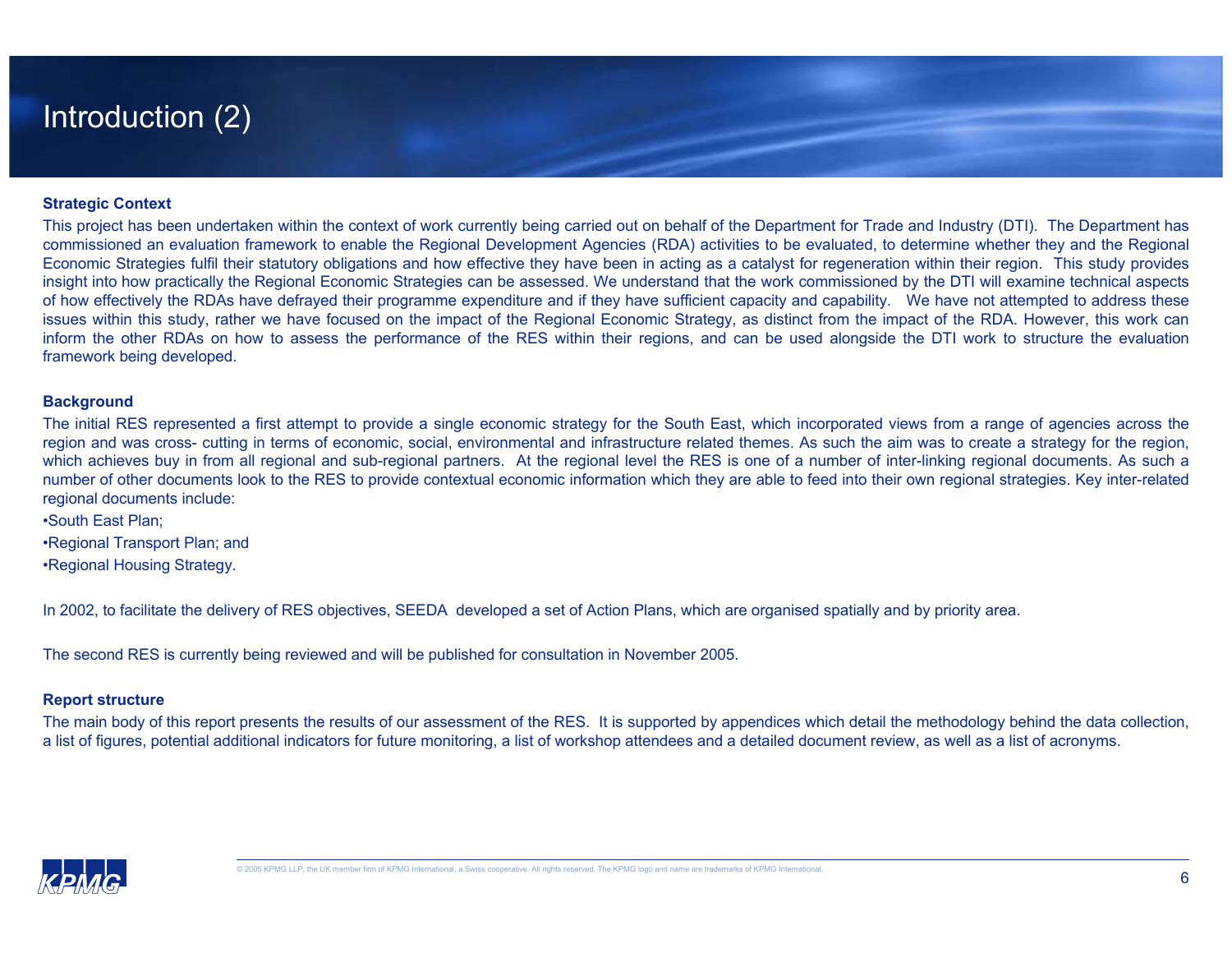

### **PART TWO: QUANTITATIVE IMPACT ASSESSMENT**

This section provides an analysis of the progress that the region has made towards the targets set within the current RES. This section of the report was published at the launch of the RES consultation events on the 15<sup>th</sup> July 2005.

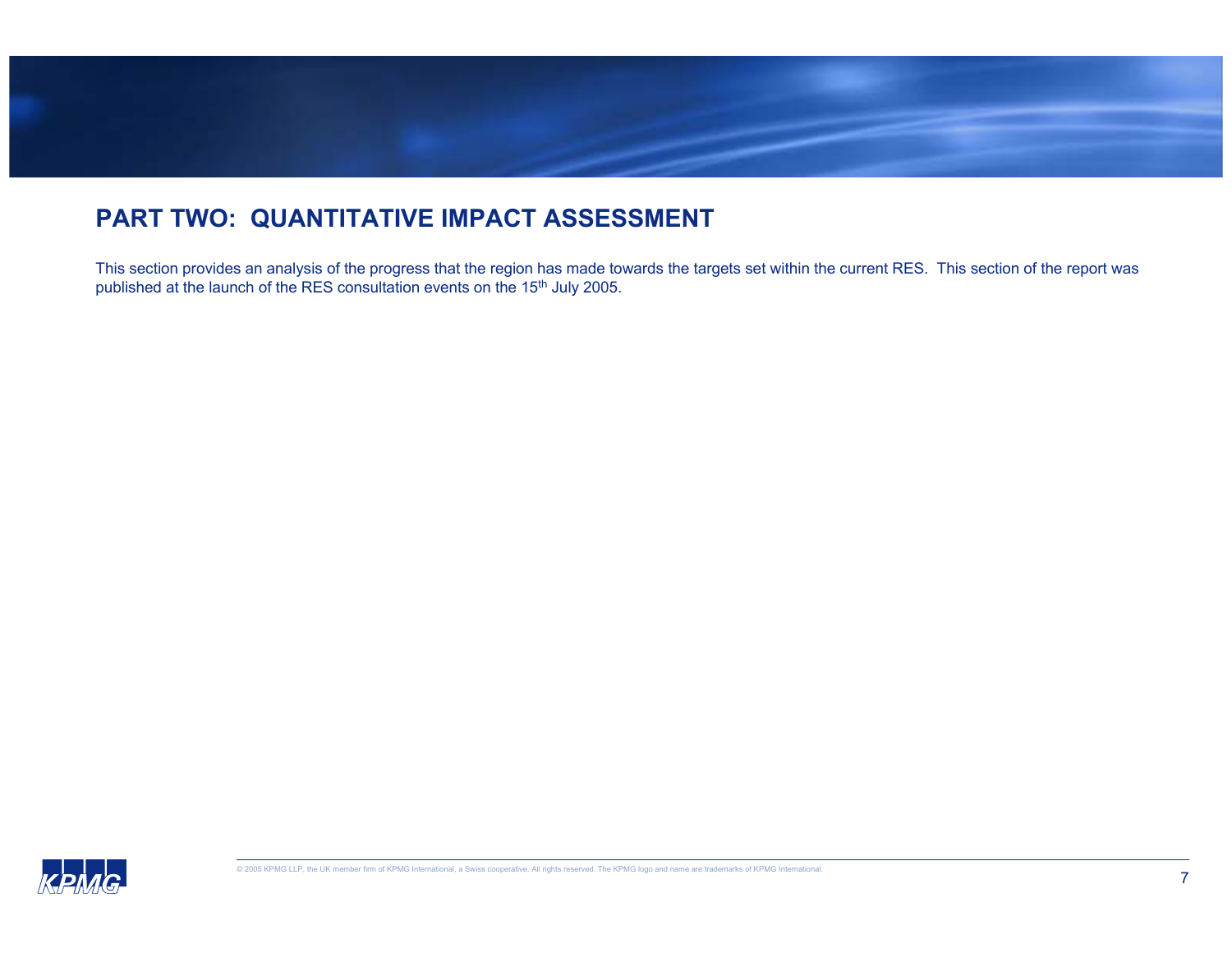### The National and regional position

Figure 1: Output and Employment Change 1998-2001/ 2003



Figure 2: Average House Prices and Retail Sales, 1999-2004



- The South East economy in the mid to late 1990s, was characterised by a period of strong employment and output growth above national trends.
- The UK, and South East economies have been subject to a number of external shocks, particularly since 2001, which will have impacted on economic growth.
- These include rising commodity prices, the outbreak of foot and mouth disease in February 2001, the 9/11 terrorist attack and the outbreak of war in Iraq in March 2003. These specific events fit within a context of many European countries and the United States experiencing slower growth levels post 2000 after generally high growth in the late 1990s. These trends and the performance of the London economy to varying degrees impact on the performance of the South East economy.
- The context of the UK and particularly the South East economy in 2005 is often of problems generated by success. The region has witnessed sustained house price growth (see figure 2) resulting in significant affordability issues, whilst economic success and the proximity of London means traffic congestion is another current and future concern.

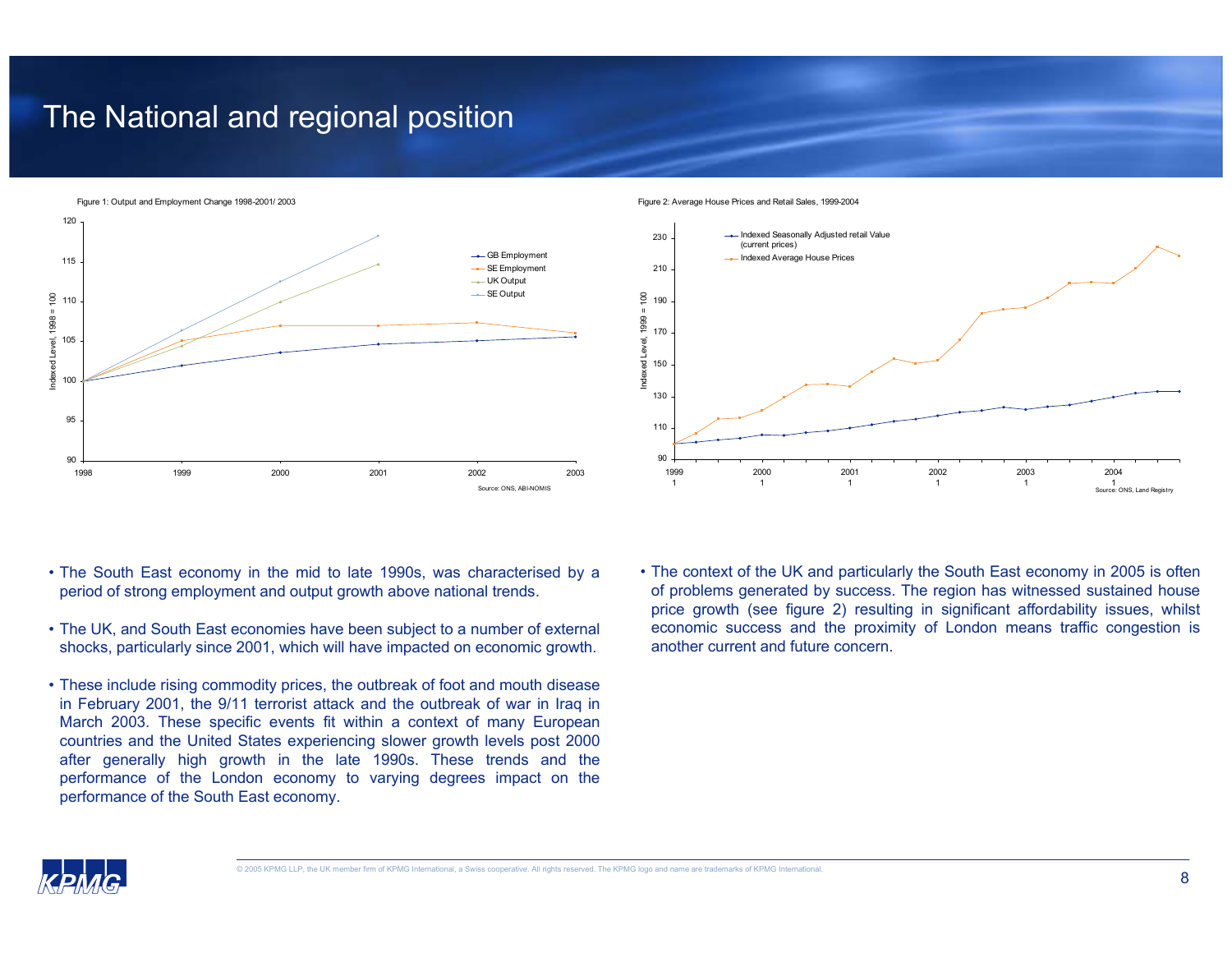## **Competitive Business**. The RES identifies Enterprise, Growth & Innovation, and International Relationships as priority areas.

Figure 3: VAT Registrations and Business Stock Change, 1999-2003





Figure 4: R & D Expenditure and Inward Investment Projects 1999-2001/2003



• The number of new businesses registering for VAT remained fairly constant over the period and rose after 2001. Net business stock growth has been positive but declining.

• Expenditure on Research & Development (R&D) increased year on year between 1999 and 2001, but fell slightly in 2002. The knowledge economy as a % of total employment in the region rose to 2001 but fell thereafter with the sector making up a smaller proportion of employment in 2003 than in 1999. However, the sector definition is taken from Robert Huggins Associates research and is not necessarily a standard definition of the sector. It includes a number of manufacturing activities whilst some high value activities are not included. This needs to be taken into account when assessing trends.

• Whilst real levels of Gross Value Added (GVA) per head grew over the period, the levell of growth on average was significantly below that targeted by the RES. It should be noted that this data is provided by a private company and not an official source. Therefore this result should be assessed using caution.

• Overall the majority of indicators within the Competitive Business objective have shown positive trends with movement towards the targets set out in the original RES.

• Other Competitive Business indicators demonstrating positive trends since 1999 are: the volume of manufactured exports per head, the proportion of adults employed in entrepreneurial activities and increases in levels of inward investment and Gross Fixed Capital Formation (total investment).

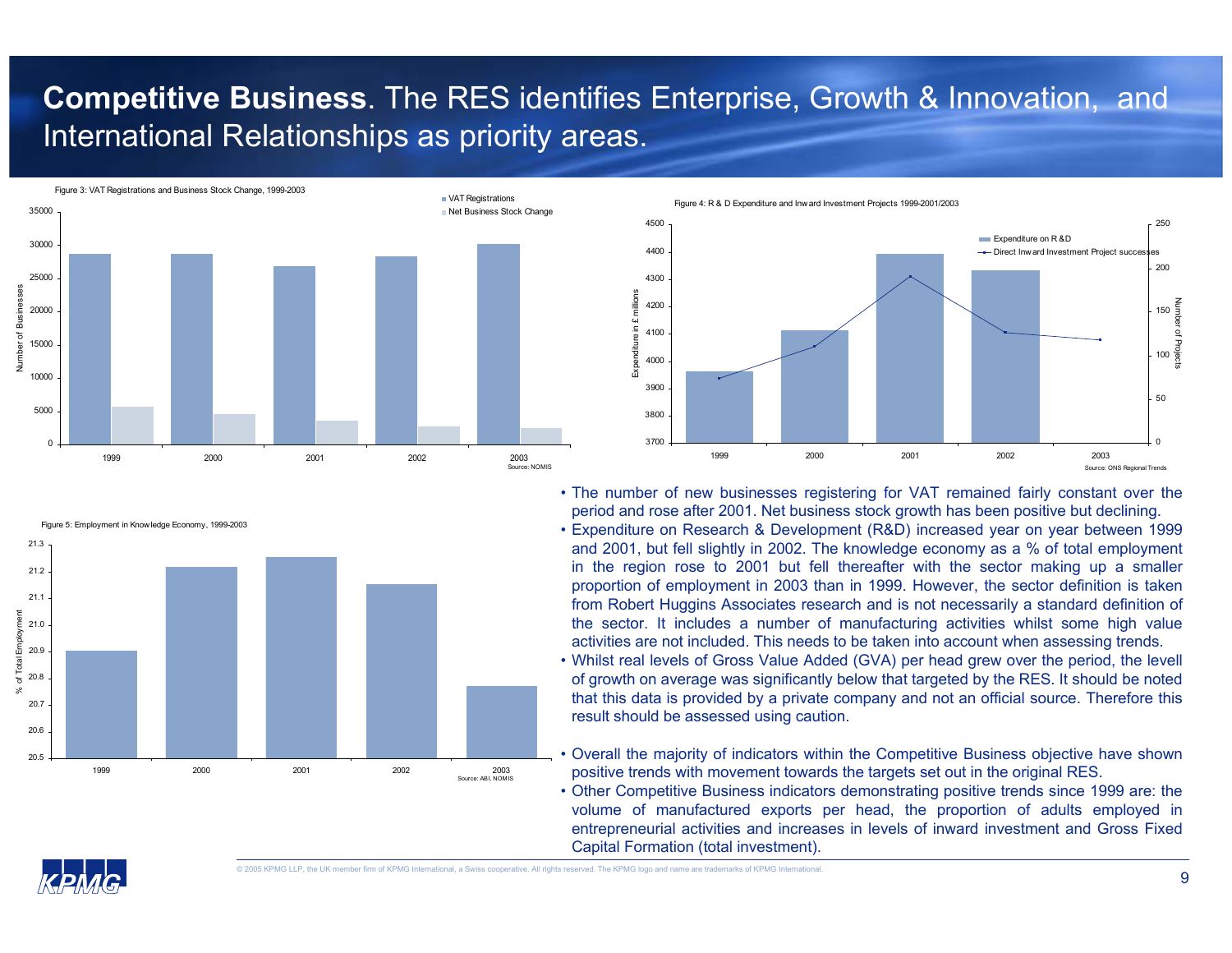## **Successful People**. The RES identifies skills for prosperity, participation in prosperity, learning for all and social dialogue as priority areas.



Figure 8: Indexed Productivity (Output per Worker) and Employment, 1999-2002



Figure 7: Working Age Population Qualified to NVQ 3+, 2000-2004



- The employment rate between 1999 and 2000 grew considerably but has declined slightly since 2000.
- The proportion of the working age population with NVQ level 3 or above has grown, particularly in terms of those with NVQ 4+ (degree or above) level qualifications.
- Productivity levels (output per worker) have followed these positive trends. However the region has not made significant progress in productivity when compared to other high performing regions. Therefore it has made little progress in terms of the RES target of increasing its relative performance compared to other international high performing regions.
- Overall the majority of indicators within the Successful People objective have shown positive trends with movement towards many of the targets set out in the original RES.

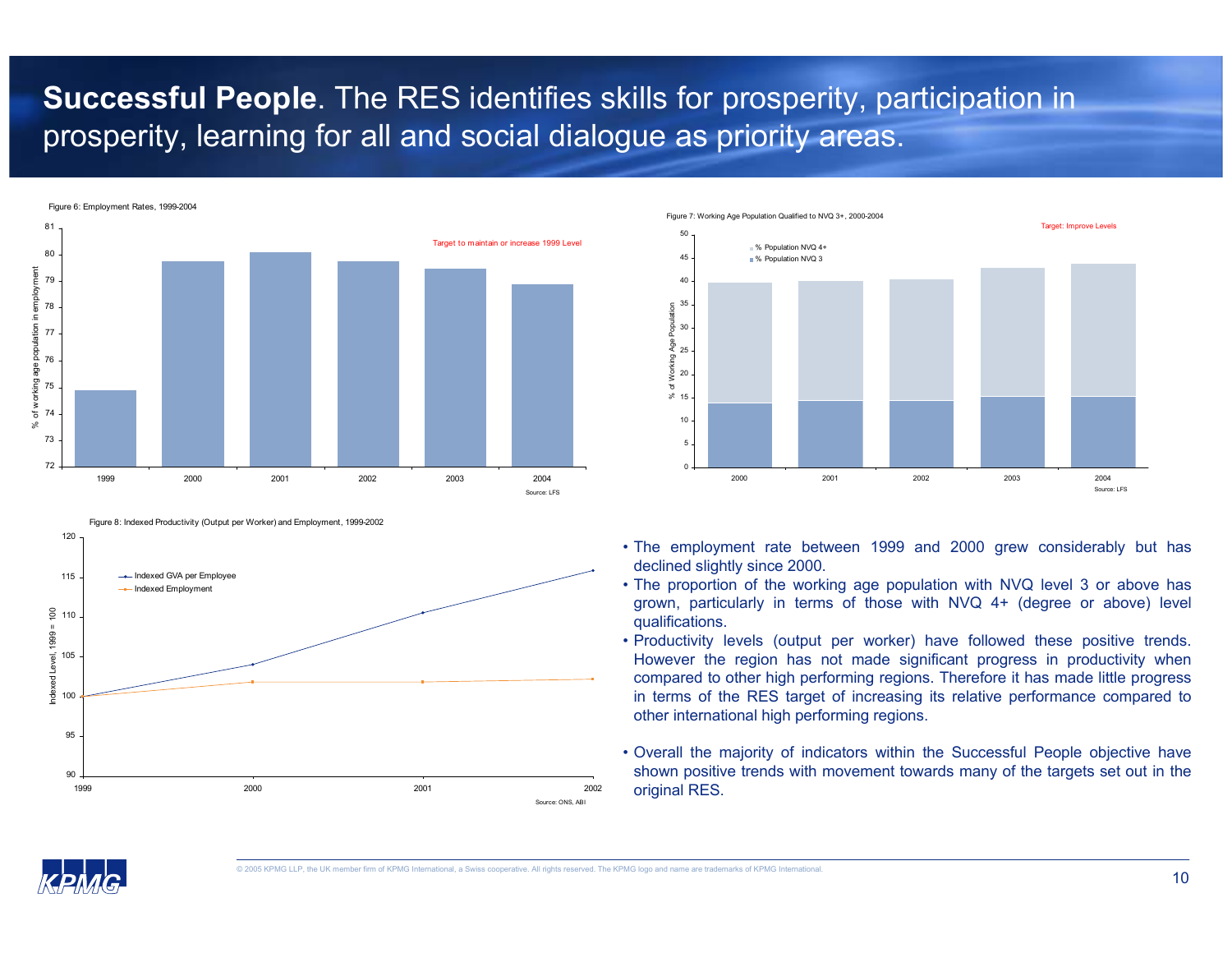## **Vibrant Communities.** The RES identifies community participation & local leadership, urban renaissance, connecting diversity with prosperity and community services as priority areas.











- The measurement of trends at the community level across the period since 1999 is difficult because of changing boundaries to statistical areas. However, one area where there has been clear progress during the period is unemployment. Levels fell across the region, but unemployment in the most deprived areas fell by more than the average which meets the target set out in the original RES.
- Crime levels have persistently increased in the region across a number of types of crime. However, there was a slight drop in the levels of worry about crime between 2003 and 2004.
- The number of people claiming income support in the most deprived communities fell from 1998 to 2000. More recent data is unavailable.
- Overall there has not been a consistent trend in the performance of indicators under Vibrant Communities. For example, mortality rates from accidents and cancer have improved (although not enough yet to meet RES targets) whilst numbers suffering fuel poverty have doubled.

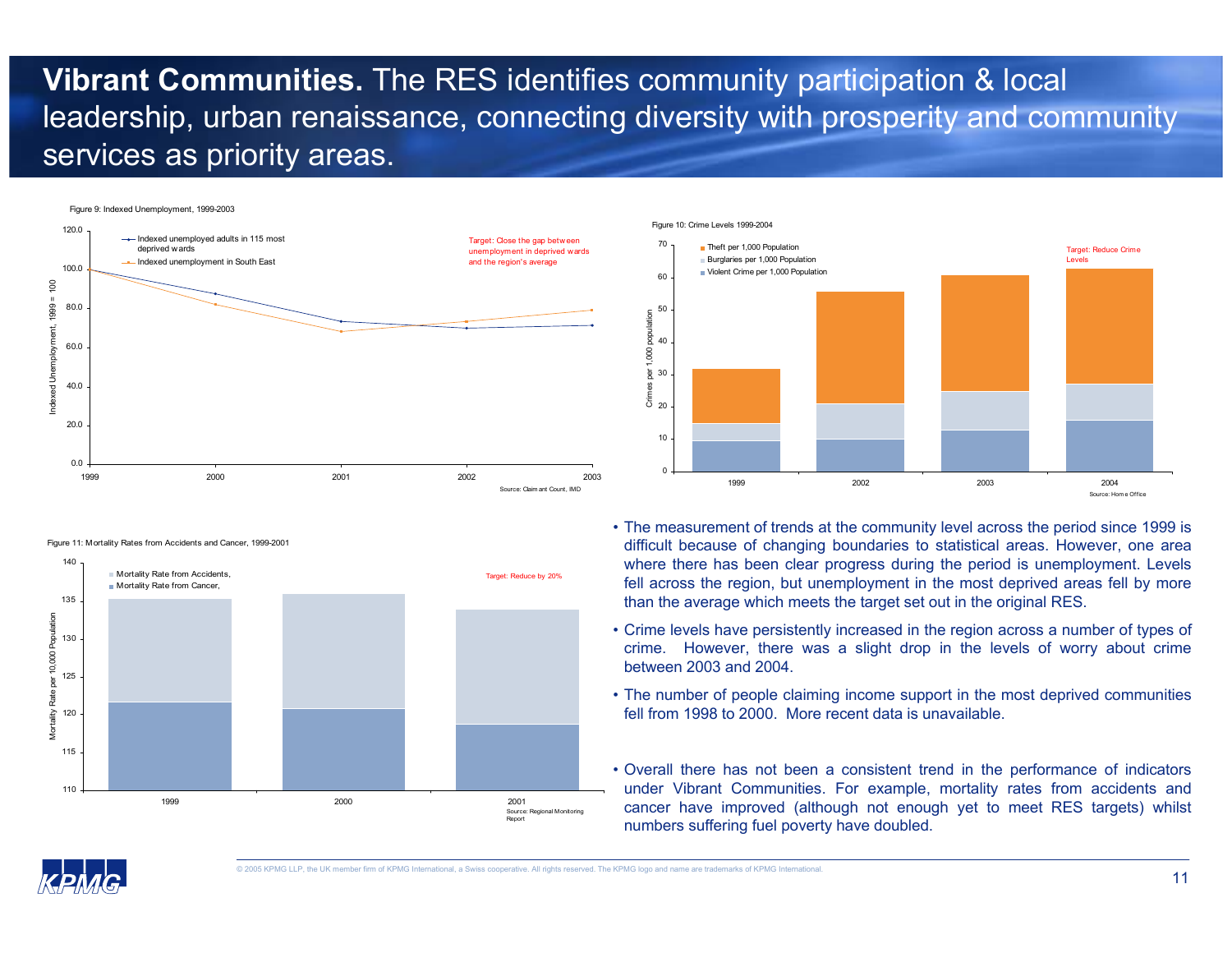### **Effective Infrastructure**. The RES identifies housing, transport, broadband connections and development of brownfield land as priority areas.



Figure 14: Car Use and Road Expenditure, 2000-2003



Figure 13: Dwellings completed on previously developed land, 1999-2003



- $\cdot$  There has been an increase in the proportion of dwellings bullt on previously developed land (currently significantly higher than the RES target) and an increase in the amount of vacant/ derelict land available for development.
- However, indicators reflecting congestion and transport issues tend to be negative. Travel to work times do not appear to have fallen whilst traffic flows and numbers travelling by car to work have increased. At the same time public expenditure on roads which rose only marginally between 2000 and 2002 rose considerably in 2002/03.
- Whilst the agenda in the region is driven by expanding housing supply and levels of affordable housing (for which little data is available) homelessness levels have risen consistently since 1999.
- It is expected that broadband take-up has been strong in the region and that coverage is widespread. However consistent and robust measurement of this indicator is not currently available.
- Overall there have been mixed trends towards meeting the RES objective for Effective Infrastructure.

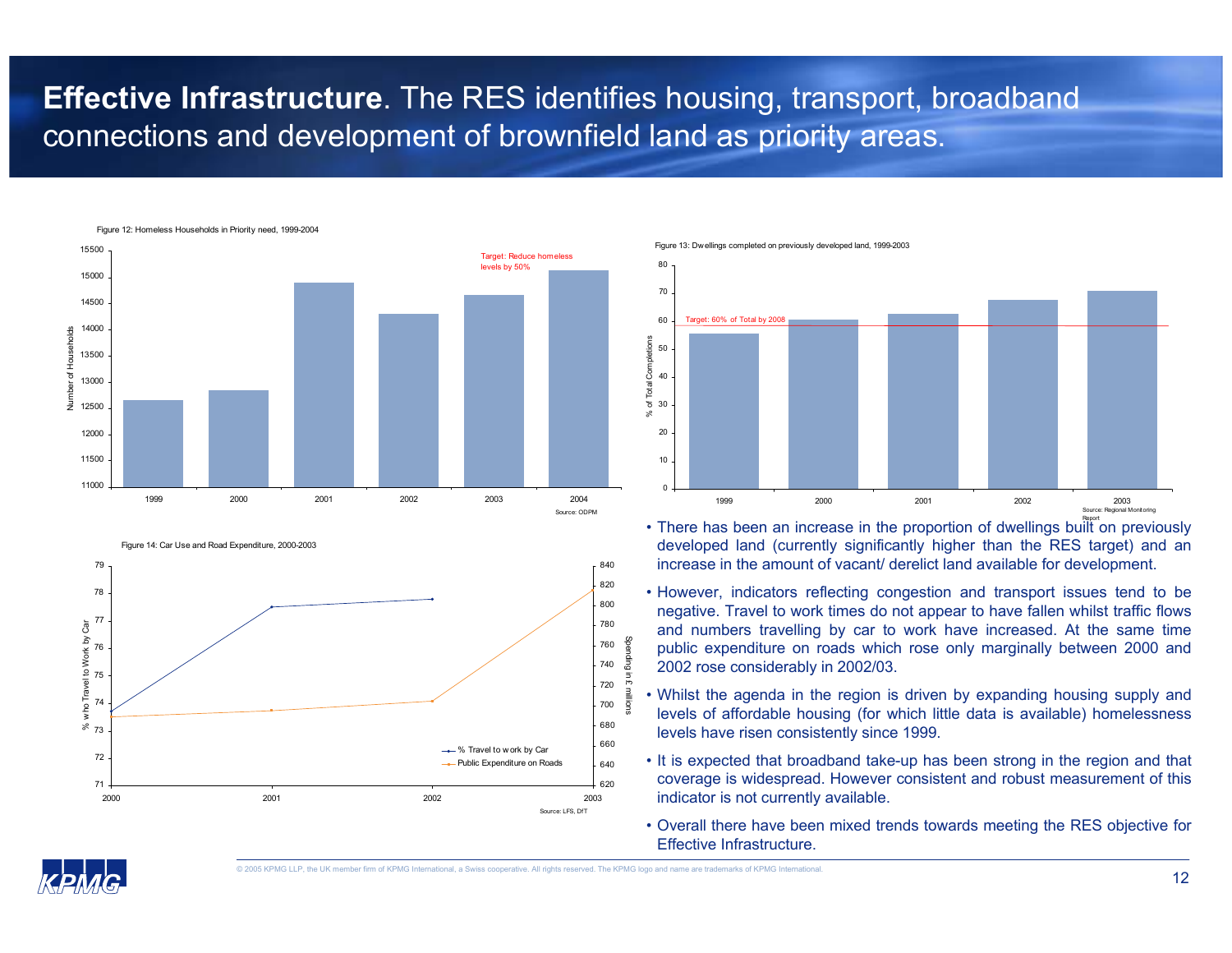### **Sustainable use of Natural Resources**. The RES identifies environmental capital, sustainable land management and water, waste & energy as priorities.



Figure 17: Greenhouse Gas Emission Levels and Days with Higher Levels of Air Pollution, 1999-2003



Figure 16: Energy produced from Renewable sources, 1999-2003



- Indicators of environmental quality have shown divergent trends since 1999. Biological water quality in rivers has improved slightly whilst chemical quality has declined. Similarly air pollution levels and greenhouse gas emissions have fluctuated from year to year.
- Measures of land management and quality tend not to have been consistent over the period. Indications are that the extent of key habitats increased between 2002-03 but that the average condition worsened.
- Levels of energy consumption per head increased to 2001 but have since decreased again to 1999 levels. However, in this time the amount of energy produced from renewable sources has more than doubled.
- Overall therefore the progress within the Sustainable Use of Natural Resources objective has been mixed. Performance within a number of indicators has fluctuated year on year whilst roughly equal numbers of indicators have moved towards meeting targets as have displayed negative trends.

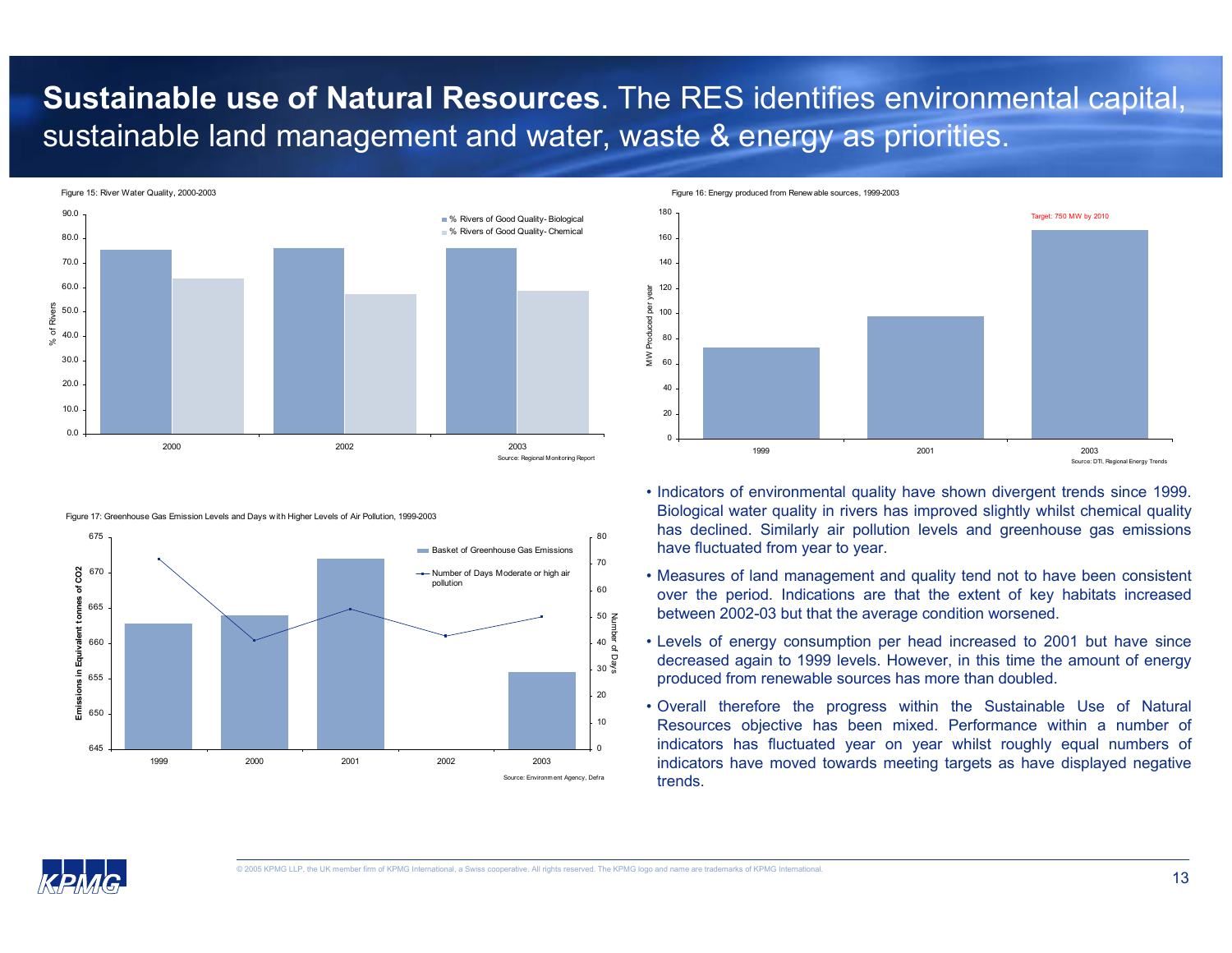## Summary of key quantitative findings

The following table illustrates the progress the region is making in meeting the targets set out in the RES. Indicators coded green illustrate good progress has been made, and in some cases targets have already been achieved. Indicators shown as amber are where there has been insignificant movement either towards or away from the target; and where indicators are marked red, performance has been negative and there has been movement further away from meeting targets.

| <b>Objective</b> | Indicator                                              | Value                         | <b>Target</b>        | <b>Baseline (Year)</b> | <b>Current Position (Year)</b> | <b>Target Deadline</b> | <b>Progress</b> | <b>Comment</b>         |
|------------------|--------------------------------------------------------|-------------------------------|----------------------|------------------------|--------------------------------|------------------------|-----------------|------------------------|
| CВ               | Increase in real GVA per head                          | % Change                      | Average 3.2%         | 2.9 (1999)             | 2.2(2004)                      | 2012                   |                 |                        |
| CB               | Manufactured Exports per Head                          |                               | Increase             | 3,500 (1999)           | 3,630 (2004)                   | 2012                   |                 |                        |
| CВ               | Adults in Entrepreneurial Activity                     | % workforce                   | Increase             | 5.3 (1999)             | 7 (2004)                       | 2012                   |                 |                        |
| SP               | Comparative Labour Productivity                        | <b>Indexed Score</b>          | Amongst Top 20       | 77.3 (1999)            | 74.4 (2003)                    | 2012                   |                 |                        |
| SР               | Real GVA per Worker                                    |                               | Increase by 2+% p.a  | 15,098 (1999)          | 18,511 (2002)                  | 2012                   |                 | <b>Target Achieved</b> |
| SP               | Working Age Pop. in Employment                         | % Population                  | Maintain or Improve  | 74.9 (1999)            | 78.9 (2004)                    | 2012                   |                 |                        |
| <b>SP</b>        | Population NVQ 3                                       | % Population                  | Increase             | 13.9 (2000)            | 15.4 (2004)                    | 2012                   |                 |                        |
| SP               | Population NVQ 4+                                      | % Population                  | Increase             | 25.9 (2000)            | 28.5 (2004)                    | 2012                   |                 |                        |
| VC               | Unemployed Adults in 115 most deprived<br>wards        | Absolute Number               | Reduce by 25%        | 22,053 (1999)          | 15,760 (2003)                  | 2012                   |                 | <b>Target Achieved</b> |
| VC               | Adults claiming income support- most<br>deprived wards | Absolute Number               | Reduce by 25%        | 68,555 (1999)          | 70,495 (2004)                  | 2012                   | $\bigcirc$      | Inadequate Data        |
| VC               | Mortality Rate from Accidents                          | per 10,000 Population         | 20% Reduction        | 13.6 (1999)            | 15.2 (2001)                    | 2012                   |                 |                        |
| VC               | Mortality Rate from Cancer                             | per 10,000 Population         | 20% Reduction        | 121.7(1999)            | 118.2 (2001)                   | 2012                   |                 |                        |
| VC               | <b>Violent Crime</b>                                   | per 1,000 Population          | Reduce               | 9.5 (1999)             | 16 (2004)                      | 2012                   |                 |                        |
| VC               | <b>Burglaries</b>                                      | per 1,000 Population          | Reduce               | 5.6 (1999)             | 11 (2004)                      | 2012                   |                 |                        |
| VC               | Theft                                                  | per 1,000 Population          | Reduce               | 16.7 (1999)            | 36 (2004)                      | 2012                   |                 |                        |
| ΕI               | Homeless Households in Priority need                   | Absolute Number               | Reduce 50%           | 12,670 (1999)          | 15,150 (2004)                  | 2012                   |                 |                        |
| ΕI               | Dwellings completed on previously<br>developed land    | % of total                    | Achieve at least 60% | 56 (1999)              | 71 (2003)                      | 2008                   |                 | <b>Target Achieved</b> |
| EI               | Mean travel time to work                               | Minutes                       | Reduce               | 24 (2001)              | 24 (2002)                      | 2012                   |                 |                        |
| <b>SUNR</b>      | Per Capita Carbon Dioxide Emissions                    | Kgs                           | Reduce               | 2,050 (2000)           | 2,300 (2003)                   | 2012                   |                 |                        |
| <b>SUNR</b>      | Energy produced from Renewable sources                 | Mega Watts per year           | 750MW                | 73 (1999)              | 166.8 (2003)                   | 2010                   |                 |                        |
| <b>SUNR</b>      | Per Capita Water Consumption                           | Litres per Day                | Reduce               | 164.5 (1999)           | 156 (2003)                     | 2012                   |                 |                        |
| <b>SUNR</b>      | Waste going to Landfill (households,<br>commercial)    | % of total                    | Reduce               | 79,64 (2002)           | 79,64 (2002)                   | 2012                   | $\bigcirc$      | Inadequate Data        |
| <b>SUNR</b>      | Final Energy Consumption                               | Million tonnes oil equivalent | Reduce               | 156 (1999)             | 156 (2003)                     | 2012                   | M.              |                        |

Notes: The theft and burglary indicators have been rated on their performance between 2002 and 2004 and therefore are scored 'amber'. We have included data for 1999 for comparison with the original baseline although it is believed that the method of collection has slightly changed and so direct comparison is not possible across all years. There are two figures for waste going to Landfill. The first refers to household waste, the second to industrial and commercial. Dwellings on previously developed land are in both the SDF and RES indicator lists and so feature in both tables. We are currently unsure why the risk of flooding numbers are the same. The data comes from the Annual Monitoring Statement for the South East.

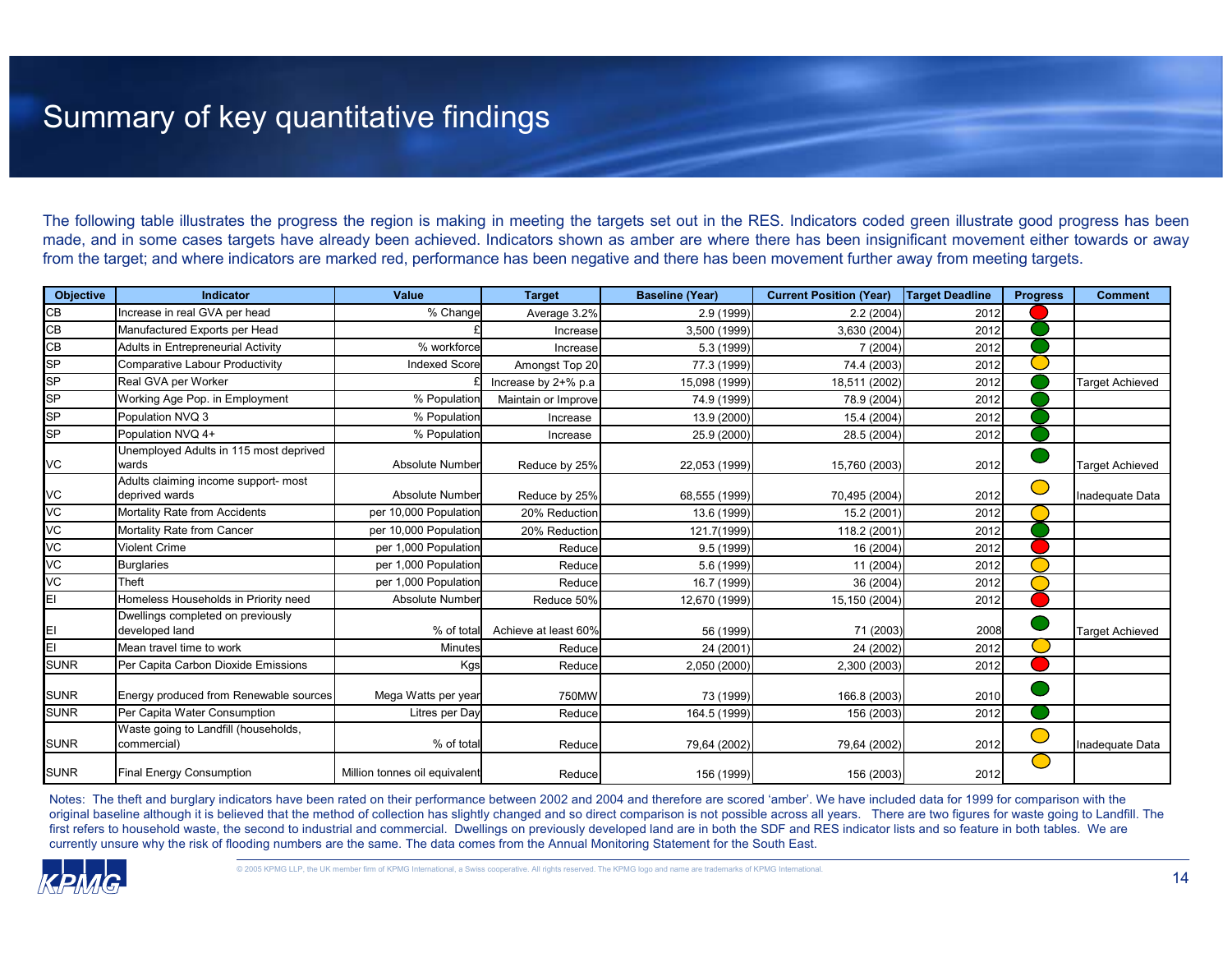### Quantitative Assessment of the SDF Indicators

To provide further depth to the analysis of the RES indicators, we have also collected and analysed a bundle of indicators which relate directly to the objectives of the Regional Sustainable Development Framework. Some slight changes can be observed in terms of progress towards RES objectives. It appears that slightly better progress is being made towards the Competitive Business, Vibrant Communities and Effective Infrastructure objectives, than observed by looking at the RES indicators.

| <b>Objective</b> | <b>Indicator</b>                                                      | <b>Value</b>         | 1999   | 2000   | 2001   | 2002   | 2003    | 2004    | <b>Progress</b> |
|------------------|-----------------------------------------------------------------------|----------------------|--------|--------|--------|--------|---------|---------|-----------------|
| CB               | <b>VAT Registrations</b>                                              | Number of businesses | 28,815 | 28,820 | 27,045 | 28,430 | 30,345  |         |                 |
| CB               | <b>Business Survival Rate- 1 Year</b>                                 | % of businesses      | 91.3   | 91.6   | 93.4   |        |         |         |                 |
| CB               | Net Business Stock Change                                             | Number of businesses | 5,820  | 4,815  | 3,725  | 2,895  | 2,560   |         |                 |
| CB               | Expenditure on R &D                                                   | £s million           | 3,966  | 4,114  | 4,394  | 4,335  |         |         |                 |
| CB               | Direct Inward Investment successes                                    | Number of projects   | 74     | 110    | 191    | 126    | 118     |         |                 |
| CB               | <b>Gross Fixed Capital Formation</b>                                  | £s million           | 23,108 | 25,756 |        |        |         |         |                 |
| SP               | Employment in Knowledge Economy                                       | % total employment   | 20.9   | 21.2   | 21.3   | 21.2   | 20.8    |         |                 |
| SP               | GVA per Employee at current basic prices                              | £s                   | 34.696 | 36,097 | 38,353 | 40.193 |         |         |                 |
| VC               | Households in Fuel Poverty                                            | % of all households  |        |        |        | 8.3    |         | 19.0    |                 |
| VC               | Worry of Car Crime                                                    | % of people surveyed |        |        |        |        | 15      | 13      |                 |
| VC               | Worry of Burglary                                                     | % of people surveyed |        |        |        |        | 12      | 11      |                 |
| VC               | Worry of Violent Crime                                                | % of people surveyed |        |        |        |        | 18      | 17      |                 |
| EI               | Average Daily Flow of vehicles                                        | Vehicles in '000s    | 4.7    | 4.7    | 4.8    | 4.9    |         |         |                 |
| EI               | Travel to work by Car                                                 | % of workers         |        | 73.7   | 77.5   | 77.8   |         |         |                 |
| EI               | Public Expenditure on Roads                                           | £s million           |        | 688.8  | 695.1  | 704.5  | 815.7   |         |                 |
| EI               | Dwellings Built on Previously developed land                          | % of total           | 55     | 61     | 63     | 68     | 71      |         |                 |
| EI               | Land Available for Development on derelict/vacant<br>land             | <b>Hectares</b>      |        |        |        | 4,290  | 4,520   |         |                 |
| <b>SUNR</b>      | Days Moderate or high air polution                                    | Number of days       | 72     | 41     | 53     | 42.7   | 50      |         |                 |
| <b>SUNR</b>      | Rivers of Good Quality- Biological                                    | % of total           |        | 75.9   |        | 76.6   | 76.3    |         |                 |
| <b>SUNR</b>      | Rivers of Good Quality- Chemical                                      | % of total           |        | 64.1   |        | 57.5   | 58.9    |         |                 |
| <b>SUNR</b>      | <b>Basket of Greenhouse Gas Emissions</b>                             | Kgs                  | 662.9  | 664.1  | 672.1  |        | 656     |         |                 |
| <b>SUNR</b>      | Sites of Special Scientific Interest rated in favourable<br>condition | % of sites           |        |        |        | 53.9   | 45.4    | 54      |                 |
| <b>SUNR</b>      | Extent of Key habitats                                                | <b>Hectares</b>      |        |        |        | 93,674 | 132,042 |         |                 |
| <b>SUNR</b>      | Condition of Key habitats- unfavourable                               | % of key habitats    |        |        |        | 27     | 34      |         |                 |
| <b>SUNR</b>      | Properties at Risk of Flooding                                        | Number of homes      |        |        |        |        | 235,602 | 235,602 |                 |

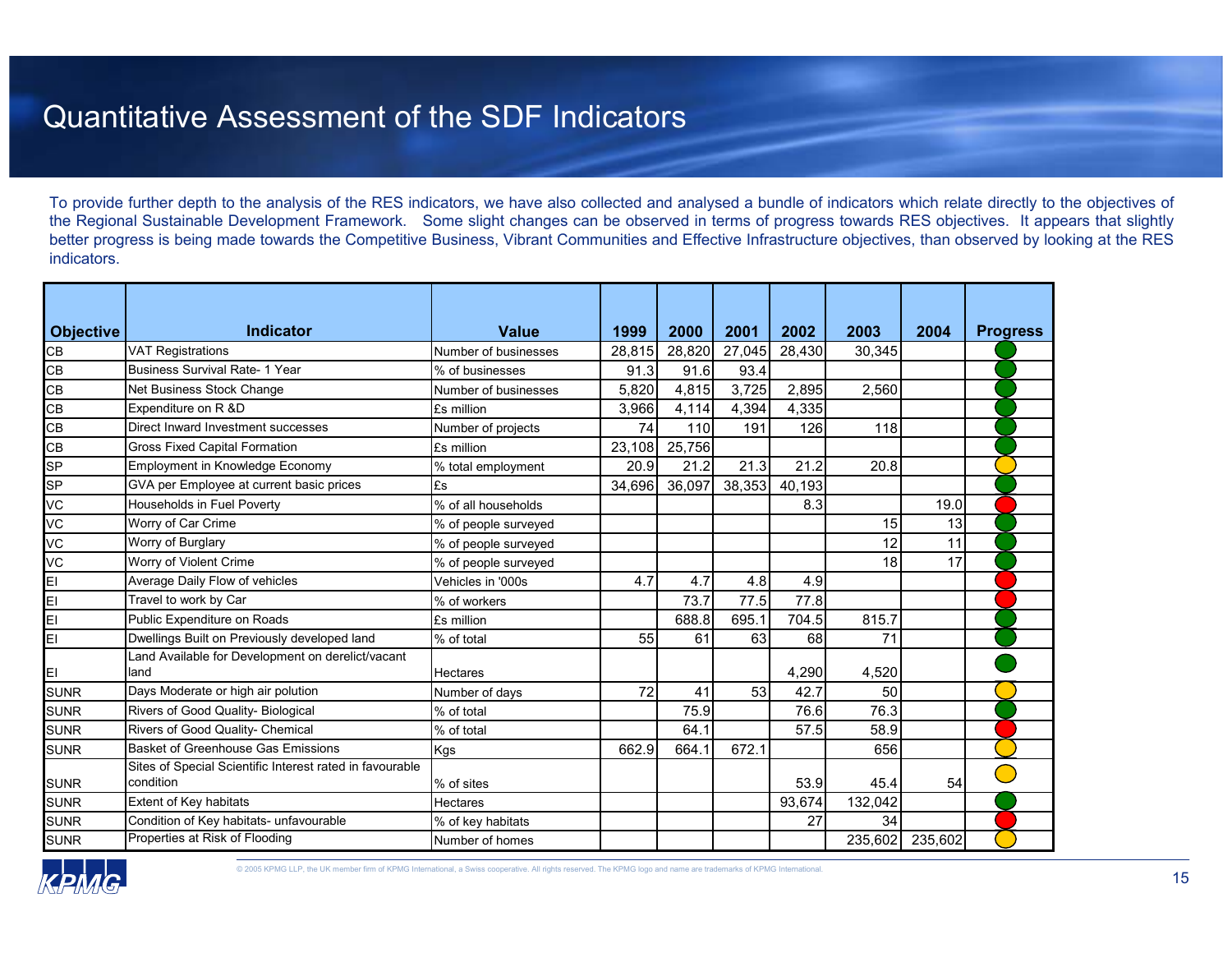### Conclusions

It is clear that in overall terms good progress has been made in delivering the RES targets. We found that the impact of the RES has been varied across its five policy areas. Good progress has been made within the Successful People objective, where all targets set out in the RES have been achieved. Vibrant Communities has shown slower progress towards meeting the targets set out in the RES, and the three other objectives have shown a mixed picture. However a number of issues for consideration have arisen from the data collection and analysis process.

Key to any exercise linking performance against targets is that the data to be collected is consistent and robust. In this respect there are a number of significant issues relating to the existing indicators used to assess the performance of the RES. Firstly not all of the baseline indicators developed in 1999 are still available, with a number of other indicators unable to be collected consistently year on year over the period. Therefore we advise that in line with the emerging RES a new set of indicators be drawn up which will more accurately reflect the priorities of the region and which will allow information to be collected in a more sustainable manner. These indicators should be confirmed with key statistical sources such as the Office for National Statistics and Government departments to ensure that indicators will continue to be collected in the forseeable future and will not become redundant in the manner of a number of the current indicators.

A table of suggested indicators which could be considered for measuring the performance of the RES in coming years is contained in Appendix 3.

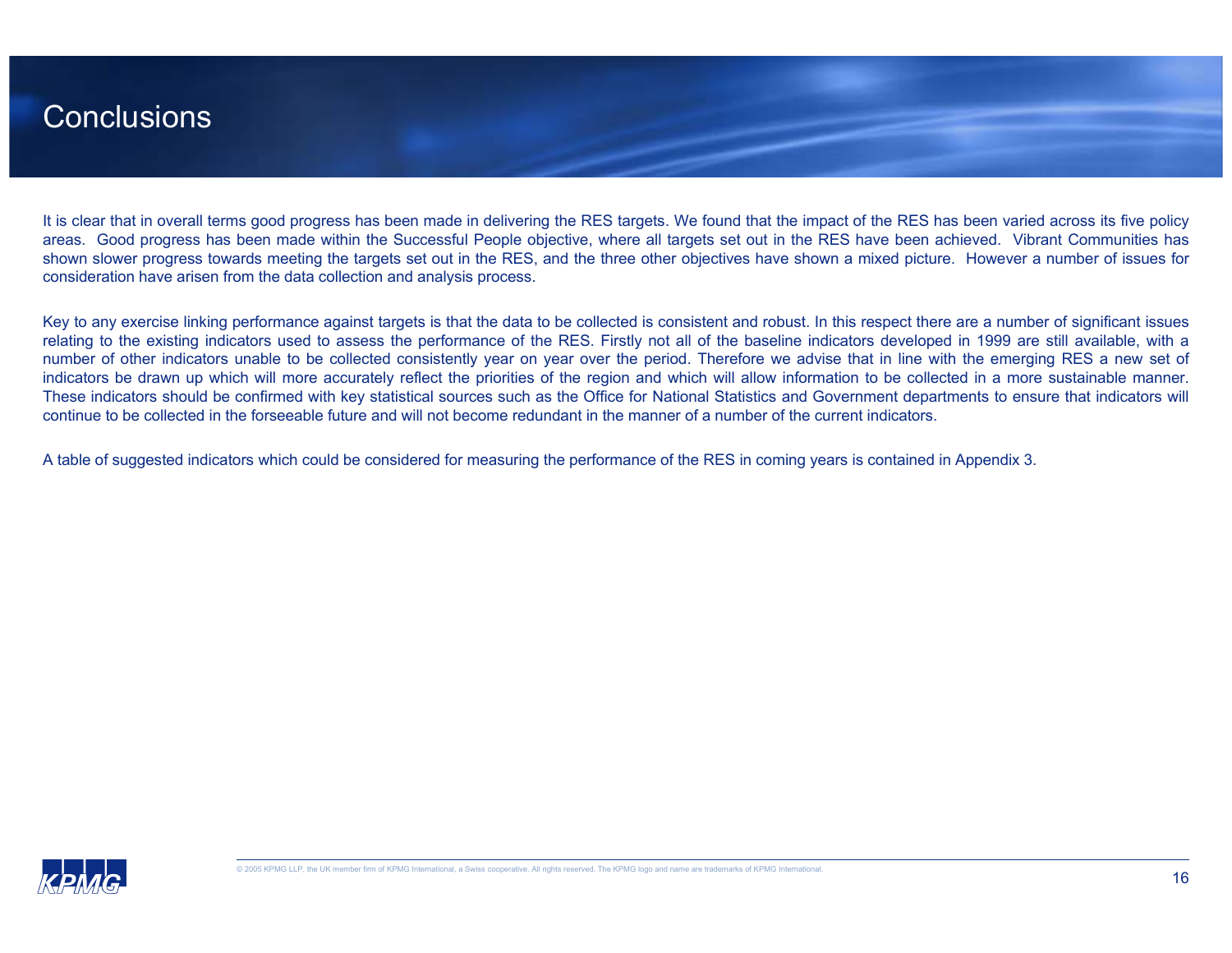

### **PART THREE: QUALITATIVE IMPACT ASSESSMENT**

This section presents the analysis of the consultation exercise. It includes an overview of how the information was collected and analysed and presents the findings organised thematically using the concept of Strategic Added Value (SAV).

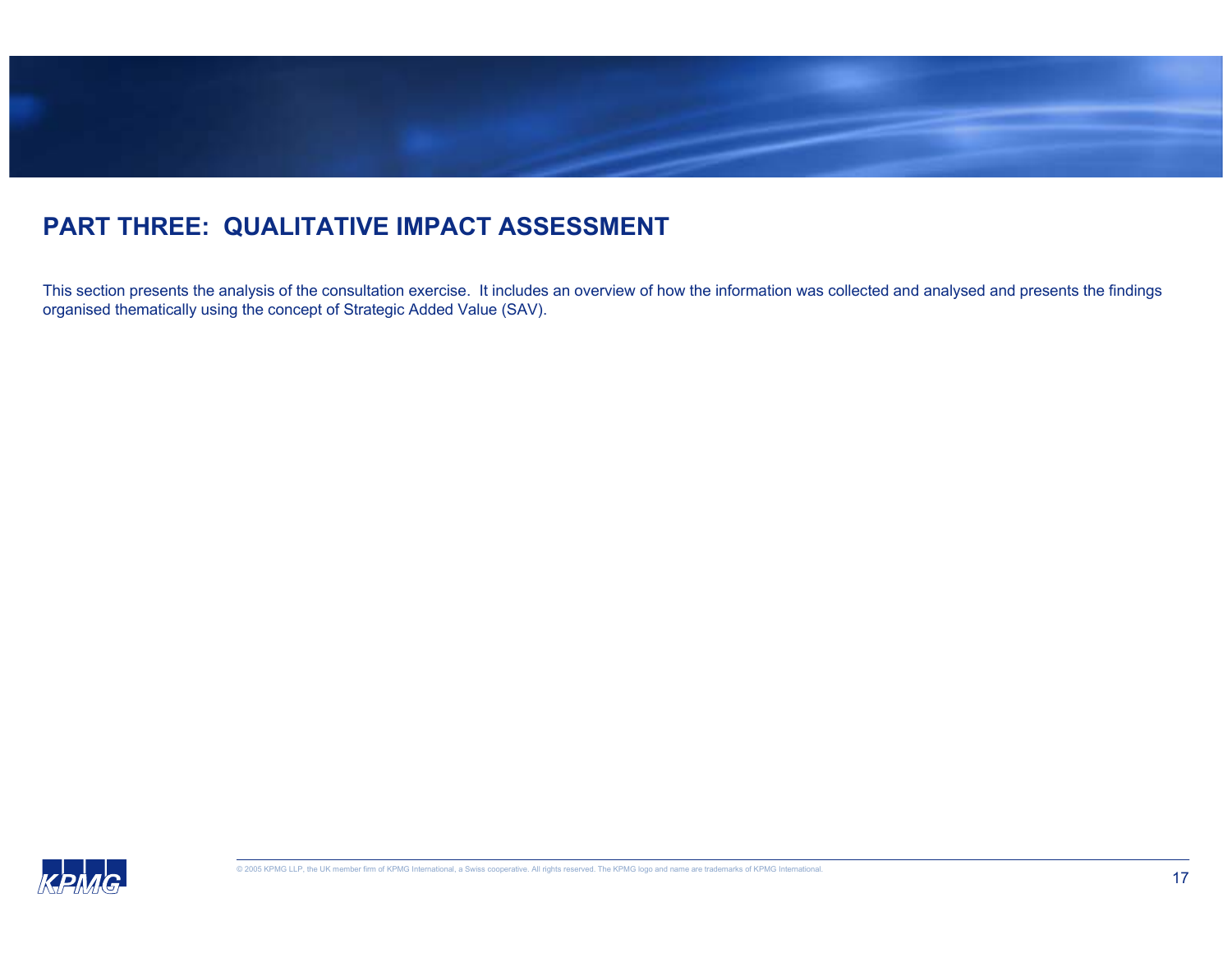### Introduction to the broader impact assessment and detailed methodology

To support the economic impact assessment of the RES, we have undertaken a broader impact assessment to understand more fully the impact the RES is having on the region. To achieve this we undertook three related tasks:

First we designed a consultation framework, which involved the facilitation of ten structured workshops, five with internal SEEDA staff and five within the South East's sub regions involving partners and stakeholders (see appendix 4 for details of workshop attendees). The purpose of the workshops was to elicit the views of a range of SEEDA staff and stakeholders on how the RES has impacted on the region. To ensure the information collected was consistent and comparable, we structured the workshops to follow the same format. For each workshop we followed the process outlined below:

- 1. Introduction to the study and aims and objectives for the workshop.
- 2. Facilitated discussion on the impacts of the RES.
- 3. Prioritisation of impacts and rationale.

Second, we considered the questions raised and limitations posed by the information collected during the workshops. These are listed below:

- Is the RES a document or a process? Many consultees have considered it in both ways but given the changing nature of the region since the introduction of the RES, as a document it is considered by many to be very outdated;
- In considering the impact of the RES, how can this be disentangled from the impact of SEEDA? Many consultees could not distinguish between the impact of SEEDA on the region, and the impact of the RES;
- How does the impact of the RES vary between different stakeholders and places in the region? Whilst the workshops were structured to represent both internal and external views and those of the sub-regions, a number of conflicting views were raised on the impacts the RES has delivered. Where differences are pronounced we have presented both viewpoints in the pages that follow; and
- The length of time staff have been in position. A number of consultees have been unable to comment on what happened before the RES was in place. So in effect we have had no counterfactual to test the impact of the RES against.

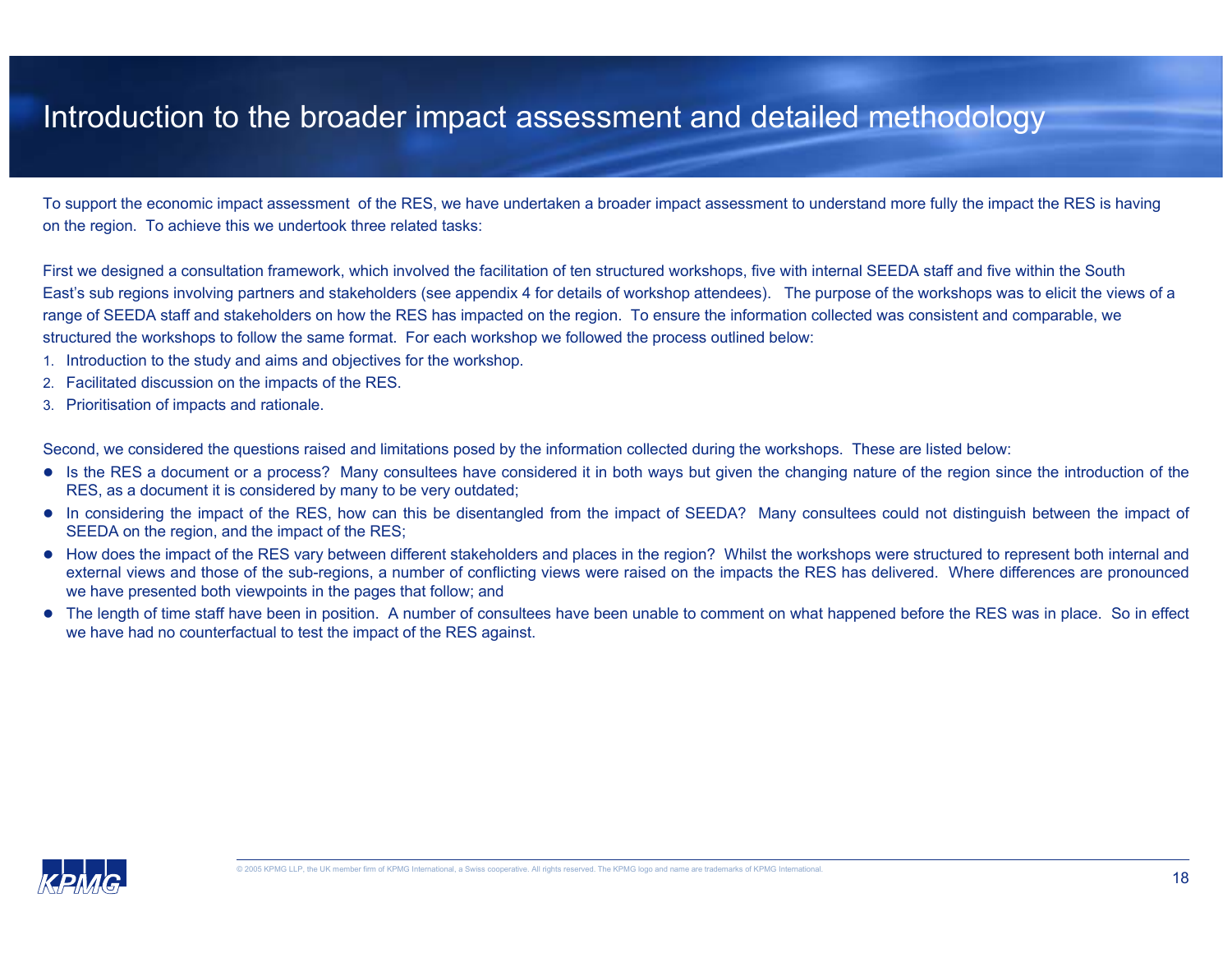### Detailed methodology for the broader impact assessment

Third, we designed a template for analysing the information collected. The workshops provided a wealth of information on the impacts the RES has had on the region. In terms of categorising the impacts we have used the concept of Strategic Added Value. SAV helps us to understand impact and effectiveness and to improve processes. We believe that SAV of the RES, as a strategic document, can be thought of in 3 ways:

#### 1. As a co-ordinator

This involves considering how the RES has brought people and organisations together in terms of designing policies, aligning strategies and funding and delivering projects. Key measures of SAV here include whether partnerships have formed and whether activities are aligned more across the region now than they were before the RES was in place.

#### 1. As a strategic catalyst

This involves considering how the RES has influenced and led others within and outside of the region to ensure progress happens within the region. Key measures of SAV for this area include how the RES has influenced both external and internal regional players to commit to the regional agenda.

3. As an innovator and advocator

This involves considering how the RES promotes the region and develops innovative solutions to address issues for the region. Key measures of SAV here include determining how the RES has or has not set the regional agenda and how it is used as a context document, setting out what is needed within the region by highlighting both spatial and thematic priorities for the region.

Our three-fold definition of SAV builds on the work undertaken by the DTI, which has provided a framework for measuring the SAV of the RDAs, and the work that SEEDA has undertaken on developing a framework for measuring the SAV of individual projects.

Within each theme we have developed a number of sub-themes to analyse the information collected. The sub-themes are illustrated in the table below.

| <b>Co-ordination</b>        | <b>Strategic Catalyst</b>              | <b>Innovator/Advocator</b>                |
|-----------------------------|----------------------------------------|-------------------------------------------|
| Alignment of strategies     | <b>External influence</b>              | Provides intelligence and innovation      |
| Joint planning and delivery | Internal influence                     | Context/referral document                 |
| Partnership working         | Influences funding/resource allocation | <b>Regional identity</b>                  |
| Sharing of best practice    | Shared vision and leadership           | Highlights issues/geographical priorities |
|                             |                                        | Specific project successes                |

The following section presents the information collected through the consultation exercise structured by sub-theme. For each of the sub-theme, we present information that both supports and contradicts the finding and set out a conclusion. We have also used the same colour coding as with the analysis of the RES indicators, where red indicates that the RES has not had a very large impact on that sub-theme, amber where progress is being made, and green where a large impact on the sub-theme was observed through the consultation process.

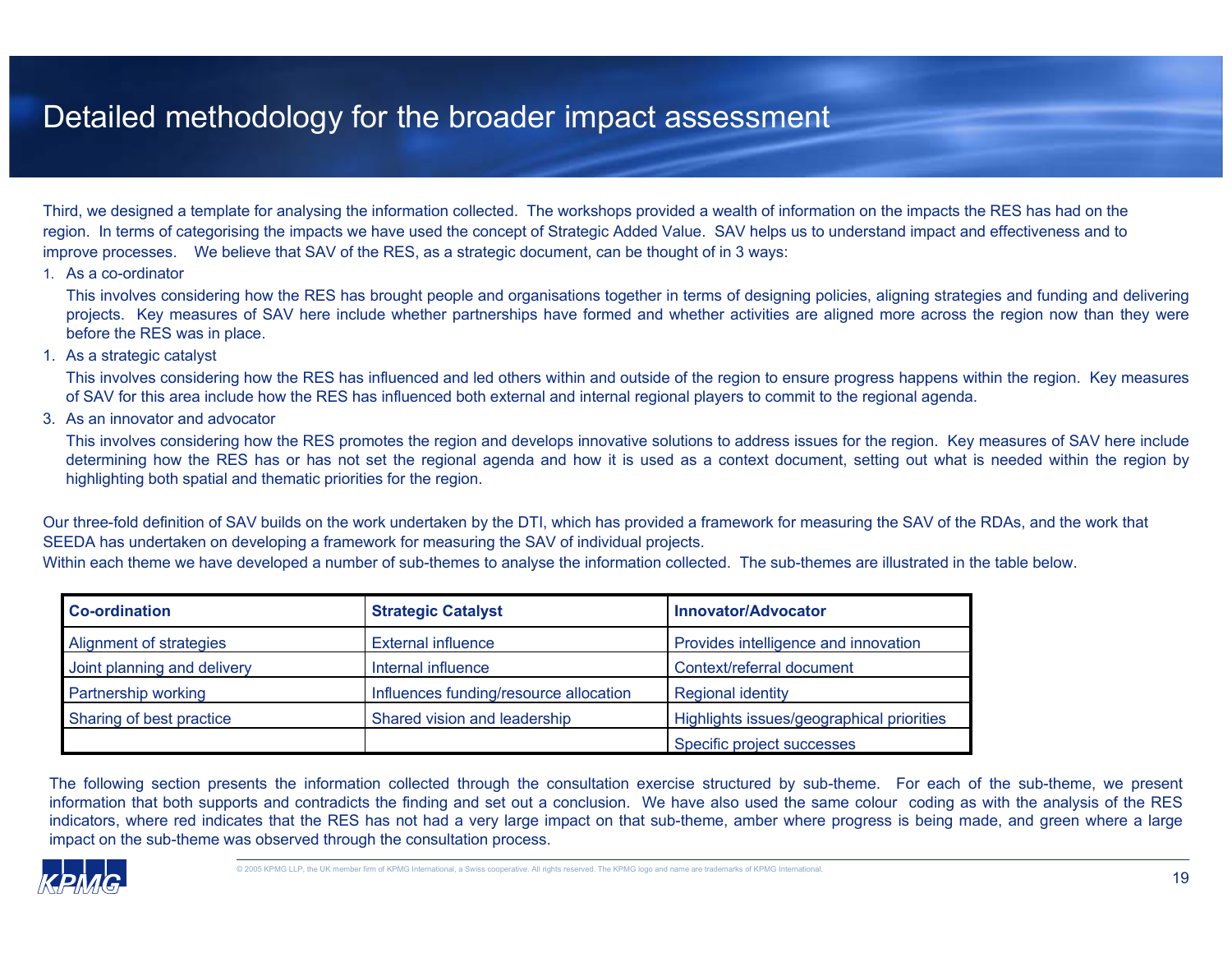#### **Alignment of strategies**

The RES has provided a framework, cross cutting a range of themes, that regional and sub-regional partners have used as a basis for developing their own strategies. This has resulted in a convergence of priorities amongst some agencies. The evidence of this, alongside examples of where there have been limitations to alignment is provided in the table below.

| <b>Rationale and supporting evidence</b>                                                                                                                                                                                                                                                                                                                                                                                                                                                                                                                                                                                                                                                                                                                                                   | <b>Limitations and contradictory evidence</b>                                                                                                                                                                                                                                                                                                                                                                                                                                  |
|--------------------------------------------------------------------------------------------------------------------------------------------------------------------------------------------------------------------------------------------------------------------------------------------------------------------------------------------------------------------------------------------------------------------------------------------------------------------------------------------------------------------------------------------------------------------------------------------------------------------------------------------------------------------------------------------------------------------------------------------------------------------------------------------|--------------------------------------------------------------------------------------------------------------------------------------------------------------------------------------------------------------------------------------------------------------------------------------------------------------------------------------------------------------------------------------------------------------------------------------------------------------------------------|
| The RES has provided the economic basis towards the emerging South East Whilst some sub-regional partners incorporate RES priorities into their strategies<br>Plan, and the Regional Housing Strategy.<br>The RES objectives also directly feed into Business Link and Learning and Skill<br>Councils delivery plans. Before the current RES the Learning and Skills Councils<br>(LSC) prioritised a whole range of sectors, these are now all in line with RES<br>objectives.<br>Locally the RES contributes to sub-regional economic partnerships strategies<br>and informs the thinking of many Local Authorities and County Councils in the<br>South East. For example Hampshire Economic Development department has<br>aligned its activities to the priorities contained in the RES. | this does not always feed into their actual priorities at the delivery stage. Sub-<br>regional disparities mean that there is a feeling that it is possible to 'tick the box'<br>in terms of aligning strategy but not actually deliver on objectives.<br>In addition the governance arrangements of partners can make alignment difficult<br>as they have different reporting and accountability arrangements, which means<br>alignment of activity cannot always take place. |
|                                                                                                                                                                                                                                                                                                                                                                                                                                                                                                                                                                                                                                                                                                                                                                                            |                                                                                                                                                                                                                                                                                                                                                                                                                                                                                |

The RES has made considerable progress in providing a framework for shared objectives and therefore has created a base from which partners can build their strategies from.

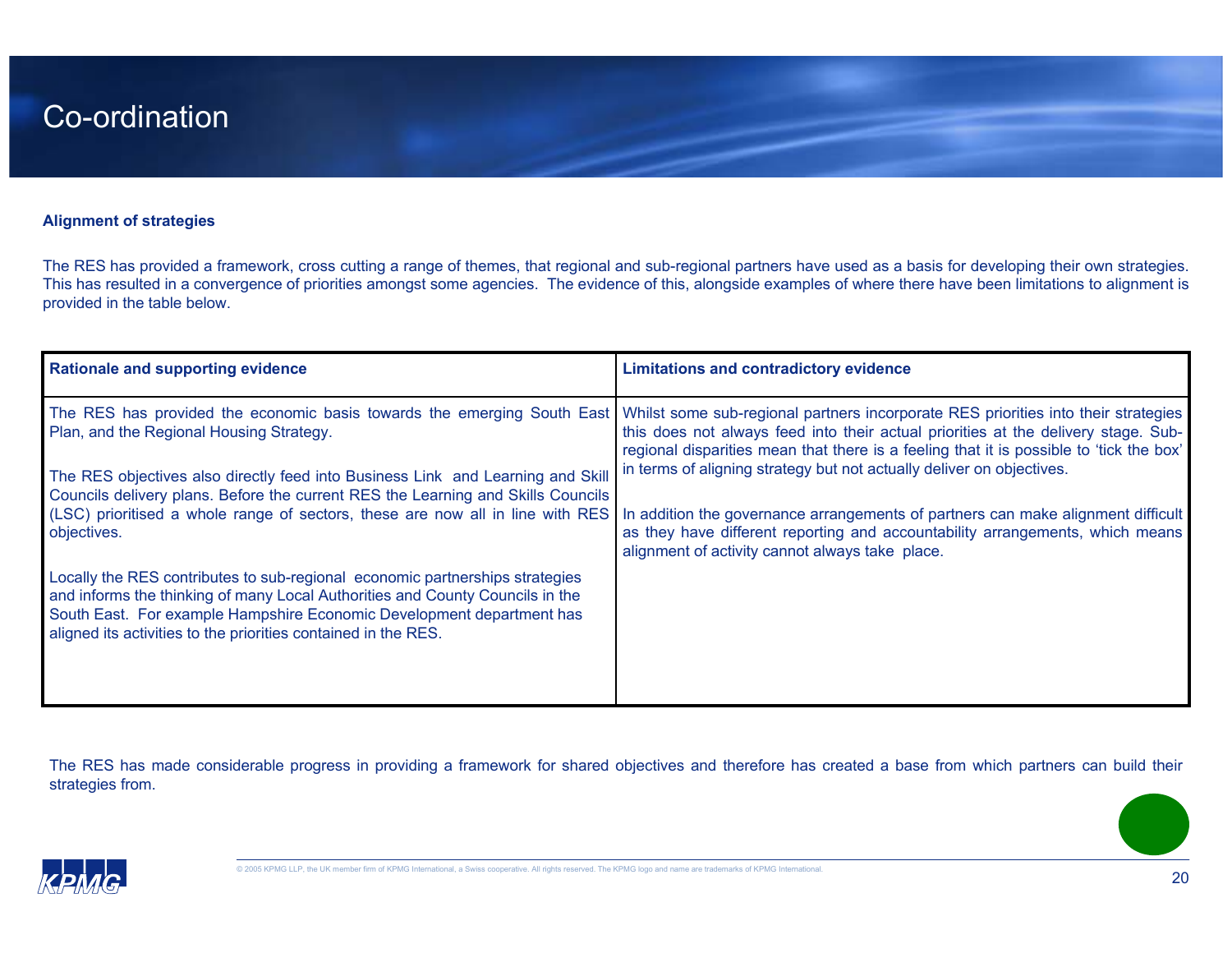#### **Joint Planning and delivery**

The alignment of strategy amongst some agencies has allowed them to co-ordinate their planning procedures and delivery based on regional priorities. This has enabled agencies to take advantage of economies of scale, reduce duplication and action priorities more efficiently. The evidence for and against this finding is illustrated in the table below.

| <b>Rationale and supporting evidence</b>                                                                                                                               | <b>Limitations and contradictory evidence</b>                                                                                                                                                            |
|------------------------------------------------------------------------------------------------------------------------------------------------------------------------|----------------------------------------------------------------------------------------------------------------------------------------------------------------------------------------------------------|
| The Enterprise Hubs have developed a regional operational plan as opposed to<br>22 hub specific plans. This has created a shared agenda and generated<br>efficiencies. | Steps have been made to develop joint working but in some areas it is felt that<br>networks could be extended. For instance with other European regions or with/<br>between businesses and Universities. |
| The LSC local plans all now focus on the same priority sectors as the RES.                                                                                             | However, there continues to be barriers in place to effective joint working such as<br>different targeting and accounting mechanisms.                                                                    |

Increased joint working has certainly been inspired by the RES and the success of this work has increased over time as shared objectives have been further embraced and agencies have improved cross working.

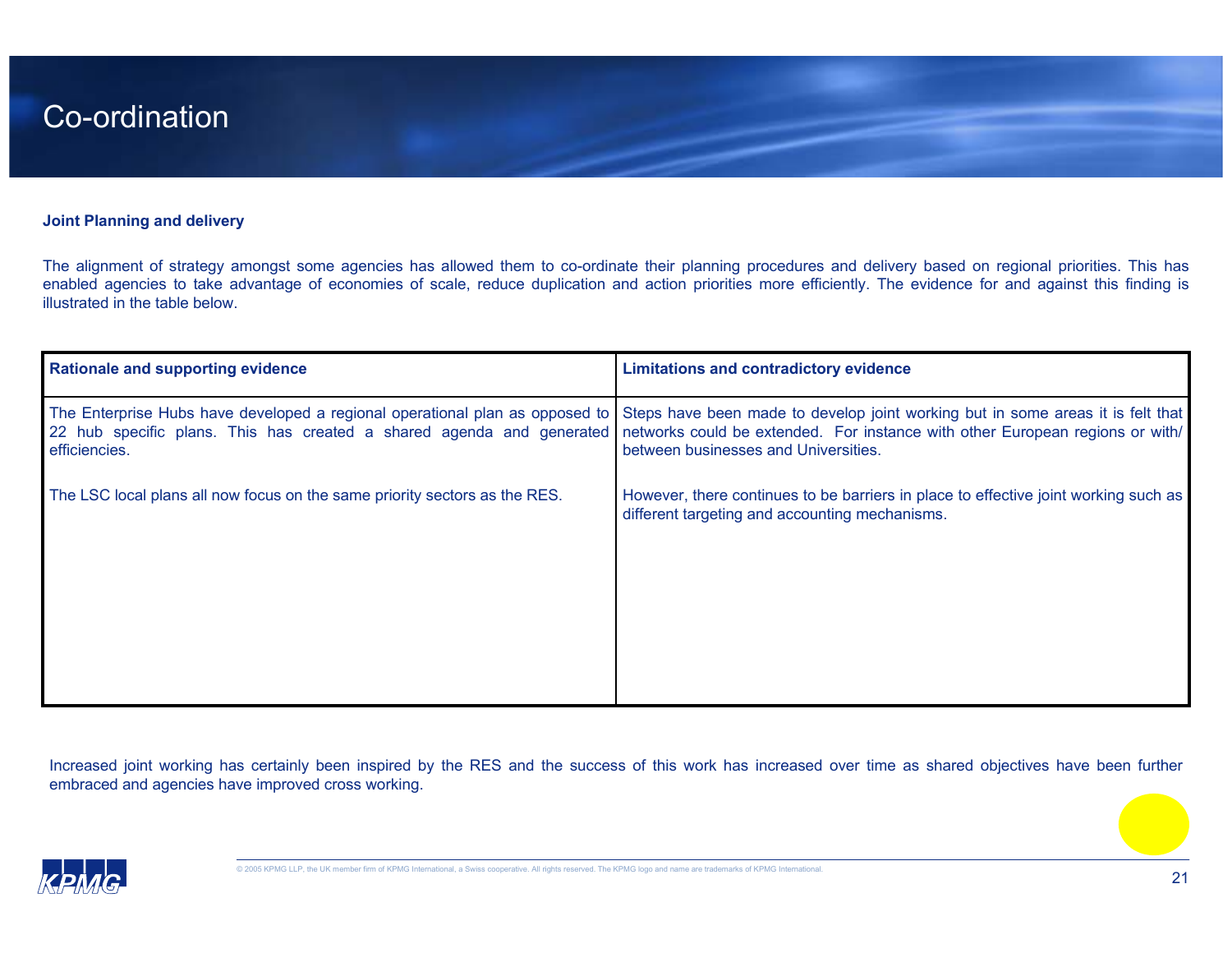#### **Partnership working**

The successes which the RES has had in terms of creating a shared agenda has facilitated greater partnership working and provided the mechanism for agencies to identify areas for joint working. This has in cases enabled better targeted activities and a number of successful projects. The evidence for and against this finding is illustrated in the table below.

| <b>Rationale and supporting evidence</b>                                                                                                                                                | <b>Limitations and contradictory evidence</b>                                                                                                                                                                                                                                                                                   |
|-----------------------------------------------------------------------------------------------------------------------------------------------------------------------------------------|---------------------------------------------------------------------------------------------------------------------------------------------------------------------------------------------------------------------------------------------------------------------------------------------------------------------------------|
| There are a number of partnerships operating across the South East which were<br>not in place before the RES. The RES has provided the framework for such<br>cross agency working.      | There is a balance to be struck in terms of the volume of partnership working. In<br>some cases there is scope for much greater co-ordination. Elsewhere there can<br>be a danger of overcomplicating partnership work where agencies go through<br>bureaucratic processes which reduce the value of joint work. Therefore some |
| There are also several examples of where different agencies have worked<br>together to meet regional priorities. For example, SEEDA and the Sector Skills                               | activities would be better provided by a single agency.                                                                                                                                                                                                                                                                         |
| Councils worked together to develop a scorecard to agree regional priorities.                                                                                                           | There has also not always been a consistent set of views provided by regional<br>partners. For example SEERA and SEEDA did not agree on the Gatwick and                                                                                                                                                                         |
| The Framework for Regional Employment and Skills Action (FRESA) process<br>enabled agencies who worked in skills and employment to be more joined-up.                                   | Heathrow Expansion Plans.                                                                                                                                                                                                                                                                                                       |
| The RES highlighted business access to finance as a priority in 2002 and as a<br>response Finance South East was set up with joint funding from SEEDA and the<br><b>Business Links.</b> |                                                                                                                                                                                                                                                                                                                                 |
| The Brownfield Land Assembly Trust Initiative involved partnership working<br>between a number of agencies, including SEEDA, the Housing Corporation and<br>the Housing Associations.   |                                                                                                                                                                                                                                                                                                                                 |

As with joint working it is clear that progress has been made in this area. However it is key to target action in the areas where joint and partnership working is most effective and maximise value where there is a clear focus on deliverables.

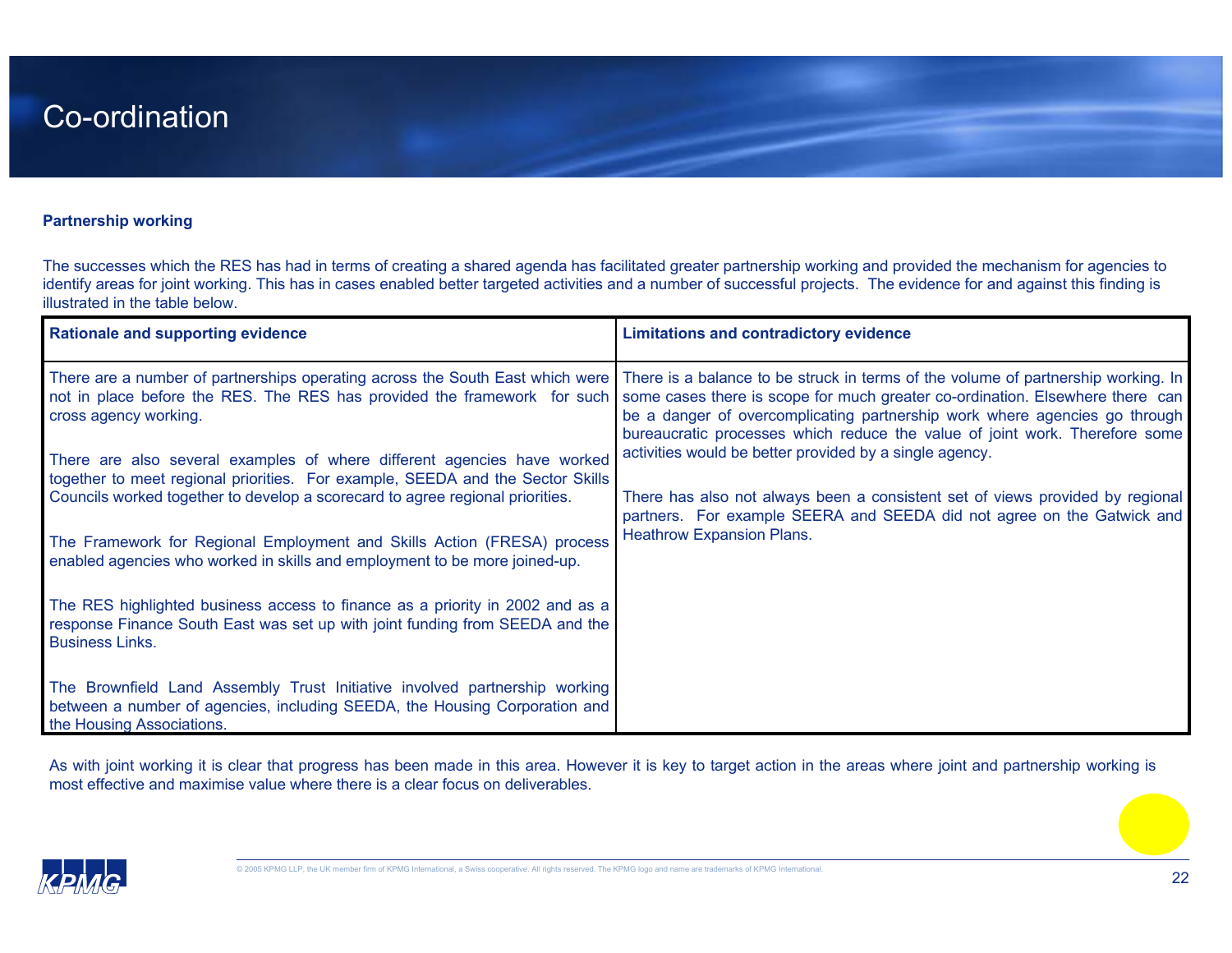#### **Sharing best practice**

The RES provides examples of successful projects and best practice. The RES also has the potential to provide access to expertise through its contacts with the range of agencies who are involved in it. The evidence for and against this finding is illustrated in the table below.

| <b>Rationale and supporting evidence</b>                                                                                                                                                                                                  | <b>Limitations and contradictory evidence</b>                                                                                                                                                                                                                                                                                 |
|-------------------------------------------------------------------------------------------------------------------------------------------------------------------------------------------------------------------------------------------|-------------------------------------------------------------------------------------------------------------------------------------------------------------------------------------------------------------------------------------------------------------------------------------------------------------------------------|
| other parts of the region. The most often quoted example is the enterprise hubs   larger number of partner organisations in more thematic areas.<br>concept, which now covers the whole region.                                           | There are a number of examples where initiatives have started in one part of the Examples of best practice could be extended further, with the outcomes of a<br>region and then, through their inclusion in the RES, have been transferred to greater number of successful projects shared, which would build awareness for a |
| Through the RES and the articulation of the issues effecting the South East, the<br>region has become involved in the GROW programme-which comprises 5 high<br>performing European regions sharing experience to generate 'smart growth'. | The RES does not always provide details of which agencies are conducting what<br>work and therefore it is not always clear where there is scope for partnerships.                                                                                                                                                             |

The RES has provided the opportunity for best practice to be shared across and outside of the region. The RES has also provided a link for agencies to be able to access expertise. However, avenues for accessing expertise or best practice could be made clearer in the RES.

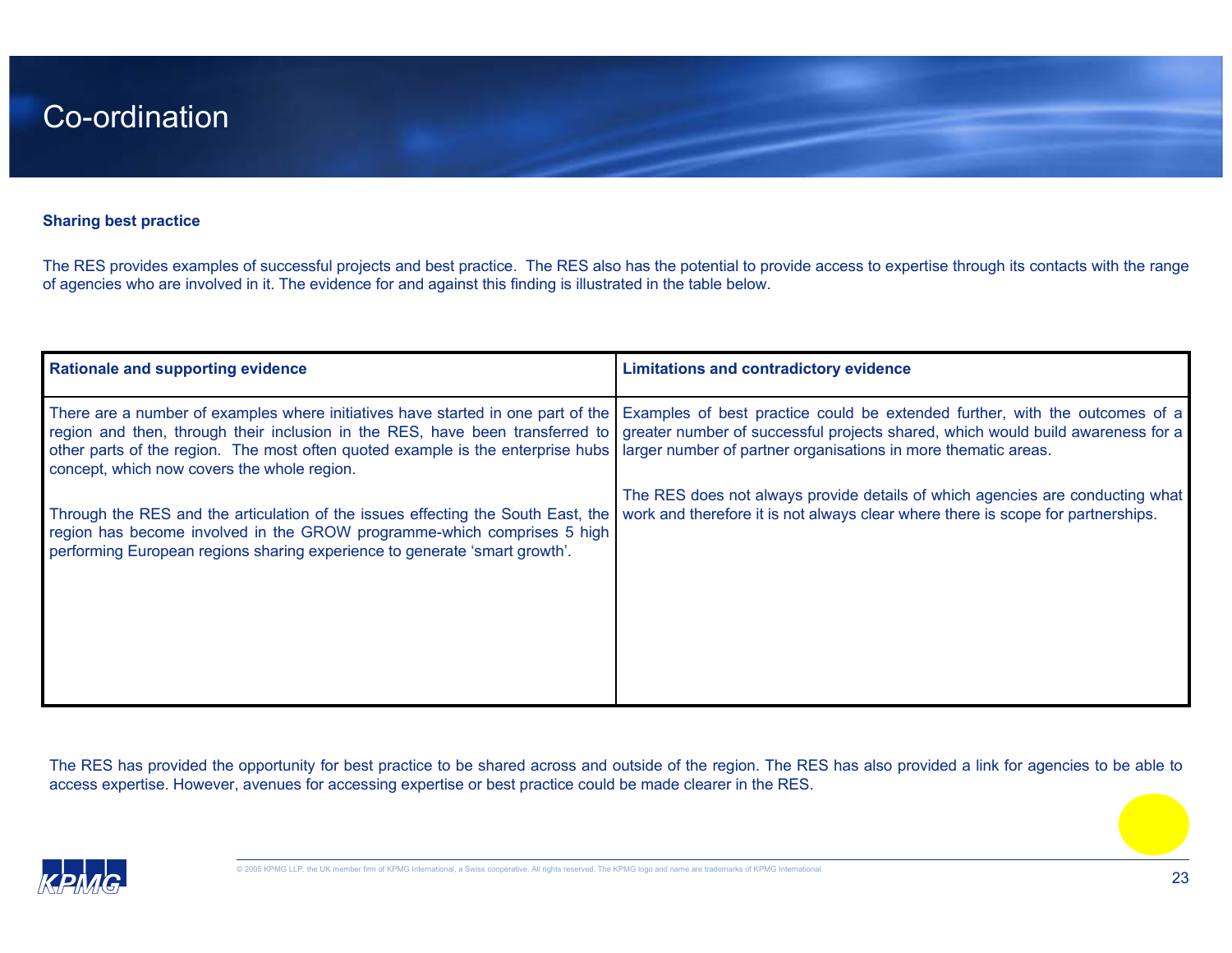#### **External Influence**

The RES has been able to articulate issues facing the region and influence Central Government, European decision makers and other region's perceptions of the South East. Therefore partners have been able to use the RES to lobby on priority issues for the region. The evidence for and against this finding is illustrated in the table below.

| <b>Rationale and supporting evidence</b>                                                                                                                                                                                                                                                                                                                                                                                                                                                                                                                                                                                                                                                                                                                                                                                                                                | <b>Limitations and contradictory evidence</b>                                                                                                                                            |
|-------------------------------------------------------------------------------------------------------------------------------------------------------------------------------------------------------------------------------------------------------------------------------------------------------------------------------------------------------------------------------------------------------------------------------------------------------------------------------------------------------------------------------------------------------------------------------------------------------------------------------------------------------------------------------------------------------------------------------------------------------------------------------------------------------------------------------------------------------------------------|------------------------------------------------------------------------------------------------------------------------------------------------------------------------------------------|
| The current RES describes 3 key issues which are critical for the South East to There is a perception that the region as a whole still attracts relatively little<br>address: housing, transport and skills. These three issues have increased the impetus<br>for Central Government to respond and address these issues, which has culminated<br>in the Barker Review of Housing and the South East pioneering a Regional Transport<br>and Skills for Productivity Boards. The inclusion of transport issues within the RES<br>highlights the importance of transport for the region and the lobbying role of the RES in<br>drawing attention to the issue for Central government to address. The RES has<br>contributed to the region piloting new initiatives for Central Government, the findings of<br>which will influence activity within and beyond the region. | funding from Central Government with funding tending to address inter-<br>regional disparities and not the objectives of improving performance to the<br>same extent across all regions. |
| The RES has also been seen to influence the Department for Work and Pensions<br>(DWP) and the Office for the Deputy Prime Minister (ODPM) towards providing<br>Neighbourhood Renewal Fund (NRF) and New Deal in the Community (NDC) funding<br>to areas in the South East by highlighting areas of deprivation in the region.                                                                                                                                                                                                                                                                                                                                                                                                                                                                                                                                           |                                                                                                                                                                                          |
| Through the RES, SEEDA lobbied Central Government to include Level 2 learning<br>targets as well as of Level 3 learning targets to reflect LSC monitoring reports.                                                                                                                                                                                                                                                                                                                                                                                                                                                                                                                                                                                                                                                                                                      |                                                                                                                                                                                          |
| Some of the initiatives developed in the RES are starting to influence other regions.<br>For example Computer Clubs for Girls and Enterprise Hubs.                                                                                                                                                                                                                                                                                                                                                                                                                                                                                                                                                                                                                                                                                                                      |                                                                                                                                                                                          |

The RES has helped to highlight issues which are now very much on the national agenda such as housing, transport and skills, and as such has played an important role in influencing perceptions of external stakeholders of issues.

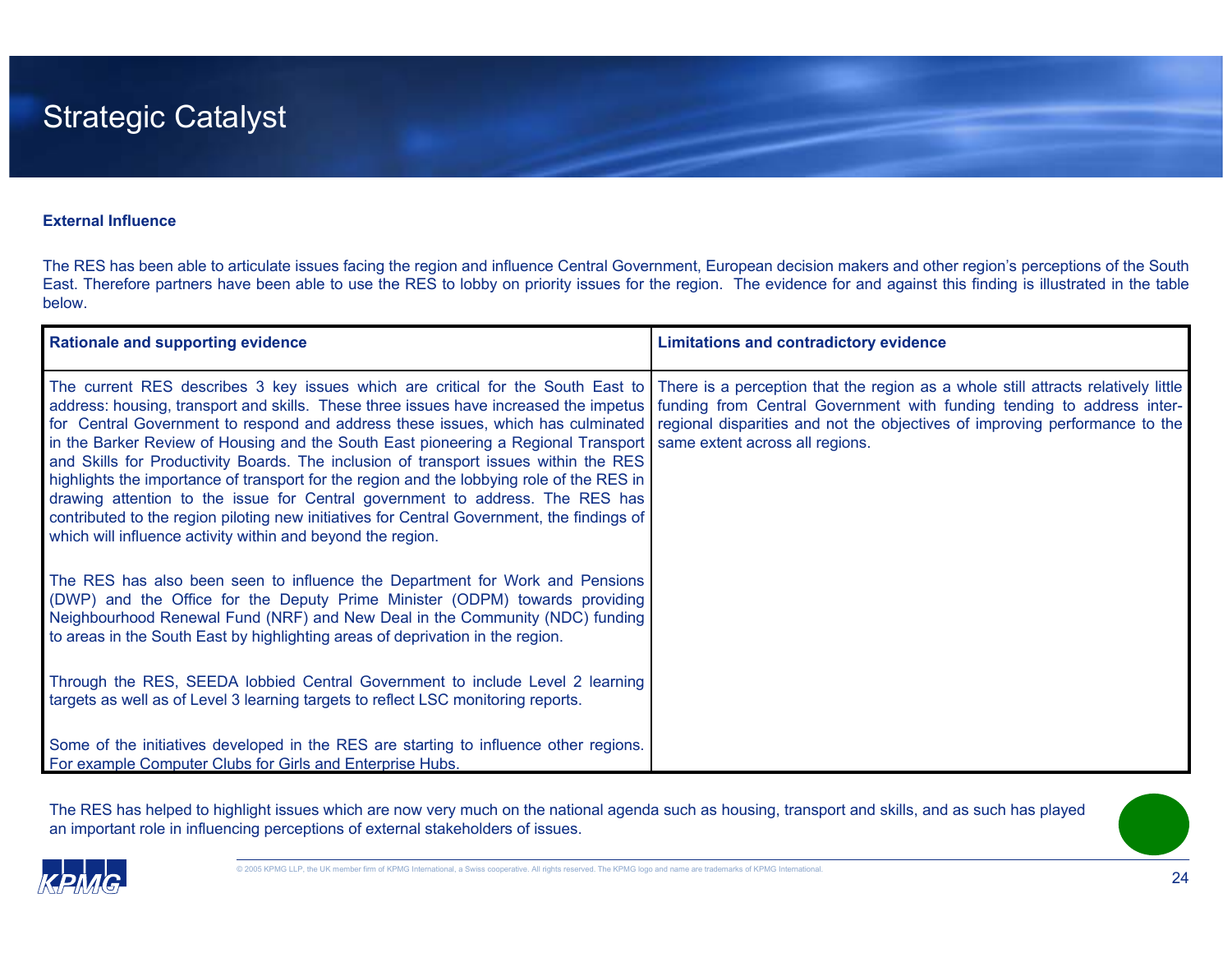### Strategic Catalyst

#### **Internal Influence**

The RES has highlighted priorities which affect the region. These priorities have at time influenced and informed the activities of sub-regions and local partners. The evidence for and against this finding is illustrated in the table below.

| <b>Rationale and supporting evidence</b>                                                                                                                                    | <b>Limitations and contradictory evidence</b>                                                                                                                          |
|-----------------------------------------------------------------------------------------------------------------------------------------------------------------------------|------------------------------------------------------------------------------------------------------------------------------------------------------------------------|
| Through the inclusion of economic, social and environmental agendas within the<br>RES, ideas such as sustainable development have been taken on board across<br>the region. | The diversity of the region provides a limit to the extent which the RES has been<br>able to provide universal guidance which achieves the buy-in of all stakeholders. |
| The RES has also enabled agencies to view local issues within a regional<br>context, in particular the deprived parts of the region have been highlighted.                  | Agencies have a broad range of priorities and the RES cannot address all of<br>these issues whilst remaining focused.                                                  |

The RES has to an extent influenced agencies and organisations within the South East to commit to the regional agenda and deliver activities in support of the regional agenda, but this has not happened where these activities do not fit with the local agenda. The RES could be more directive about how the local and sub-regional agencies fit within the regional agenda.

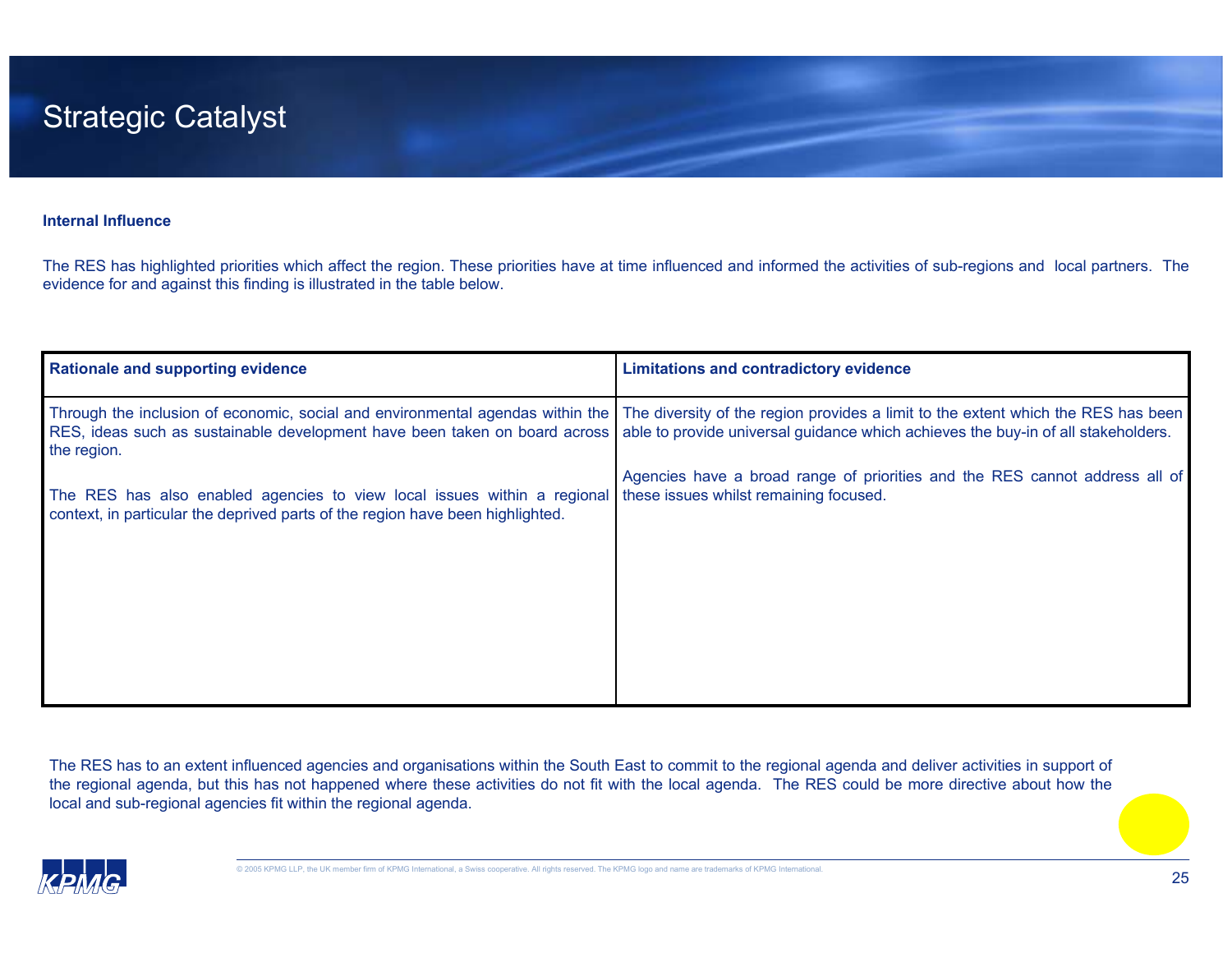

#### **Influences funding/resource allocation**

The RES has been used by agencies to support funding applications. The RES also sets the context for funding allocation within the region, and in particular the direct RES-related funding can act as a catalyst to attract further funding from other sources. This factor is enhanced by the flexible nature of RES-related (SEEDA) funding. The evidence for and against this finding is illustrated in the table below.

| <b>Rationale and supporting evidence</b>                                                                                                                                                                                                                                                                                                                        | <b>Limitations and contradictory evidence</b>                                                                                                                                                                                                                                                                                                                                                                               |
|-----------------------------------------------------------------------------------------------------------------------------------------------------------------------------------------------------------------------------------------------------------------------------------------------------------------------------------------------------------------|-----------------------------------------------------------------------------------------------------------------------------------------------------------------------------------------------------------------------------------------------------------------------------------------------------------------------------------------------------------------------------------------------------------------------------|
| pronounced during the lifetime of the RES. For instance in Slough where housing<br>land was initially unavailable EP support was made available to ensure 'regional<br>needs' were met.                                                                                                                                                                         | Support and funding from English Partnerships (EP) has become more There remains a feeling that whilst the region has attracted ad-hoc funding<br>support from external sources there is not a complete understanding of the value<br>of investing in the South East. This primarily relates to balancing investment<br>going towards areas of need and where prosperity needs to be supported to<br>create wider benefits. |
| Additional funding has also been attracted into the region through various<br>applications to Sport England, European funds (ESF, ERDF). More ESF funding is<br>perceived to be coming into the region and it has now shifted to a more economic focus<br>and is aligned much more to the RES than when it was when it was distributed by<br>Government Office. |                                                                                                                                                                                                                                                                                                                                                                                                                             |
| Also there are examples of the discretionary budgets of partners such as Job<br>Centre Plus being influenced through the Area Investment Framework (AIF)<br>initiative, which was introduced to the region by the RES. Also LSC funding has<br>been aligned to meeting the RES's priorities through the use of the dual-key<br>investment process.              |                                                                                                                                                                                                                                                                                                                                                                                                                             |

The RES has certainly provided some further leveraging of funds in to the region but it is felt that Central Government tends to focus on addressing interregional disparities rather than increasing the performance of all regions. A further constraint in attracting funding into the South East through the RES is the need for further alignment of financial years and budgets amongst partners. However, the RES has had a number of successes in aligning partner's budgets to meet RES priorities.

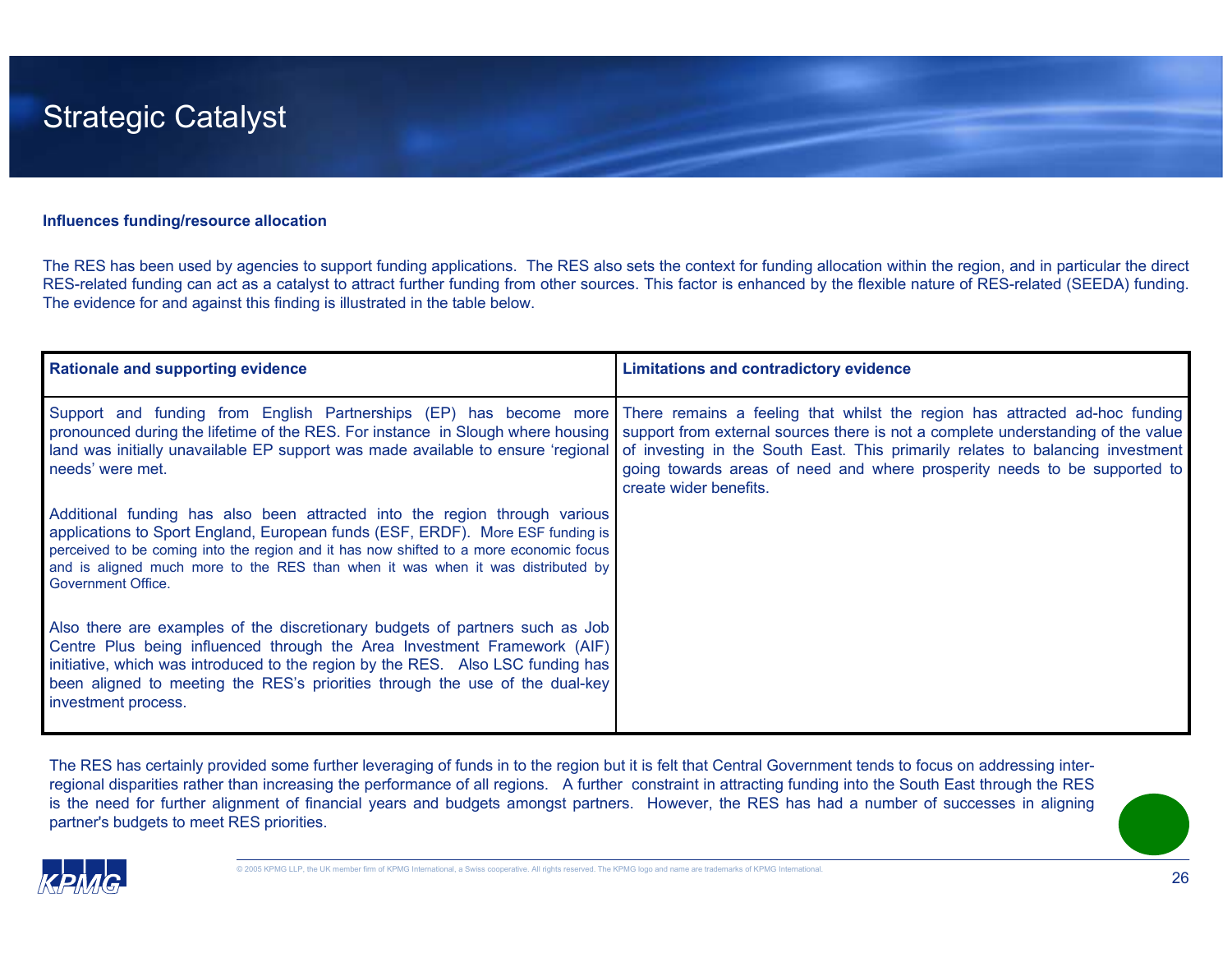#### **Shared vision and Leadership**

The RES has provided clarification of the issues which are needed to create a successful region and therefore has provided a direction of travel and lead for all agencies to play a role in achieving this. The evidence for and against this finding is illustrated in the table below.

| <b>Rationale and supporting evidence</b>                                                                                                                                                                                                                                                   | <b>Limitations and contradictory evidence</b>                                                                                                                                                                                                                                                                                           |
|--------------------------------------------------------------------------------------------------------------------------------------------------------------------------------------------------------------------------------------------------------------------------------------------|-----------------------------------------------------------------------------------------------------------------------------------------------------------------------------------------------------------------------------------------------------------------------------------------------------------------------------------------|
| The RES has provided a strategic focus for the region and helped to achieve buy<br>in to shared goals and acknowledgement of the need for balances between<br>economic growth and environmental and social aims. This has been achieved<br>alongside numerous regional and local partners. | A shared vision is based upon goals taken from both a bottom up and top down<br>approach to prioritisation of objectives. Therefore the diversity of the region<br>means that some geographies or agencies do not feel they have ownership of the<br>RES because it does not fit their priorities and is not inclusive of all partners. |
| The RES has provided the confidence that the region is progressing in the same<br>direction. It has also brought forward more complex issues in the region which<br>could be tackled jointly by setting a direction of travel for all agencies across<br>priority areas.                   |                                                                                                                                                                                                                                                                                                                                         |
| Partners and agencies are able to identify quotable policies within the RES, which<br>have shared objectives.                                                                                                                                                                              |                                                                                                                                                                                                                                                                                                                                         |

The RES has clearly provided a direction of travel for the region and a widespread buy in to a number of key objectives. The difficulty remains in making this buy in universal and therefore incorporating the objectives of such a diverse set of agencies and geographies.

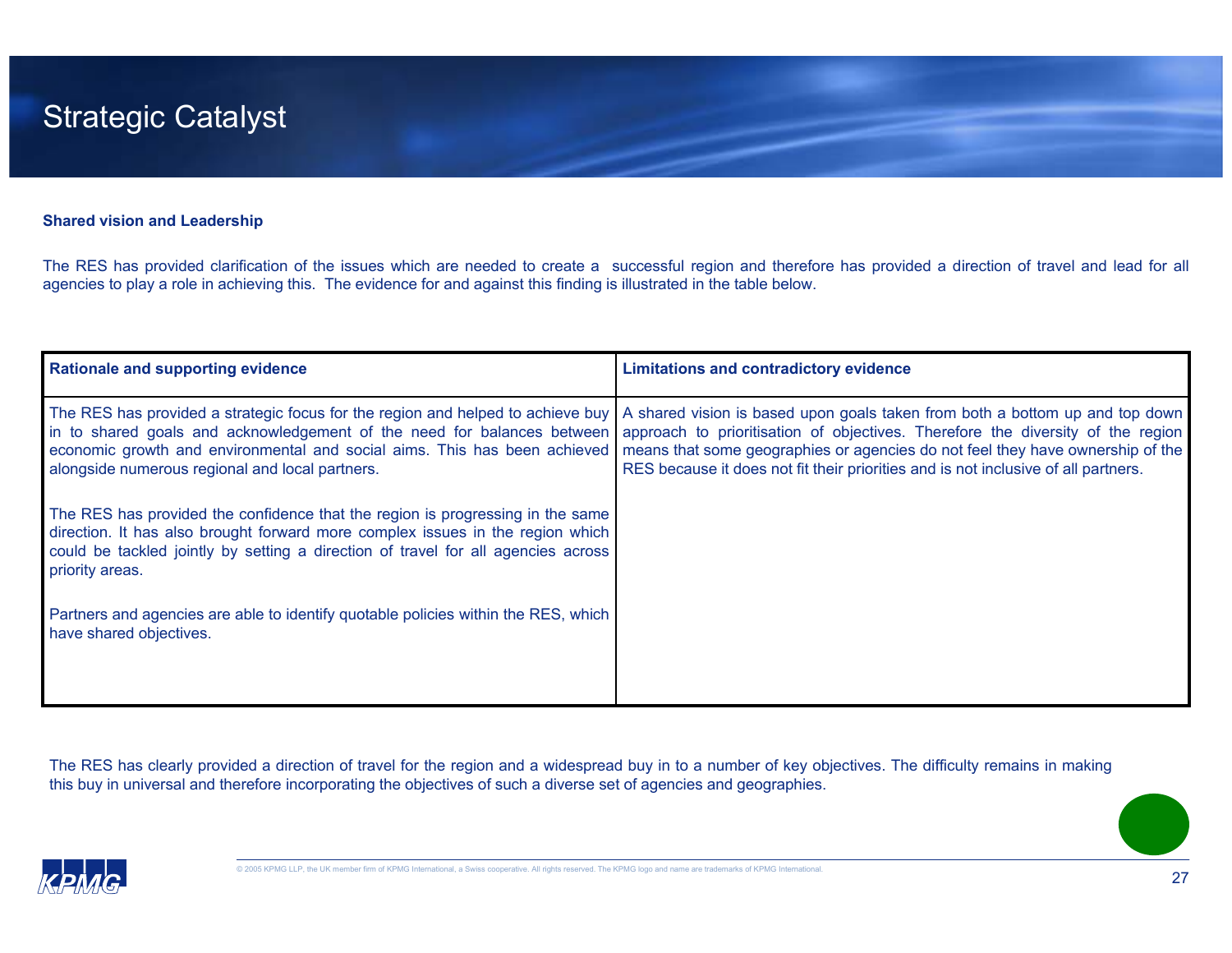#### **Provides intelligence and Innovative ideas**

The RES provides a mechanism for relaying new ideas and provides a contact for partners to access information or expertise. The evidence for and against this finding is illustrated in the table below.

| <b>Rationale and supporting evidence</b>                                                                                                                                          | <b>Limitations and contradictory evidence</b>                                                                                                                                                                                                                                                                                    |
|-----------------------------------------------------------------------------------------------------------------------------------------------------------------------------------|----------------------------------------------------------------------------------------------------------------------------------------------------------------------------------------------------------------------------------------------------------------------------------------------------------------------------------|
| took this concept and developed a framework for rolling it out in other areas of the (e.g. Chatham Maritime) as well as develop ideas from other regions or countries.<br>region. | A key example of the development of successful programmes are the Enterprise   The RES could do more to disseminate innovative ideas, linked to the sharing of<br>Hubs. The model was taken on board by the RES from a pilot in Oxfordshire. It best practice. More could be done to highlight best practice and lessons learned |
| The RES also provides flexibility to enable piloting of activities, especially in<br>regeneration.                                                                                |                                                                                                                                                                                                                                                                                                                                  |
|                                                                                                                                                                                   |                                                                                                                                                                                                                                                                                                                                  |

Where the RES has provided examples of good practice or built upon innovative ideas there has been significant success. However further in-roads are possible and in particular links with the higher education sector are thought to be necessary.

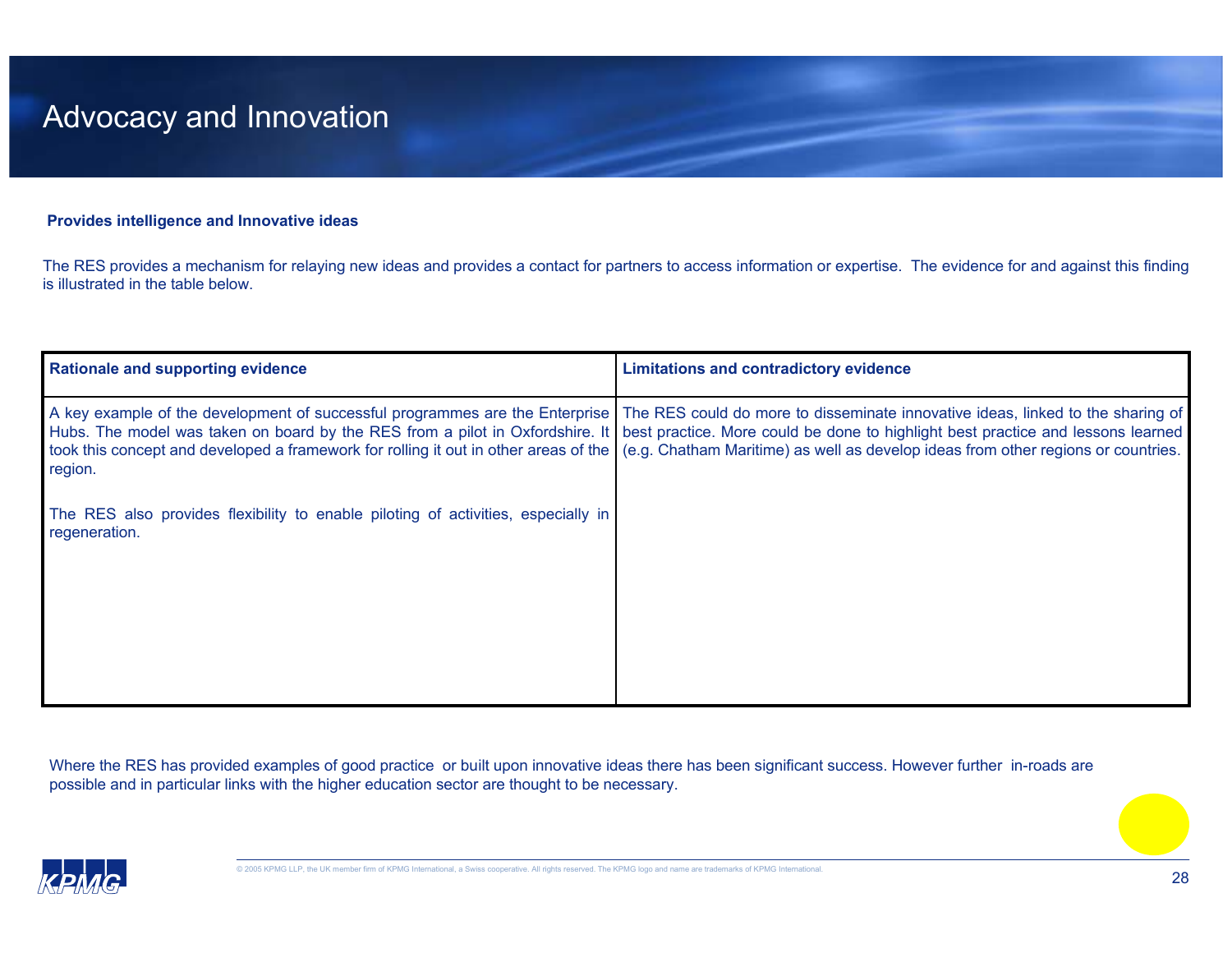#### **Context/referral document**

The document has been used by a range of partners to understand how they fit within the region, what issues are important elsewhere and how local priorities align across the region. The evidence for and against this finding is illustrated in the table below.

| <b>Rationale and supporting evidence</b>                                                                                                                                                                                                                                                                                                | <b>Limitations and contradictory evidence</b>                                                                                                                                                                                                             |
|-----------------------------------------------------------------------------------------------------------------------------------------------------------------------------------------------------------------------------------------------------------------------------------------------------------------------------------------|-----------------------------------------------------------------------------------------------------------------------------------------------------------------------------------------------------------------------------------------------------------|
| The RES can support agencies by identifying and addressing issues. It can also<br>frame their work within a regional and national context.                                                                                                                                                                                              | Whilst it is important for partners to reference issues from within the RES when<br>trying to secure support or funding it means that issues which are not prioritised<br>can be viewed as less valid even though they may be a priority locally or be an |
| The RES provides an economic context for the region which feeds debate and<br>provides a base for the South East Plan and transport and housing strategies.<br>The RES provides a quotable document which helps to build confidence towards<br>investment and demonstrates that different parts of the region share common<br>problems. | emerging issue.                                                                                                                                                                                                                                           |
| The RES also provides a platform for issues to be raised in the South East. For<br>example, SIPSE (Social Inclusion Partnerships in the South East) produced a<br>statement about inclusion in the SE (15 agencies came together) on the basis of<br>the RES priorities                                                                 |                                                                                                                                                                                                                                                           |

Many agencies find the RES a useful document to refer to and it can provide support for external funding requests. However there is the issue of having to refer to the RES to gain credibility to obtain funding. This situation results from the RES providing such a broad range of objectives which can undermine the importance of any theme not prioiritised. This means that organisations find it difficult to justify funding in areas not highlighted in the RES.

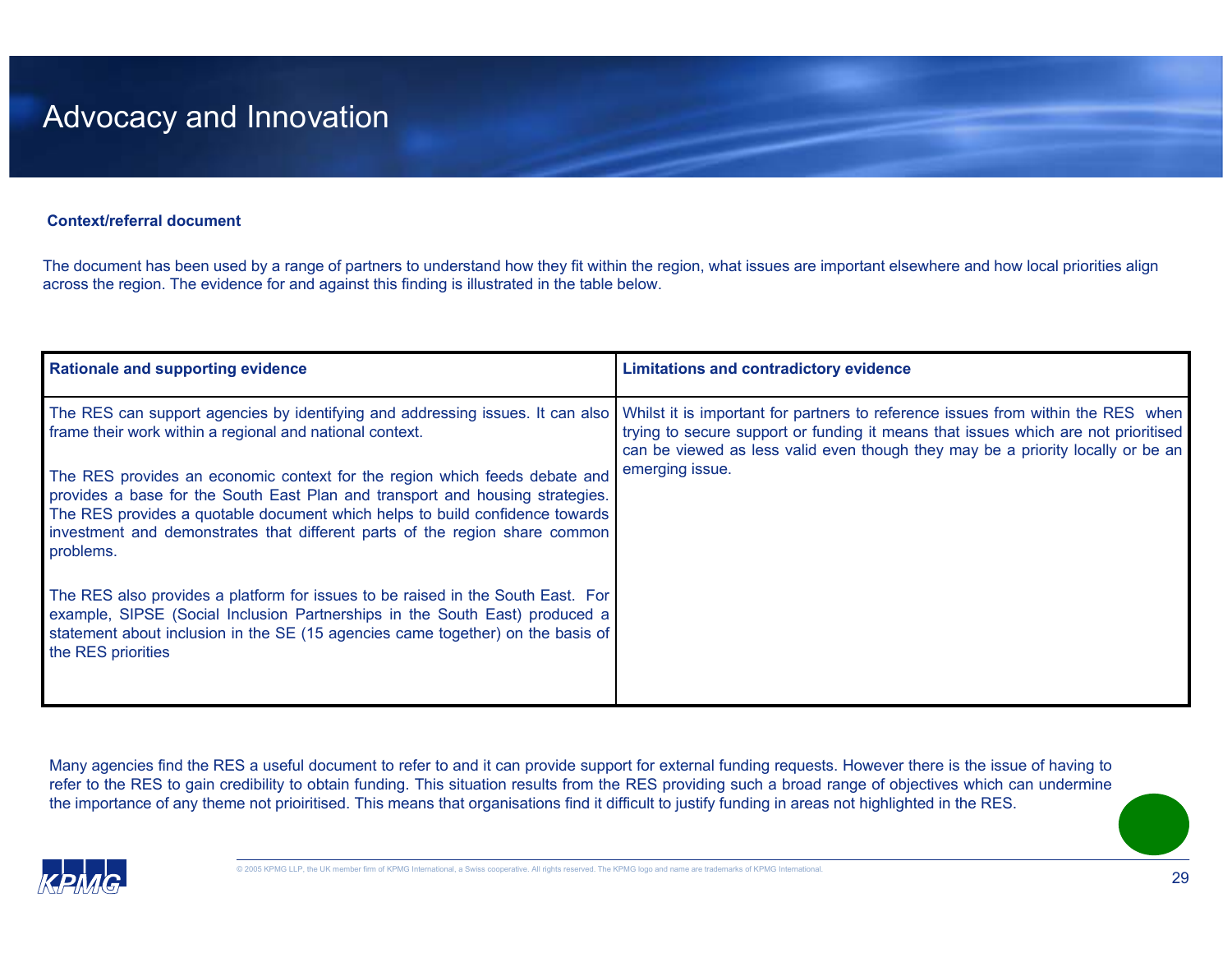#### **Regional identity**

The RES helped to introduce and reinforce the notion of a South East region. It promotes the distinctiveness of the region and has helped to create a regional 'feel'. The evidence for and against this finding is illustrated in the table below.

| <b>Rationale and supporting evidence</b>                                                                                                    | <b>Limitations and contradictory evidence</b>                                                                                                                                                                                                                                                                                                                                                                                                                                                                                                                                  |
|---------------------------------------------------------------------------------------------------------------------------------------------|--------------------------------------------------------------------------------------------------------------------------------------------------------------------------------------------------------------------------------------------------------------------------------------------------------------------------------------------------------------------------------------------------------------------------------------------------------------------------------------------------------------------------------------------------------------------------------|
| the South East is an area much wider than just the Thames Valley.                                                                           | The RES has helped to explain the region, as an area of success and failure. It   Not all geographies have embraced the regional notion. Many feel that the South<br>has helped change perceptions of the region as one of homogenous strong East is so diverse that it cannot be classified as a single region. For example<br>performance. It has sought to explain its diversity including convincing people that   there are key differences in the priorities of areas such as Kent and the Thames<br>Valley which infringes on the idea of an overall regional identity. |
| The RES has helped to promote the distinctiveness of the South East and has<br>highlighted specific strengths and weaknesses in the region. |                                                                                                                                                                                                                                                                                                                                                                                                                                                                                                                                                                                |

The RES has contributed to the maturing regional agenda and plays a key role in generating a regional identity. This process is not complete however with sub-regional disparities needing to be addressed before all areas can fully buy in to a notion of being part of a distinct South East region.

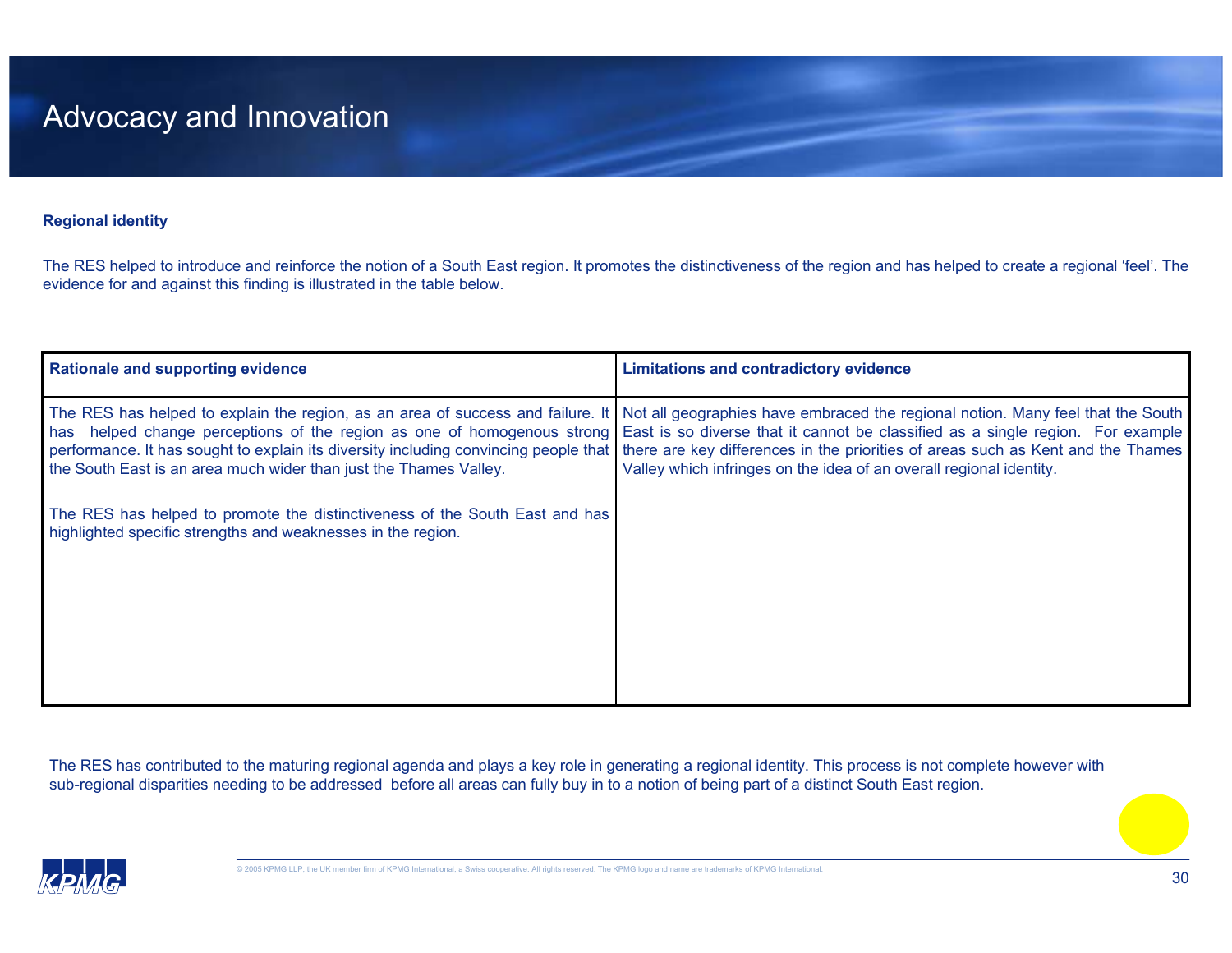#### **Highlights issues/ geographical priorities**

The RES has been able to bring attention to priorities and required actions. This means galvanising action towards shared objectives locally and providing a voice for the region to external partners. The evidence for and against this finding is illustrated in the table below.

| <b>Rationale and supporting evidence</b>                                                                                                                                                                 | <b>Limitations and contradictory evidence</b>                                                                                                                                                                                                                                                                    |
|----------------------------------------------------------------------------------------------------------------------------------------------------------------------------------------------------------|------------------------------------------------------------------------------------------------------------------------------------------------------------------------------------------------------------------------------------------------------------------------------------------------------------------|
| streams) to promoting environmental awareness, the sustainability agenda and issues.<br>the need to address specific environmental issues.                                                               | The RES has raised awareness in a number of areas. From highlighting sub- The RES has tried to balance environmental, social and economic issues but<br>regional priorities and the existence of deprivation (e.g. to European funding some partners believe its remit and focus should be primarily on economic |
| The RES has helped to develop the idea of sustainable development and made it<br>an important part of the regional agenda. It has also demonstrated the value to<br>business of Sustainable Development. |                                                                                                                                                                                                                                                                                                                  |
| The RES has highlighted that SEEDA cannot tackle the economic performance of<br>the region on its own and that it relates to social and environmental issues.                                            |                                                                                                                                                                                                                                                                                                                  |

The RES is an important document for the region and should continue to highlight the range of issues which impact on the region's performance.

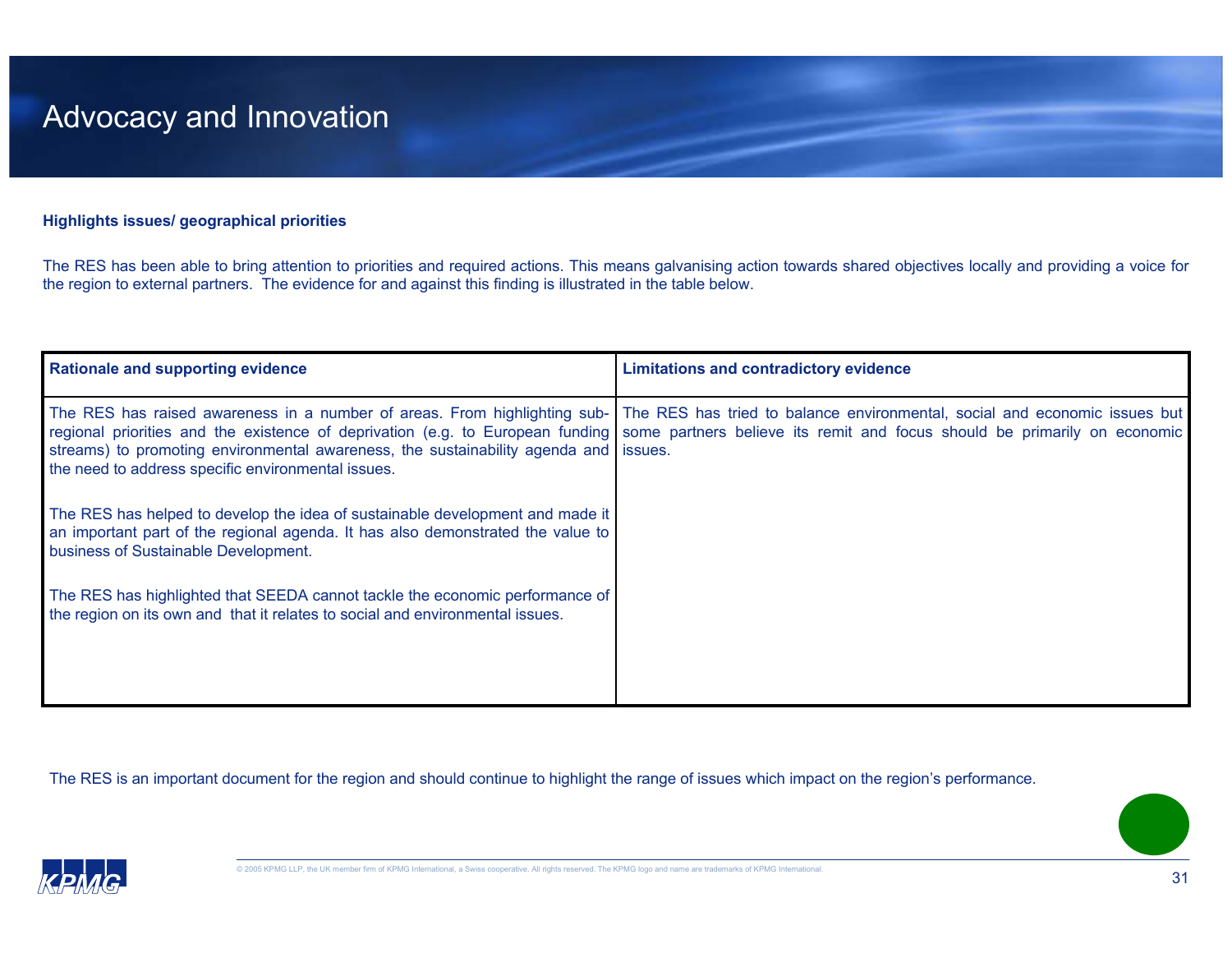#### **Specific Project Success**

The RES has helped the piloting of initiatives which have contributed specific beneficial outputs and have been rolled out to other parts of the region. The evidence for and against this finding is illustrated in the table below.

| <b>Rationale and supporting evidence</b>                                                                                                                                                                                                   | <b>Limitations and contradictory evidence</b>                                                                                                                                                                                                                                                                 |
|--------------------------------------------------------------------------------------------------------------------------------------------------------------------------------------------------------------------------------------------|---------------------------------------------------------------------------------------------------------------------------------------------------------------------------------------------------------------------------------------------------------------------------------------------------------------|
| Programmes which have been introduced by the RES and have enjoyed success<br>include the AIF, Brownfield Land Assembly Trust, Enterprise Hubs, the National<br>framework for Manufacturing Advisory Services and Computer clubs for girls. | As with many of the impacts of the RES the benefits of projects have improved<br>over time as the regional agenda has become more established. Therefore there<br>is a feeling that projects such as the AIFs were overly difficult and expensive to<br>set up but are now proving more successful over time. |
|                                                                                                                                                                                                                                            |                                                                                                                                                                                                                                                                                                               |

The RES can have a critical role in promoting individual projects in the region, with several examples of success already witnessed. This role should be continued and built upon in the future.

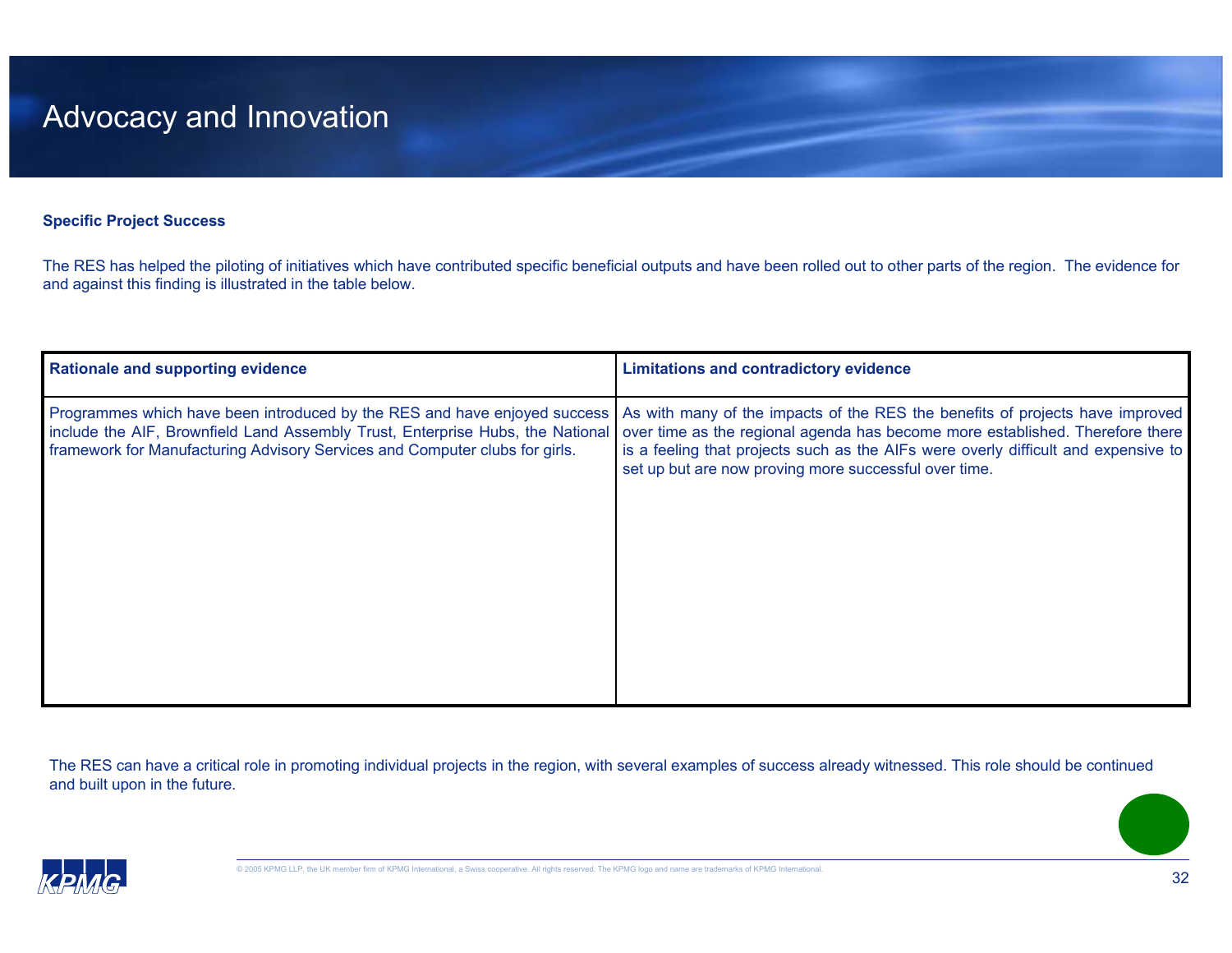## Summary of Key SAV related findings

The following table highlights the overarching conclusions for each of the sub-themes assessed in the analysis of the Strategic Added Value of the RES, broken down into the 3 key areas where we believe the RES creates SAV for the region; co-ordination, as a strategic catalyst and providing advocacy and innovation.

| <b>Co-ordination</b>                                                                                                                                                                                                                                                                   | <b>Strategic Catalyst</b>                                                                                                                                                                                                                                                                                                                                                                                                                                                     | <b>Advocacy and Innovation</b>                                                                                                                                                                                                                                                                                                                    |
|----------------------------------------------------------------------------------------------------------------------------------------------------------------------------------------------------------------------------------------------------------------------------------------|-------------------------------------------------------------------------------------------------------------------------------------------------------------------------------------------------------------------------------------------------------------------------------------------------------------------------------------------------------------------------------------------------------------------------------------------------------------------------------|---------------------------------------------------------------------------------------------------------------------------------------------------------------------------------------------------------------------------------------------------------------------------------------------------------------------------------------------------|
| Alignment of Strategy. The RES has made<br>progress in providing a framework for shared<br>objectives and therefore has created a base from<br>which partners can build their strategies from in<br>view of broader priorities for the region.                                         | <b>External Influence.</b> The RES has helped to highlight issues which<br>are now very much on the national agenda such as housing,<br>transport and skills and as such has played an important role in<br>influencing perceptions of external stakeholders of the issues<br>within the South East.                                                                                                                                                                          | Provide Intelligence and Innovative ideas. Where the<br>RES has provided examples of good practice or built upon<br>innovative ideas there has been significant success.<br>However further in roads are possible and in particular<br>improving links with the higher education sector are<br>necessary.                                         |
| Joint Planning and Delivery. Increased joint<br>working has certainly been inspired by the RES and<br>the success of this work has increased over time as<br>shared objectives have been further embraced and<br>agencies have become more used to cross-<br>working.                  | Internal Influence. The RES has been able to influence internal<br>partners to a large extent but there remains the issue of whether<br>the RES has too many priorities which reflects the necessary<br>process of gaining buy in of sub-regional partners during the last<br>consultation process.                                                                                                                                                                           | Context/ Referral Document. Many agencies find the<br>RES a useful document to refer to and it can provide<br>support for external funding requests. However there is the<br>issue of having to refer to the RES to obtain SEEDA<br>funding.                                                                                                      |
| Partnership Working. As with joint working it is<br>clear that progress has been made in this area<br>However it is key to target action in the areas where<br>joint and partnership working is most effective and<br>maximises value where there is a clear focus on<br>deliverables. | Influence Funding/ Resource allocation. The RES has certainly<br>provided some further leveraging of funds in to the region but it is<br>felt that Central Government tends to focus on addressing inter-<br>regional disparities. Therefore it is more difficult to access funding<br>in the South East as investing in the prosperity of all regions is not<br>a key priority. Also there needs to be further alignment of financial<br>years and budgets amongst partners. | Regional Identify. The RES has contributed to the<br>maturing regional agenda and plays a key role in<br>generating a regional identity. This process is not complete<br>however with sub-regional disparities needing to be<br>addressed before all areas can fully buy in to a notion of<br>being part of a distinct South East region.         |
| Sharing Best Practice. The RES has the<br>opportunity to provide a forum for best practice and<br>a link for agencies to be able to access expertise.<br>Perhaps avenues for accessing expertise or best<br>practice can be made clearer in the RES.                                   | <b>Shared Vision.</b> The RES has clearly provided a direction of travel<br>for the region and a widespread buy in to a number of key<br>objectives. The difficulty remains in making this buy in universal<br>and therefore incorporating the objectives of such a diverse set of<br>agencies and geographies.                                                                                                                                                               | <b>Highlight Issues/ Geographical Priorities.</b> The RES is an<br>important document for the region and should continue to<br>highlight the range of issues which impact on the region's<br>performance. However it needs to be clearer on where the<br>RES itself can make a difference so that it does not water<br>down all regional agendas. |
|                                                                                                                                                                                                                                                                                        |                                                                                                                                                                                                                                                                                                                                                                                                                                                                               | Specific Project Successes. The RES can have a critical<br>role in promoting individual projects in the region, with<br>several examples of success already witnessed. This role<br>should be continued and built upon in the future.                                                                                                             |

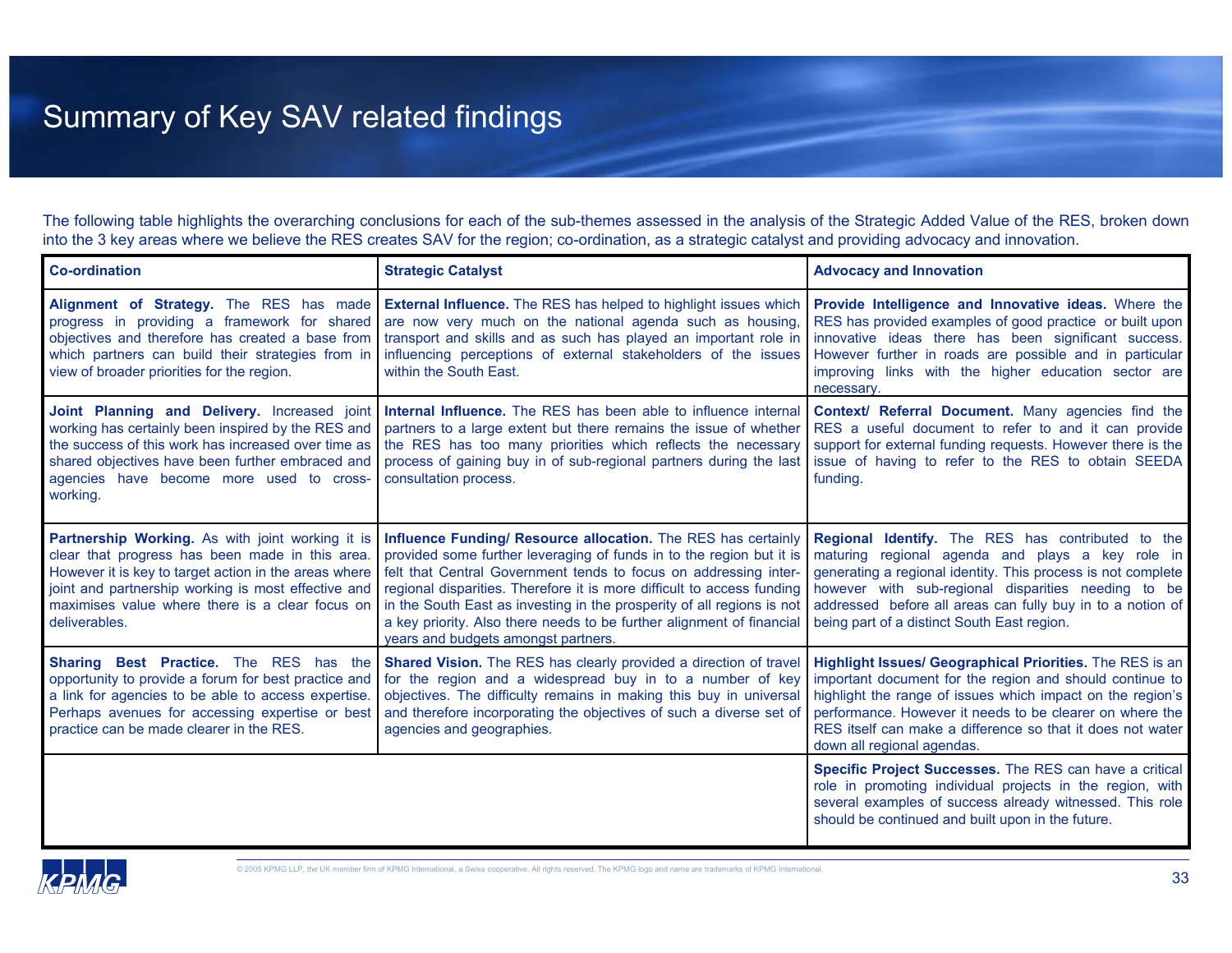### Conclusions

This section has analysed the Strategic Added Value of the RES. It is clear from the evidence collected that the RES has delivered Strategic Added Value in certain areas. The areas in which the RES has delivered the most Strategic Added Value are in:

- $\bullet$ Aligning strategies;
- o Influencing external agencies;
- O Influencing funding and resource allocations within the region;
- o Providing a shared vision for the region;
- o Providing a context and referral documents for partners within the region;
- O Highlighting issues and geographical priorities for the region to address; and
- $\bullet$ Developing specific successful projects.

Areas where the RES has had less of an impact, and which need to be considered in the future include:

- $\bullet$ Encouraging agencies to plan and deliver projects jointly, where there is a specific need;
- $\bullet$ Encouraging more effective partnership working by reviewing the number of partnerships in existence and their role within the regional agenda;
- o Sharing best practice more across the region. There have been some successes, but there is potential for this to happen more;
- $\bullet$ Providing intelligence and innovative ideas, and making better links with the Higher Education sector in the region; and
- $\bullet$ Galvanising a regional identity for the region by trying to reconcile the differences between different parts of the region.

The RES has had less of an impact on influencing agencies internally in the region to commit to the regional agenda, where it does not fit with their local priorities.

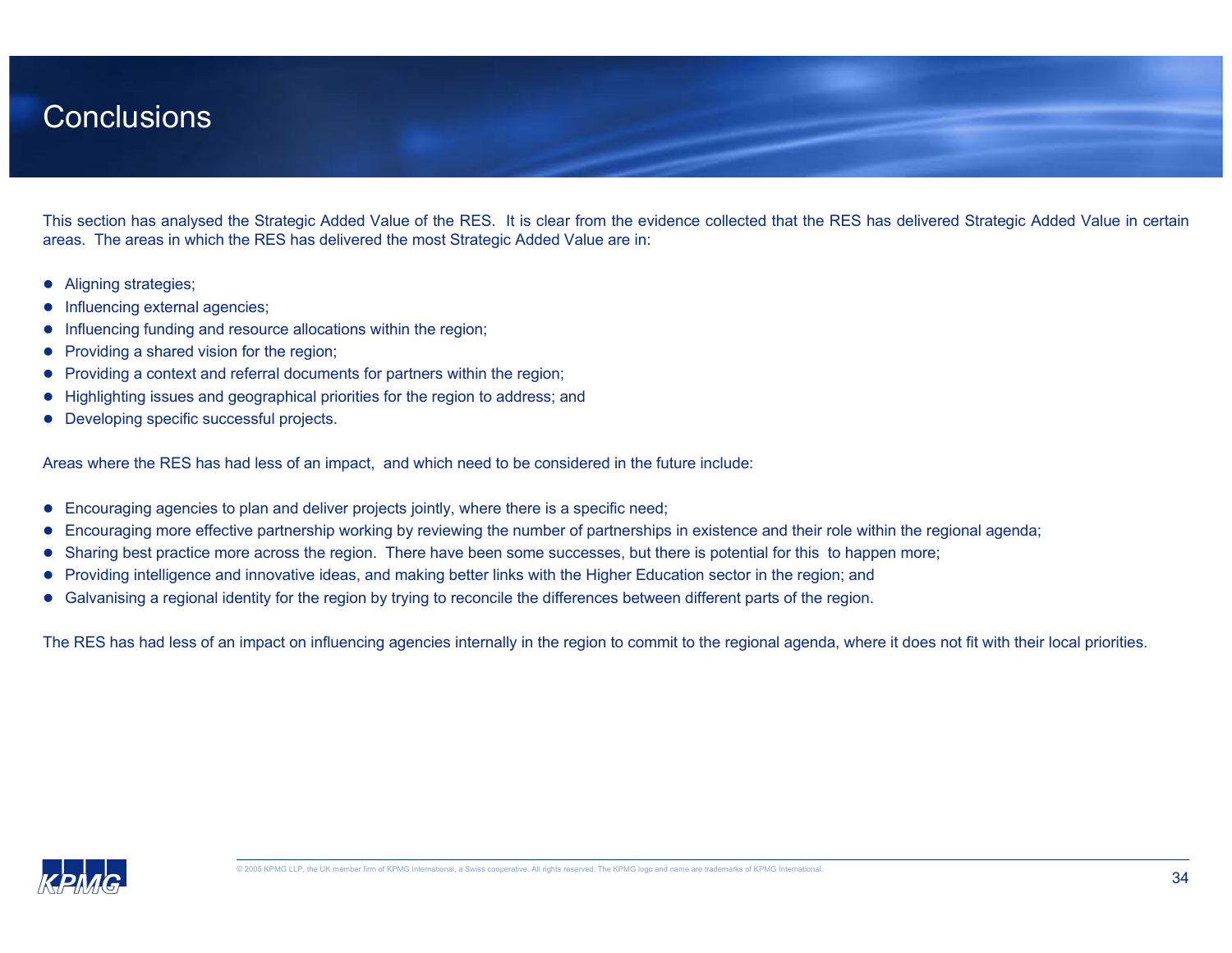

### **PART FOUR: CONCLUSIONS AND LESSONS**

This section brings together the conclusions from the study and provides some considerations for the emerging RES.

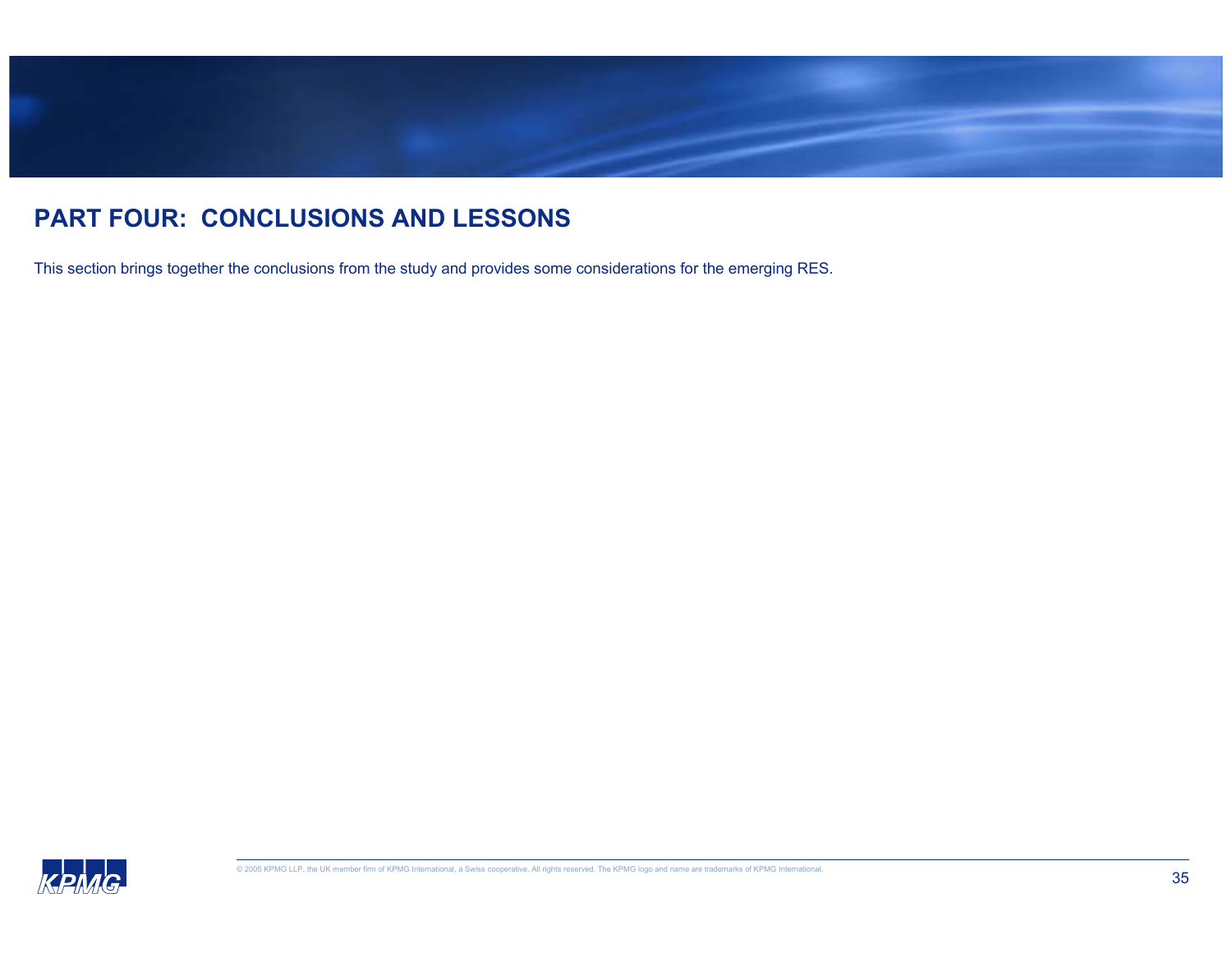### Conclusions on the analysis of progress

The table overleaf summarises the progress the region is making in meeting the targets set out in the RES. It is clear that in overall terms good progress has been made in delivering the RES targets. We found that the impact of the RES has been varied across its five policy areas. Good progress has been made within the Successful People objective, where all targets set out in the RES have been achieved. Vibrant Communities has shown less good progress towards meeting the targets set out in the RES, and the three other objectives have shown a mixed picture of progress. However a number of issues for consideration have arisen from the data collection and analysis process.

Key to any exercise linking performance against targets is that the data to be collected is consistent and robust. In this respect there are a number of significant issues relating to the existing indicators used to assess the performance of the RES. Firstly not all of the baseline indicators developed in 1999 can still be collected now, with a number of other indicators unable to be collected consistently year on year over the period. Therefore we advise that in line with the emerging RES a new set of indicators be drawn up which will more accurately reflect the priorities of the region and which will allow information to be collected in a more robust manner. These indicators should be confirmed with key statistical sources such as the Office for National Statistics and Government departments to ensure that indicators will continue to be collected in the forseeable future and will not become redundant in the manner of a number of the current indicators.

A table of suggested indicators which could be considered for measuring the performance of the RES in coming years is contained in Appendix 3.

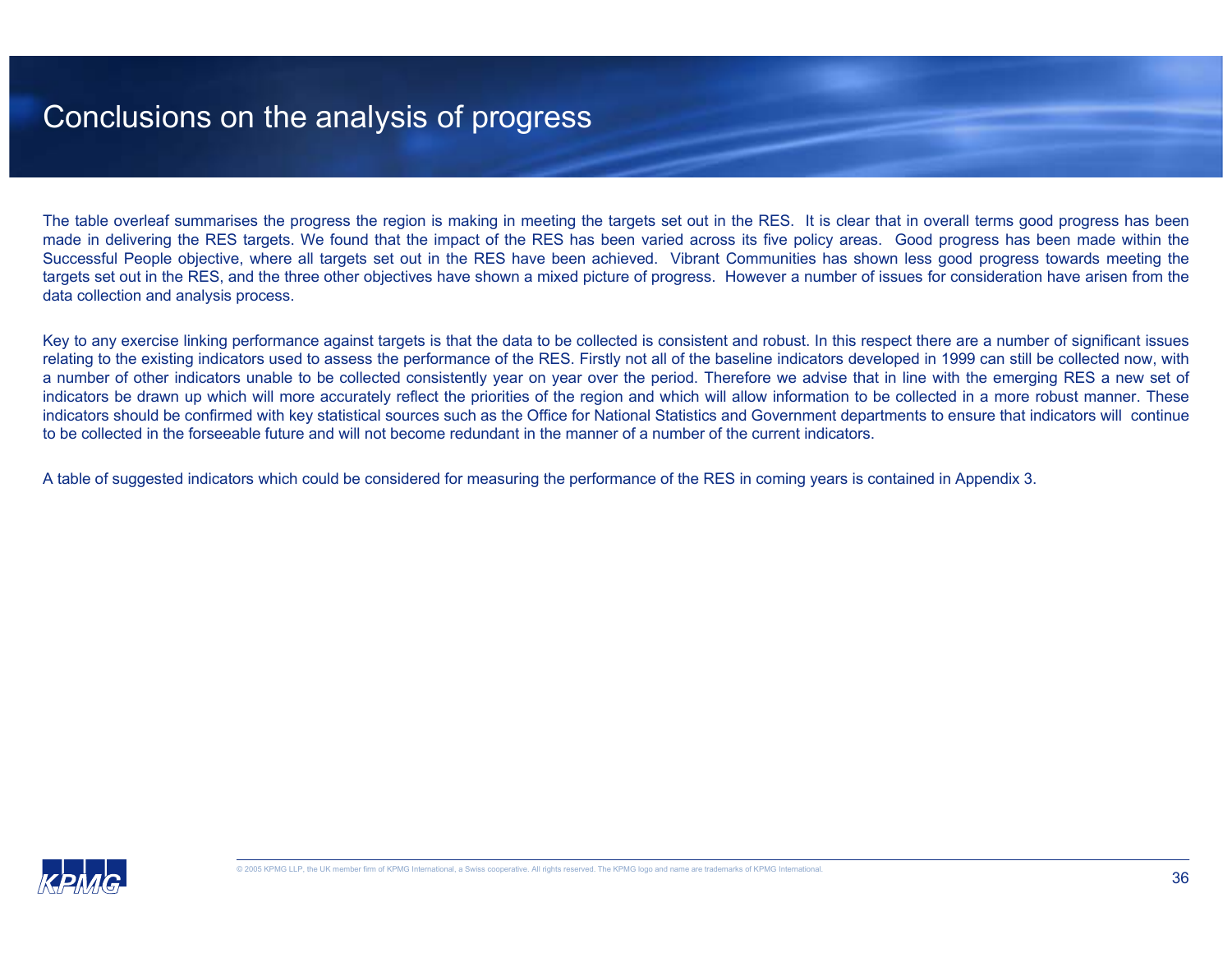### Conclusions on the analysis of progress

Indicators coded green illustrate good progress has been made, and in some cases targets have already been achieved. Indicators shown as amber are where there has been insignificant movement either towards or away from the target; and where indicators are marked red, performance has been negative and there has been movement further away from meeting targets.

| <b>Objective</b> | <b>Indicator</b>                                       | <b>Value</b>                  | <b>Target</b>        | <b>Baseline (Year)</b> | <b>Current Position (Year)</b> | Target Deadline | <b>Progress</b>                               | <b>Comment</b>         |
|------------------|--------------------------------------------------------|-------------------------------|----------------------|------------------------|--------------------------------|-----------------|-----------------------------------------------|------------------------|
| CB               | Increase in real GVA per head                          | % Change                      | Average 3.2%         | 2.9 (1999)             | 2.2(2004)                      | 2012            |                                               |                        |
| CB               | Manufactured Exports per Head                          |                               | Increase             | 3,500 (1999)           | 3,630 (2004)                   | 2012            |                                               |                        |
| CB               | Adults in Entrepreneurial Activity                     | % workforce                   | Increasel            | 5.3 (1999)             | 7(2004)                        | 2012            |                                               |                        |
| <b>SP</b>        | Comparative Labour Productivity                        | <b>Indexed Score</b>          | Amongst Top 20       | 77.3 (1999)            | 74.4 (2003)                    | 2012            |                                               |                        |
| SP               | Real GVA per Worker                                    |                               | Increase by 2+% p.a  | 15,098 (1999)          | 18,511 (2002)                  | 2012            |                                               | <b>Target Achieved</b> |
| <b>SP</b>        | Working Age Pop. in Employment                         | % Population                  | Maintain or Improve  | 74.9 (1999)            | 78.9 (2004)                    | 2012            |                                               |                        |
| <b>SP</b>        | Population NVQ 3                                       | % Population                  | Increase             | 13.9 (2000)            | 15.4 (2004)                    | 2012            |                                               |                        |
| <b>SP</b>        | Population NVQ 4+                                      | % Population                  | Increase             | 25.9 (2000)            | 28.5 (2004)                    | 2012            |                                               |                        |
| VC               | Unemployed Adults in 115 most deprived<br>wards        | Absolute Number               | Reduce by 25%        | 22,053 (1999)          | 15,760 (2003)                  | 2012            |                                               | <b>Target Achieved</b> |
| VC               | Adults claiming income support- most<br>deprived wards | Absolute Number               | Reduce by 25%        | 68,555 (1999)          | 70,495 (2004)                  | 2012            | $\left( \begin{array}{c} \end{array} \right)$ | Inadequate Data        |
| VC               | Mortality Rate from Accidents                          | per 10,000 Population         | 20% Reduction        | 13.6 (1999)            | 15.2 (2001)                    | 2012            |                                               |                        |
| VC               | Mortality Rate from Cancer                             | per 10,000 Population         | 20% Reduction        | 121.7(1999)            | 118.2 (2001)                   | 2012            |                                               |                        |
| VC               | <b>Violent Crime</b>                                   | per 1,000 Population          | Reduce               | 9.5(1999)              | 16 (2004)                      | 2012            |                                               |                        |
| VC               | <b>Burglaries</b>                                      | per 1,000 Population          | Reduce               | 5.6 (1999)             | 11 (2004)                      | 2012            |                                               |                        |
| VC               | Theft                                                  | per 1,000 Population          | Reduce               | 16.7 (1999)            | 36 (2004)                      | 2012            |                                               |                        |
| EI               | Homeless Households in Priority need                   | <b>Absolute Number</b>        | Reduce 50%           | 12,670 (1999)          | 15,150 (2004)                  | 2012            |                                               |                        |
|                  | Dwellings completed on previously<br>developed land    | % of total                    | Achieve at least 60% | 56 (1999)              | 71 (2003)                      | 2008            |                                               | <b>Target Achieved</b> |
| EI               | Mean travel time to work                               | Minutes                       | Reduce               | 24 (2001)              | 24 (2002)                      | 2012            |                                               |                        |
| <b>SUNR</b>      | Per Capita Carbon Dioxide Emissions                    | Kgs                           | Reduce               | 2,050 (2000)           | 2,300 (2003)                   | 2012            |                                               |                        |
| <b>SUNR</b>      | Energy produced from Renewable sources                 | Mega Watts per year           | 750MW                | 73 (1999)              | 166.8 (2003)                   | 2010            |                                               |                        |
| <b>SUNR</b>      | Per Capita Water Consumption                           | Litres per Day                | Reduce               | 164.5 (1999)           | 156 (2003)                     | 2012            |                                               |                        |
| <b>SUNR</b>      | Waste going to Landfill (households,<br>commercial)    | % of total                    | Reduce               | 79,64 (2002)           | 79,64 (2002)                   | 2012            | <b>Contract Contract Contract Contract</b>    | Inadequate Data        |
| <b>SUNR</b>      | <b>Final Energy Consumption</b>                        | Million tonnes oil equivalent | Reduce               | 156 (1999)             | 156 (2003)                     | 2012            | U.                                            |                        |

Notes: The theft and burglary indicators have been rated on their performance between 2002 and 2004 and therefore are scored 'amber'. We have included data for 1999 for comparison with the original baseline although it is believed that the method of collection has slightly changed and so direct comparison is not possible across all years. There are two figures for waste going to Landfill. The first refers to household waste, the second to industrial and commercial. Dwellings on previously developed land are in both the SDF and RES indicator lists and so feature in both tables. We are currently unsure why the risk of flooding numbers are the same. The data comes from the Annual Monitoring Statement for the South East.

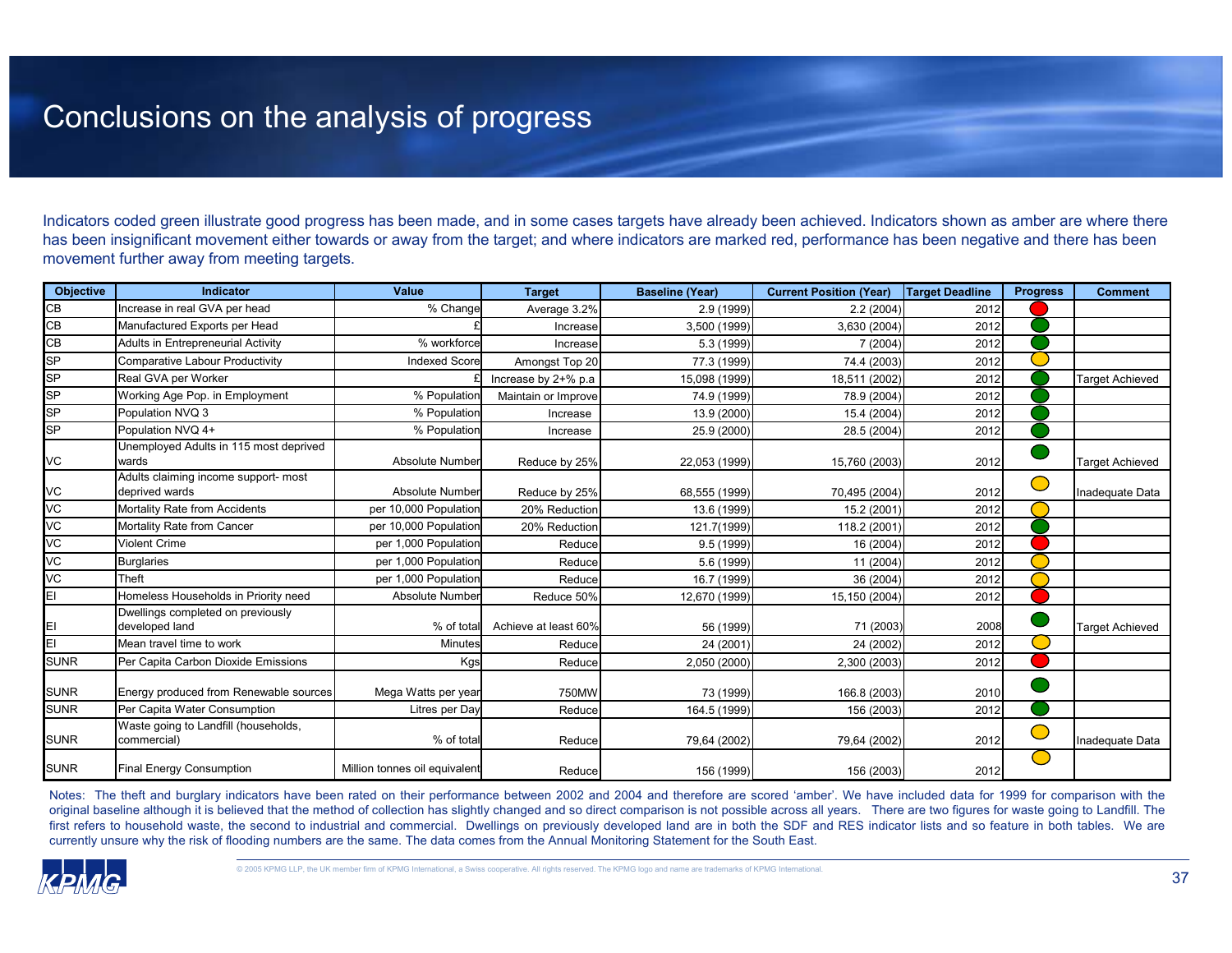### Conclusions on the broader impacts of the RES

The following table highlights the overarching conclusions for each of the sub-themes assessed in the analysis of the Strategic Added Value of the RES, broken down into the 3 key areas where we believe the RES creates SAV for the region; co-ordination, as a strategic catalyst and providing advocacy and innovation.

| <b>Co-ordination</b>                                                                                                                                | <b>Strategic Catalyst</b>                                                                                                                                                                                                                                                                                                                                                  | <b>Advocacy and Innovation</b>                                                                                                                                                                                                                 |
|-----------------------------------------------------------------------------------------------------------------------------------------------------|----------------------------------------------------------------------------------------------------------------------------------------------------------------------------------------------------------------------------------------------------------------------------------------------------------------------------------------------------------------------------|------------------------------------------------------------------------------------------------------------------------------------------------------------------------------------------------------------------------------------------------|
| the RES has aligned strategies and increased activities of others.<br>joint working across the region, in particular at<br>a Local Authority level. | The RES has acted as a co-ordinator in the The RES has acted as a strategic catalyst for the region in The RES clearly set the regional agenda for the<br>region. There are concrete examples of where   terms of bringing forward activity and influencing the<br>There are numerous examples quoted by consultees of<br>where the RES has appeared to influence Central  | South East and has begun to provide the region with<br>a sense of regional identity by providing a shared<br>vision and a direction of travel.<br>It has been<br>instrumental in highlighting issues and spatial<br>priorities for the region. |
| been assessed.                                                                                                                                      | The RES has increased the number of Government, European funders, sub-regional and local<br>partnerships operating in the region but the   players. The RES has been able to provide such influence<br>effectiveness of all the partnerships has not by articulating a clear direction of travel for the region.<br>However, the RES could have more influence and be more | It is evident that the RES is an important document<br>and is used as a reference document by SEEDA and<br>its partners to support the development of their<br>activities and their applications for funding.                                  |
| and policies to be transferred across the agenda.<br>region, which has potentially<br>increased I<br>efficiencies at the regional level.            | In addition, the RES has provided the forum directive over local and sub-regional partners to ensure that<br>for sharing of best practice to enable projects they commit to delivering activities to support the regional                                                                                                                                                  | There are also many examples of innovation within<br>the RES, where concepts and initiatives have been<br>developed and then rolled out to other areas of the<br>region in to successful projects.                                             |

The areas in which the RES has delivered the most Strategic Added Value are in:

•Aligning strategies;

•Influencing external agencies;

•Influencing funding and resource allocations within the region;

•Providing a shared vision for the region;

•Providing a context and referral documents for partners within the region;

•Highlighting issues and geographical priorities for the region to address; and •Developing specific successful projects.

Areas where the RES has had less of an impact, and which need to be considered in the future include:

•Encouraging agencies to plan and deliver projects jointly, •Encouraging more effective partnership working by reviewing the number of •Partnerships in existence and their role within the regional agenda; •Sharing best practice more across the region.

Therefore there have been some successes, but there is a much bigger potential for this to happen more; providing intelligence and innovative ideas, and making better links with the Higher Education sector in the region; and galvanising a regional identity for the region by trying to reconcile the differences between different parts of the region. The RES has had less of an impact on influencing agencies internally in the region to commit to the regional agenda, where it does not fit with their local priorities.

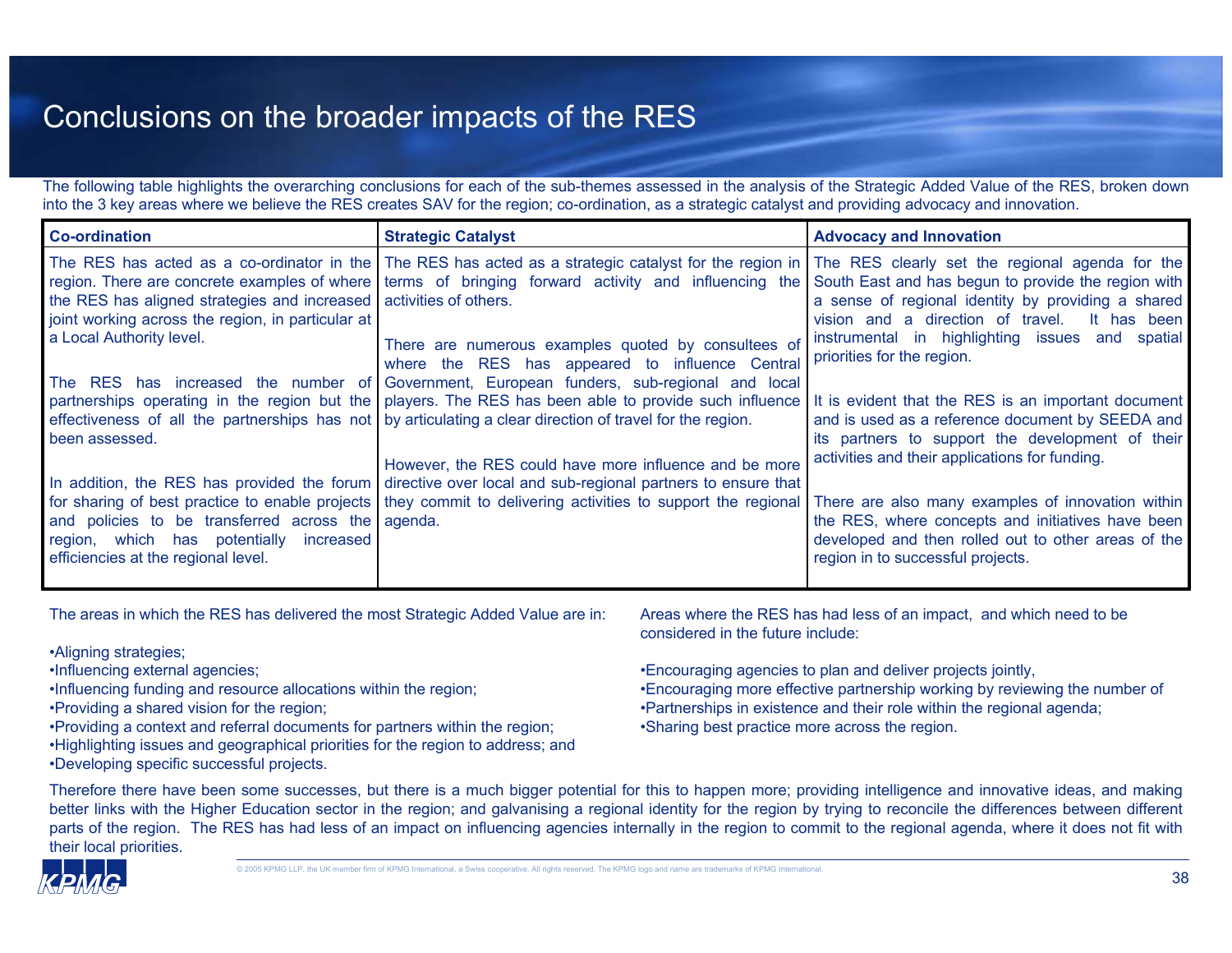### Overall Issues for the emerging RES

During the research, a number of issues have emerged which are important for the next RES to consider. Listed below are the key issues raised, along with suggestions of how they may be addressed within the emerging RES:

| <b>Issue</b>                                                                                                                                                                                                                                                                                                                                                                                                                                                                                                                                                                                     | <b>Recommendation for the next RES</b>                                                                                                                                                                                                                                                      |
|--------------------------------------------------------------------------------------------------------------------------------------------------------------------------------------------------------------------------------------------------------------------------------------------------------------------------------------------------------------------------------------------------------------------------------------------------------------------------------------------------------------------------------------------------------------------------------------------------|---------------------------------------------------------------------------------------------------------------------------------------------------------------------------------------------------------------------------------------------------------------------------------------------|
| It is considered that there are too many priorities within the RES. There is confusion as<br>to whether the RES should be a strategic or operational document and therefore what<br>the scope of activities should be which are developed through the RES.                                                                                                                                                                                                                                                                                                                                       | The RES needs to be more focussed on what it actually aims to change and the areas in<br>which it can actually deliver change. The RES should highlight issues which are impacting<br>on the region and its performance but be very clear on what it actually can influence and<br>deliver. |
| How can the RES be prevented from becoming outdated so quickly. In other words to<br>what extent is it possible to future proof the emerging RES?                                                                                                                                                                                                                                                                                                                                                                                                                                                | The next RES needs to be more visionary and strategic with ongoing updates of the<br>evidence base to ensure it stays relevant.                                                                                                                                                             |
| The RES is not specific enough to direct local players, but some say that it has been<br>too specific - there needs to be more specific targets, but set this against the number<br>of people who said that there were too many targets within the RES. Similarly certain<br>geographical areas believe that their priorities do not match those of the region as a<br>whole and so again there is a difficult trade off between providing enough relevant sub-<br>regional detail to achieve universal buy-in and producing a concise report with<br>focussed priorities addressing key issues. | The RES needs to provide a balance in that it articulates a broad range of issues effecting<br>the region and that there are many areas where activity is necessary but at the same time<br>providing very clear objectives on a much smaller number of key priorities.                     |
| language has not always been easily recognised by partners which has reduced its<br>ease of use.                                                                                                                                                                                                                                                                                                                                                                                                                                                                                                 | The terminology used within the RES needs to be carefully considered – the use of The RES needs to be written in plain English and avoid the use of jargon and acronyms to<br>ensure that it is understood by all partners in the region.                                                   |
| A number of specific issues have been raised during the consultation process that the<br>RES needs to consider. These include resource efficiency, climate change and the<br>sustainable consumption agenda.                                                                                                                                                                                                                                                                                                                                                                                     | We expect that the specific issues which need to be addressed towards the emerging RES<br>will be clarified during the extensive consultation process.                                                                                                                                      |

Finally, it is apparent from our work that measuring the impact and added value of the RES is not straight forward. Whilst there are implications for the emerging RES as a document there are further implications for the process by which the RES is monitored and assessed.

Whilst our analysis has not focussed on process it is apparent that a number of processes need to be reviewed, refined or implemented to enable the impact and the added value of the new RES to be assessed. These include:

•Project and programme development;

•Partnership development, project appraisal;

•Implementation and delivery; and

•Resource allocation through the corporate planning process.

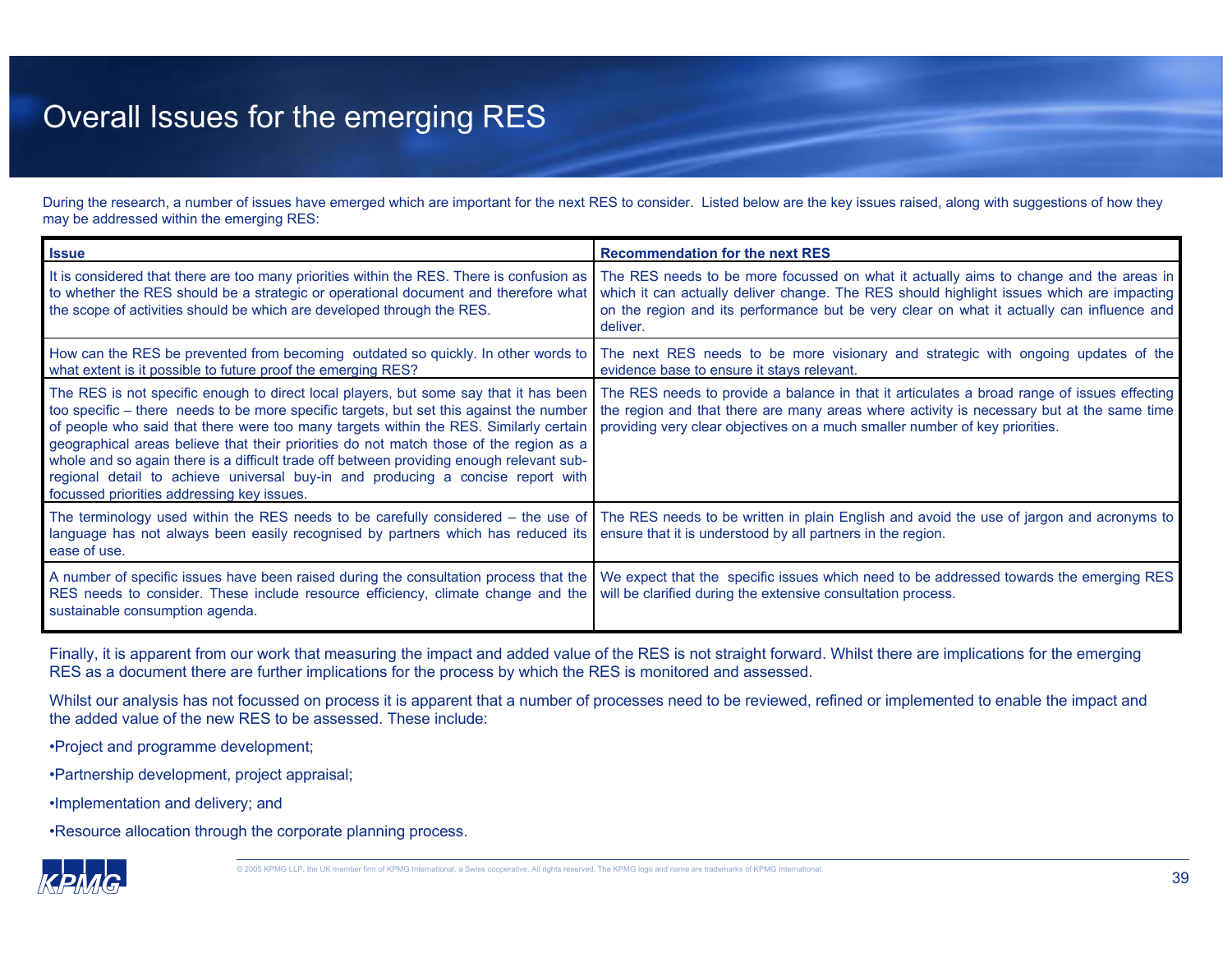

### **PART FIVE: APPENDICES**

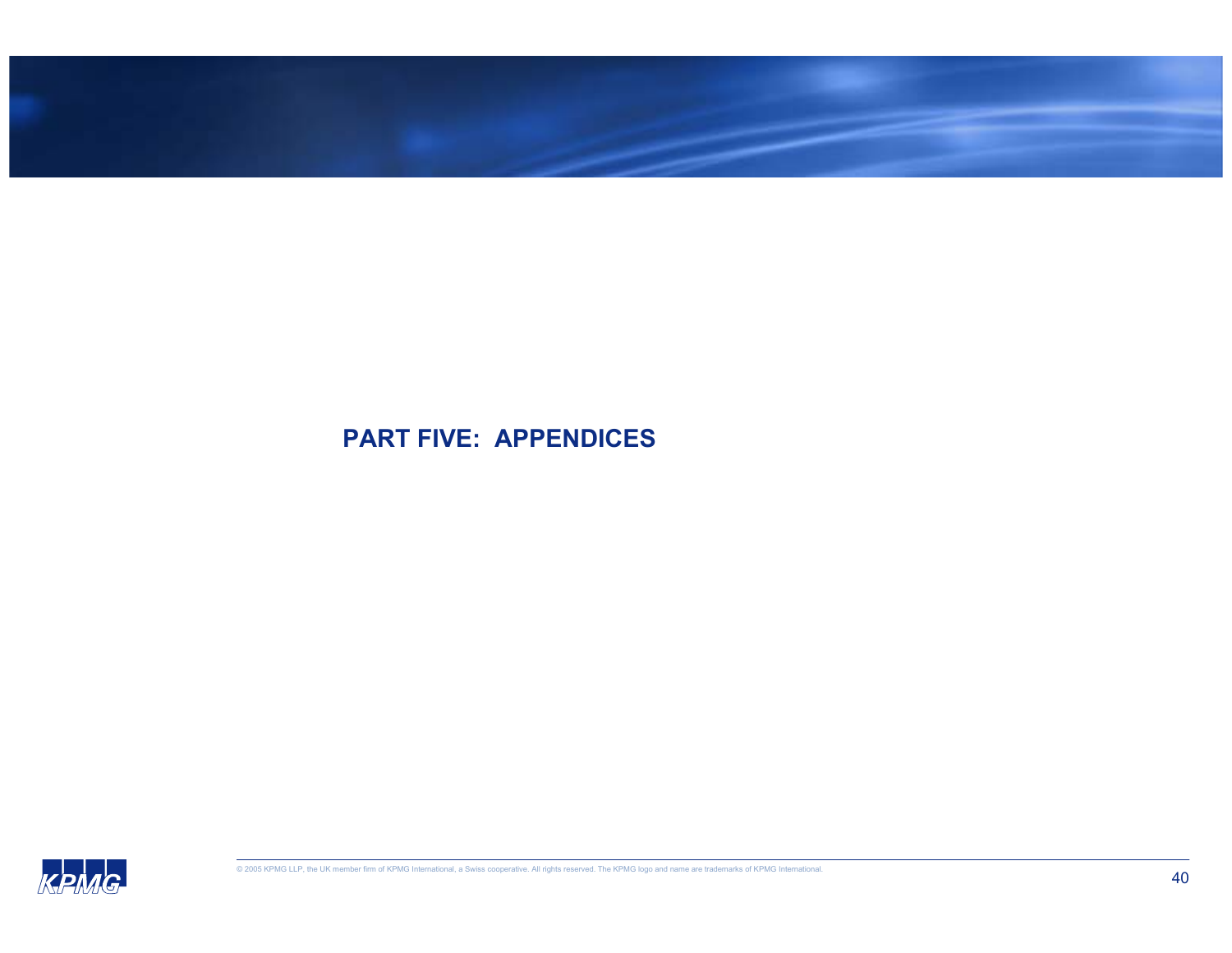### Appendix 1: Technical Methodology

This appendix details how the data in this report was collected, where there were challenges and how these can be overcome in the future.

**Data Collection:** The initial focus for this data collection exercise has been the 25 indicators which were set out in the original RES. These indicators were derived to measure performance in relation to the 5 key objectives of the RES and relate to a diverse range of areas including economic performance, health, crime, transport, housing and the environment. In order to provide a greater level of depth and robustness to the study we have attempted to collate a further 40 indicators highlighted within the SDF.

**Key Challenges:** Updating indicators from the original RES and SDF has in some cases proved difficult due to changes in the way data has been collected since 1999. We have been able to collect robust data for 19 of the 25 RES indicators and 21 SDF indicators. Further data has been collected particularly for SDF indicators but many of these do not provide time series data or consistent/ robust measures across the period. Key problems encountered include:

•Changing geographical boundaries. The original RES uses the Index of Multiple Deprivation (IMD) 2000 to derive the most deprived areas in the region for which unemployment, business and income support levels are then measured. However the updated IMD 2004 now uses different statistical areas to measure deprivation as well as a new balance of indicators which means the two measures are not comparable. Therefore the indicators which were used in the RES cannot be updated in a directly comparable way.

•Some indicators were taken from reports or studies which have not been updated from the same source and so direct comparison is not possible.

•Some indicators are not measured in the same way now as they have been in the past. For instance the indicator 'fear of crime' has become 'worry about crime' whilst the population of wild birds indicator now uses a different indexing system to at the beginning of the period.

•Some measures cannot be accurately captured over a time series. For instance there is no robust source which provides a figure for broadband take-up over a period of time and presently there is no consistent data used over a number of years relating to affordable housing levels.

•Many indicators are not being updated annually which generates gaps in the time series. This means that in some cases, such as fuel poverty and comparable labour productivity the robustness of the data may be questionable or it is difficult to account for trends in the intervening years.

**Solutions for the Future:** We have suggested a set of additional indicators to measure future progress alongside the current indicators. The key issue in agreeing additional indicators is their availability to be updated in the future so that they can continue to provide robust and relevant information. As such, we suggest discussions with key providers of information such as ONS and a number of government agencies should take place to assess their expectations of future data collection and for which indicators information will continue to be collected and in what form.

The continued compilation and success of the Regional Monitoring Report is key to ensuring that standard datasets are collected year on year, with many of the indicators in this report also being relevant to the monitoring of the success of the RES.

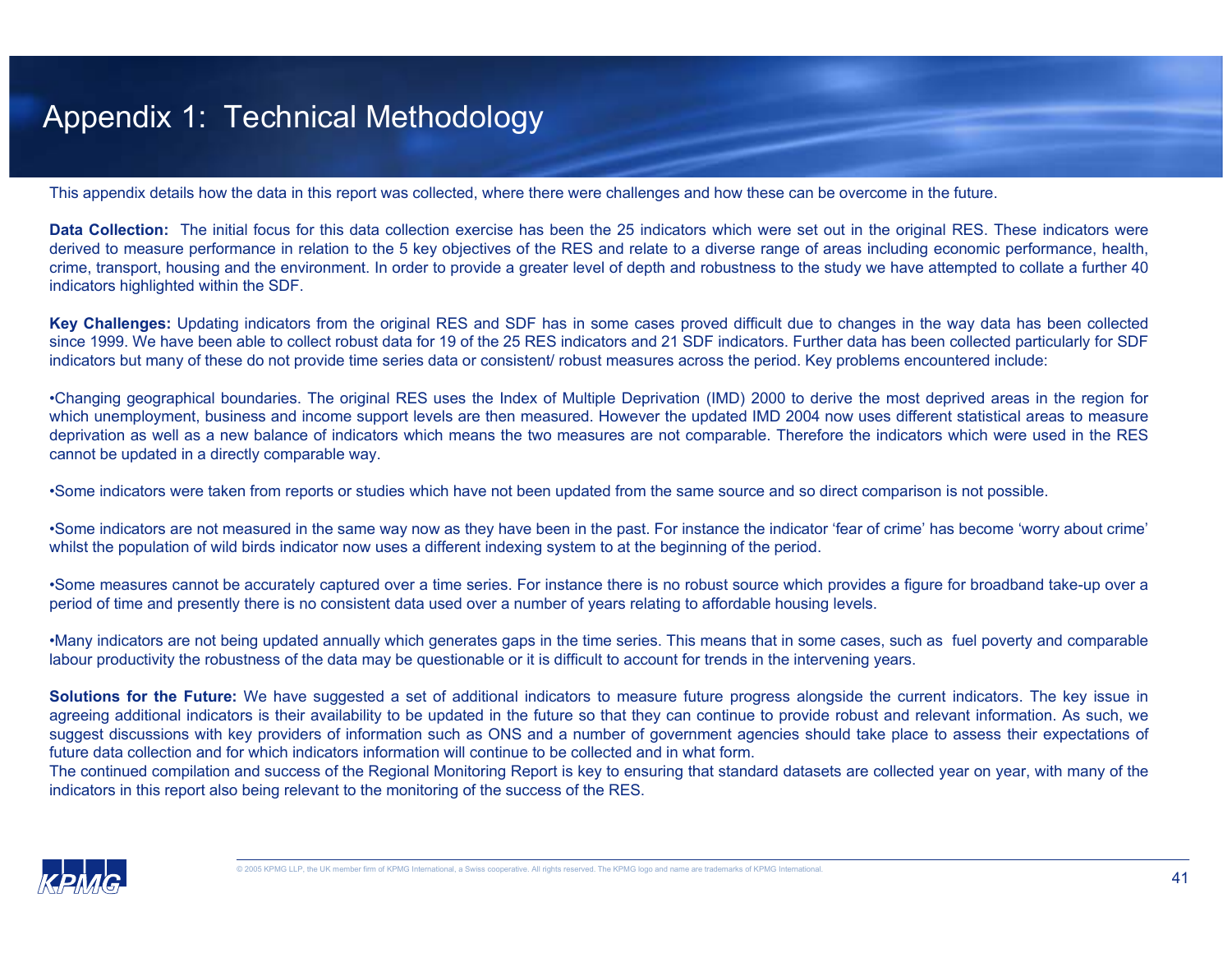## Appendix 2: List of figures

- 1. Output and Employment Change, 1998-2001/ 2003
- 2. Average House Prices and Retail Sales, 1999-2004
- 3. VAT Registrations and Business Stock Change, 1999-2003
- 4. R & D Expenditure and Inward Investment Projects, 1999-2001/ 2003
- 5. Employment in Knowledge Economy, 1999-2003
- 6. Employment Rates, 1999-2004
- 7. Population Qualified to NVQ 3+, 2000-2004
- 8. Indexed Productivity (Output per Worker) and Employment, 1999-2002
- 9. Indexed Unemployment, 1999-2003
- 10.Crime Levels, 1999-2004
- 11.Mortality Rates from Accidents and Cancer, 1999-2001
- 12.Homeless Households in Priority need, 1999-2004
- 13.Dwellings Completed on Previously Developed Land, 1999-2003
- 14.Car Use and Road Expenditure, 2000-2003
- 15.River Water Quality, 2000-2003
- 16.Energy Produced from Renewable sources, 1999-2003
- 17.Greenhouse Gas Emissions and Days with Higher Levels of Air Pollution, 1999-2003

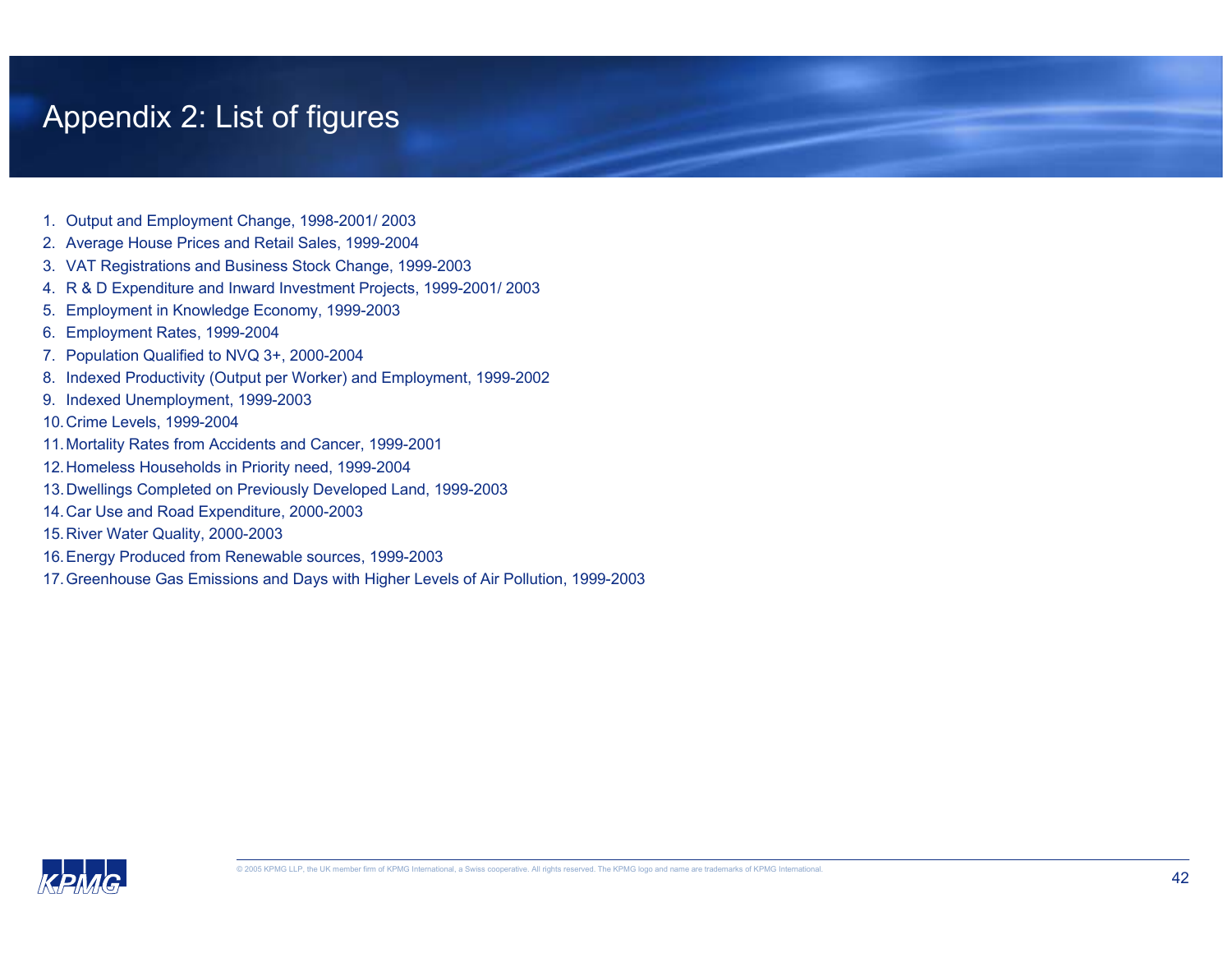## Appendix 3: List of workshop attendees- SEEDA

#### Successful People:

John Parsonage - Executive Director, Learning and Skills Jay Hunt - Senior Learning and Skills Manager (on behalf of Barbara Bicknell) Bruce Cavalier - Head of Access to Learning Ruth Lyon - Programme Operations Manager Peter Waller - Technology Manager Peter Sinclair - Programme Monitoring Manager & SEOnline Content Manager

#### Competitive Business

Jeff Alexander, Executive Director, Business and International Cathy Johnson, Head of International Business, Europe Julie Kapsalis, Head Of Operations Annie Norgrove, Manufacturing Manager

#### Sustainable Use of Natural Resources

Paul Lovejoy - Executive Director, Strategy and Sustaniability Graham Tubb - Head of Sustainable Development Steve Heaton – PR Manager on behalf of Lisa Hayward - Head of **Communications** Melvin Caton - Head of Waste Market Development Steve Pearce - Head of Finance Philip Eadie - Regional Intelligence Coordinator Martin Bolton - Sustainable Development Manager Steve Day - Devolved Delivery Policy Manager

#### Effective Infrastructure Workshop

Paul Hudson - Executive Director, Infrastructure and Regeneration Pat Tempany - Head of Urban Renaissance & Housing Miranda Pearce - Policy and Program Planner Detlef Golletz - Head of Planning & Infrastructure Jonathan Sadler - Development Executive Susan Priest - Area Director, Kent Chris Moore - Head of Land & Property (East) Stephen Sadler - Land & Property Area Director Peter Cusdin - Area Director Emma Wood - Business Planning Coordinator Anne Knight - Senior Area Manager

#### Vibrant Communities Workshop

Paul Lovejoy - Executive Director Debbie Catt - Director of Corporate Relations Stella Bellem - Head of European & Cultural Policy Karen H-Cannon - Inclusion Policy Manager Duncan Straughan - Executive Director, Resources Maria Pizarro - Performance Development Manager Kate Annison - Economic Inclusion Policy Manager

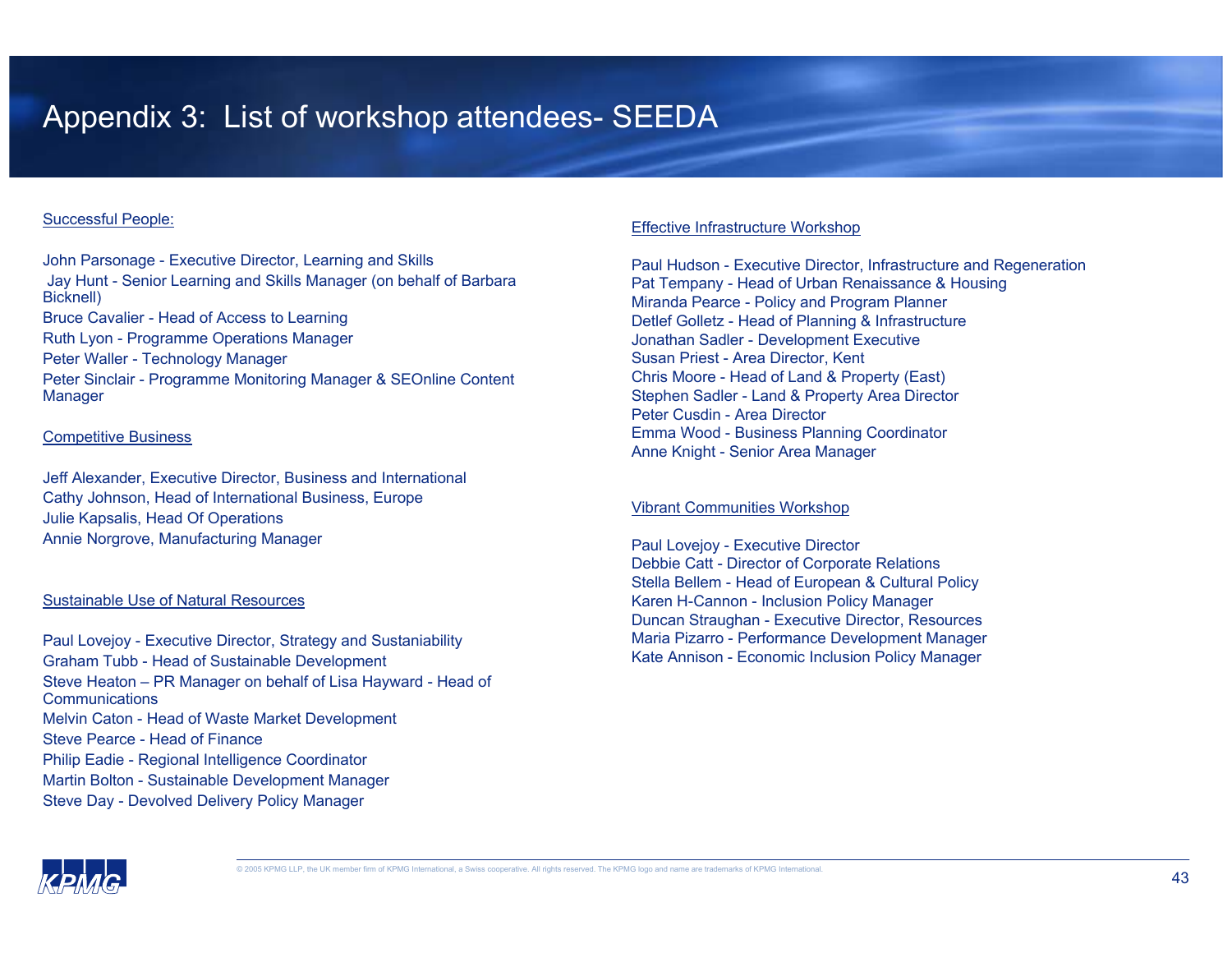### Appendix 3: Workshop Attendees- Sub-regions

#### Sussex Sub-region

Rob Crank- Economic Strategy West Sussex Alistair Smith- West Sussex Economic Partnership Sophie Goodall- Environment Agency Hamish Monroe- East Sussex Economic Partnership Mark Pearson- East Sussex Economic Partnership John Blake- Further Education College Sheila Powell- Economic Development, East Sussex CC Nigel Parchester- East Sussex Economic Partnership

#### Berkshire, Buckinghamshire, Oxon & Milton Keynes

Nigel Fletcher- MKOB LSC John Pounder- SEERADavid Munkley- Slough Borough Council Susan Elliot- Reading Enterprise Hub Raful Cholan- Slough Borough Council Ronnie Epstein- Business Link Berkshire and Wiltshire Richard Byard- Reading Borough Council Elaine Whitaker- Business Link Solutions, MKOB Jean Mitchell- Oxfordshire Economic Partnership

#### Hampshire & Isle of Wight

Phillip Craig- SEERA Alan Cole- Hampshire County Council

#### Kent

David Camberly- Economic Development, Medway Council Ian Brown, Head of Regeneration, Canterbury Council Paul Kirkhill- East Kent Partnership Barry Neaves- Environment Agency Emily Gibbon- Kent County Council Brian Raine- Head of Economic Development, Kent County Council

#### **Surrey**

Peter Bunyon- University of Surrey Kate Oliver- Chair South East Bio-diversity Forum Roger Kidd- RICS Rosemary French- Chief Executive Business Link Surrey Nigel Horton- Baker- Director, Surrey Economic Partnership Nikki Nicholson- SEERACatherine Rose- SEERAChris Bean- Surrey Economic Partnership

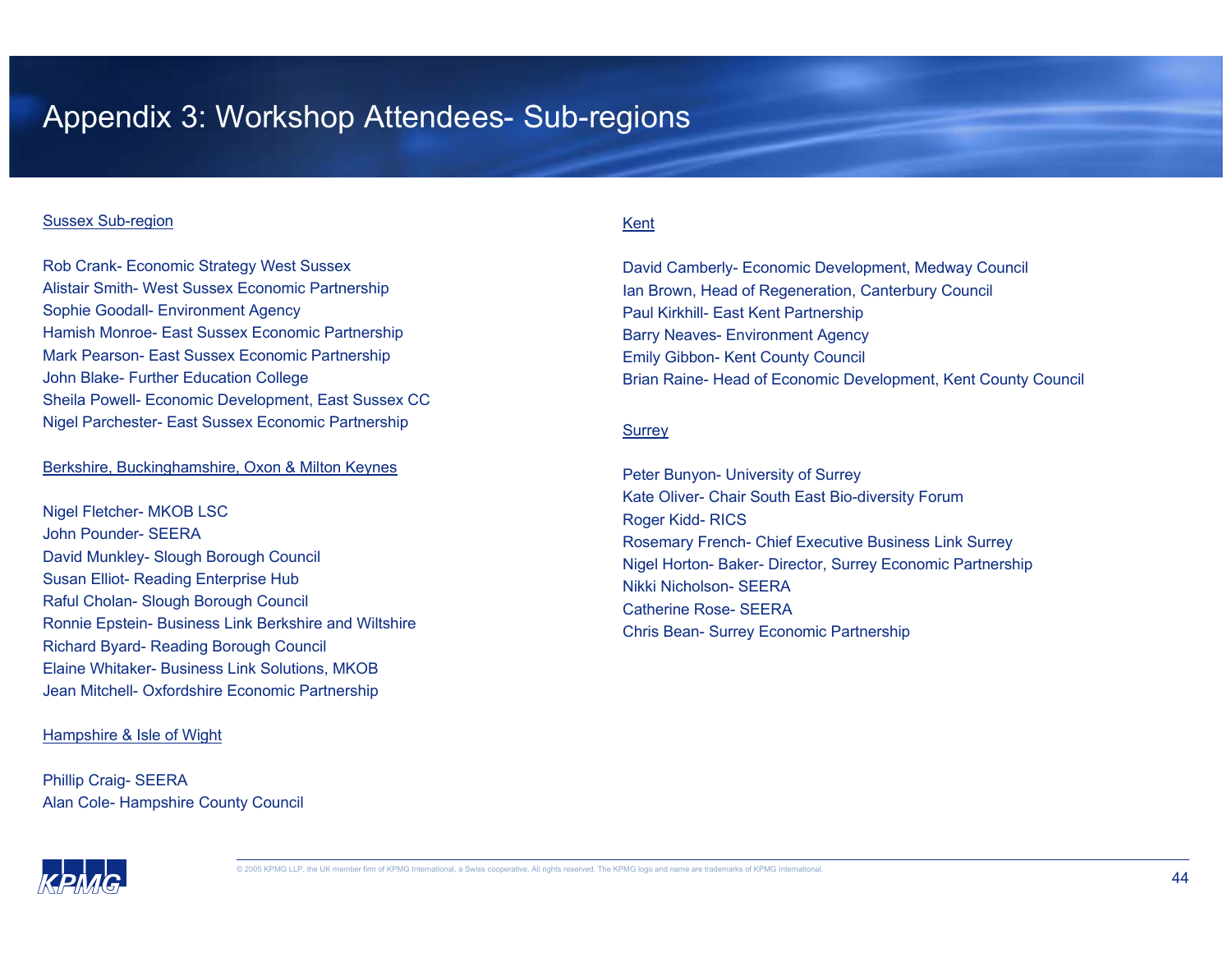### Appendix 4: Additional indicators

The table below contains a lists of potential indicators which can be added to the robust sources already used in this report to monitor the performance of the RES in the future. The list is not definitive or exhaustive but can be used as a basis for discussion as to which indicators should be used. Therefore these and other indicators can be collected to align with the new objectives which are being developed as part of the emerging RES. We recommend that any indicatorto be used in the future to monitor the performance of the RES be researched more fully, with source agencies engaged to ensure that they intend to collect the indicator for the forseeable future and that collection will be undertaken on a consistent basis to allow the time series analysis of data.

| Indicator                                                | Source                                  | Alignment with PSA target                   | Availability | Geography       |
|----------------------------------------------------------|-----------------------------------------|---------------------------------------------|--------------|-----------------|
| Skills Shortages- Hard to fill vacancies                 | <b>Employer Skills Survey- DfES</b>     | DfES 6,7,9,10,11                            | Annual       | Region          |
| Occupational Structure- High Value Occupations           | LFS                                     | Towards DTI 1,2,7,9 (gender), HMT 1, ODPM 1 | Annual       | <b>District</b> |
| Total Investment by UK and Foreign owned companies       | ONS- DTI statistics<br>ABI.             | Towards DTI 1,2,7, HMT 1,5 ODPM 1.          | Annual       | Region          |
| % Working Age No Qualifications                          | <b>LFS</b>                              | <b>DfES 10.11</b>                           | Annual       | <b>District</b> |
| Average Weekly Wages                                     | <b>New Earnings Survey</b>              |                                             | Annual       | <b>District</b> |
| % Population claiming Income Support                     | DWP/ONS                                 | Towards DWP 1, HMT 9                        | Annual       | <b>District</b> |
| Incapacity Benefits and Severe Disablement Allowance     | <b>ONS, Neighbourhood Stats</b>         |                                             | Annual       | District        |
| % Working Age Population in Workless Households          | <b>ONS</b>                              | DTI 10, DWP 3,4,5, 7,                       | <b>T</b> bc  | Region          |
| Long Term Unemployment                                   | <b>Claimant Count-NOMIS</b>             | DTI 10, DWP 3,4,5, 7,                       | Annual       | Ward            |
| Social Housing Supply and Demand                         | <b>ONS, Neighbourhood Stats</b>         | ODPM <sub>5</sub>                           | Annual       | <b>District</b> |
| Households on the Housing Register                       | <b>ODPM</b>                             | ODPM <sub>5</sub>                           | Annual       | District        |
| Dwellings Completions by Tenure                          | <b>ONS, Neighbourhood Stats</b>         | ODPM <sub>5</sub>                           | Annual       | Region          |
| Average Trunk Road Traffic Speed                         | Regional Transport Trends, DfT          | DT1                                         | 98,01,03     | Region          |
| Average Distance travelled by Mode                       | Regional Transport Trends, DfT          | DfT <sub>1</sub>                            | Annual       | Region          |
| Index of Affordability                                   | Various Sources- tbc                    | ODPM <sub>5</sub>                           | Annual       | <b>District</b> |
| Poor Quality Housing Stock                               | <b>English Housing Condition Survey</b> | ODPM <sub>7</sub>                           | Annual       | Region          |
| % Land designated AONB                                   | Defra                                   | Defra 3                                     | Annual       | Region          |
| GVA per Hour Worked                                      | <b>ONS</b>                              | ODPM 2, DTI 1.7, HMT 1.5.6                  | Annual       | Region          |
| GVA per Filled Job- UK Index                             | <b>ONS-DTI</b> statistics               | ODPM 2, DTI 1,7, HMT 1,5,6                  | Annual       | Region          |
| % employees receiving job related training in previous 4 |                                         |                                             |              |                 |
| weeks                                                    | LFS- DTI statistics                     |                                             | Bi-annual    | Region          |
| Travel to Work- Public Transport                         | <b>LFS</b>                              | DfT 1,2,3                                   | Annual       | Region          |
| Value of Exports- absolute & per employee job            | <b>ONS- DTI statistics</b>              | <b>DTI 11</b>                               | Annual       | Region          |
| Number of Exporting Companies                            | statistics                              | <b>DTI 11</b>                               | Annual       | Region          |
| <b>Number of Patents</b>                                 | Creativity Index                        | DTI <sub>2</sub>                            | Annual       | Check           |
| Levels of Venture Capital                                | Global Entrepreneurship Monitor         | DTI2                                        | <b>T</b> bc  | Region          |
| Expenditure on R&D as % GVA                              | Business Enterprise Survey, ONS/DTI     | Towards ODPM 2, DTI 1,7, HMT 1,5,6          | Annual       | Region          |
| % Turnover Attributable to new/ improved/ novel products | CIS 3 Survey                            | DTI <sub>2</sub>                            | Bi-annual    | Region          |
| Employment in Key Science sub-sectors                    | ABI                                     | DII 2                                       | Annual       | <b>District</b> |

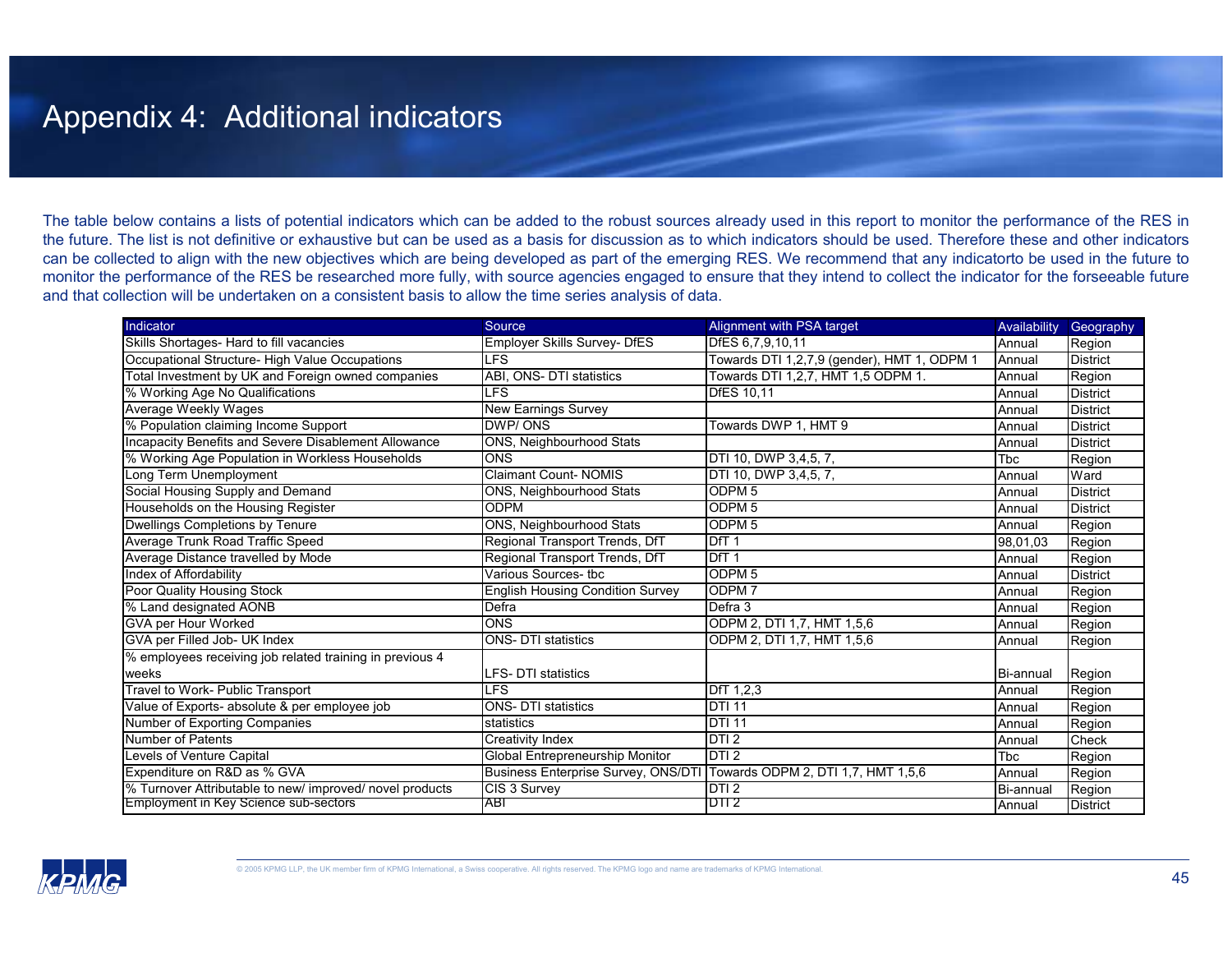## Appendix 4: Additional Indicators- PSA Targets

The table below shows further indicators which could support the monitoring of the performance of the RES through data which is already being collected towards PSA targets. As such these indicators can e expected to be consistently collected in future years.

| <b>PSA Target</b> | <b>Objective</b>                        | Indicator                                        |
|-------------------|-----------------------------------------|--------------------------------------------------|
| Health 9          | Improve life chances for children       | Under 18 Conception Rate                         |
| Health 10         | Reduce effects of drug use on community | Use of drug treatment programmes                 |
| Health 11         | Reduce health inequalities              | Infant Mortality                                 |
| Health 12         | Reduce health inequalities              | Life Expectancy at birth                         |
|                   |                                         | % under 22s participated in FT programme         |
| <b>DfES</b>       | Improve skills/ shortages               | towards HE or employment                         |
| HO <sub>8</sub>   | Community Involvement                   | Community participation levels                   |
| HO <sub>9</sub>   | <b>Community Cohesion</b>               | Race equality and cohesion Indicators            |
|                   |                                         |                                                  |
| DTI <sub>8</sub>  | Best place for e-business               | Internation business uptake of broadband and ICT |
| DTI <sub>9</sub>  | Gender Equality                         | Range of Indicators-employment                   |
| DCMS <sub>2</sub> | <b>Cultural Experience</b>              | Take up of cultural and sporting opportunities   |

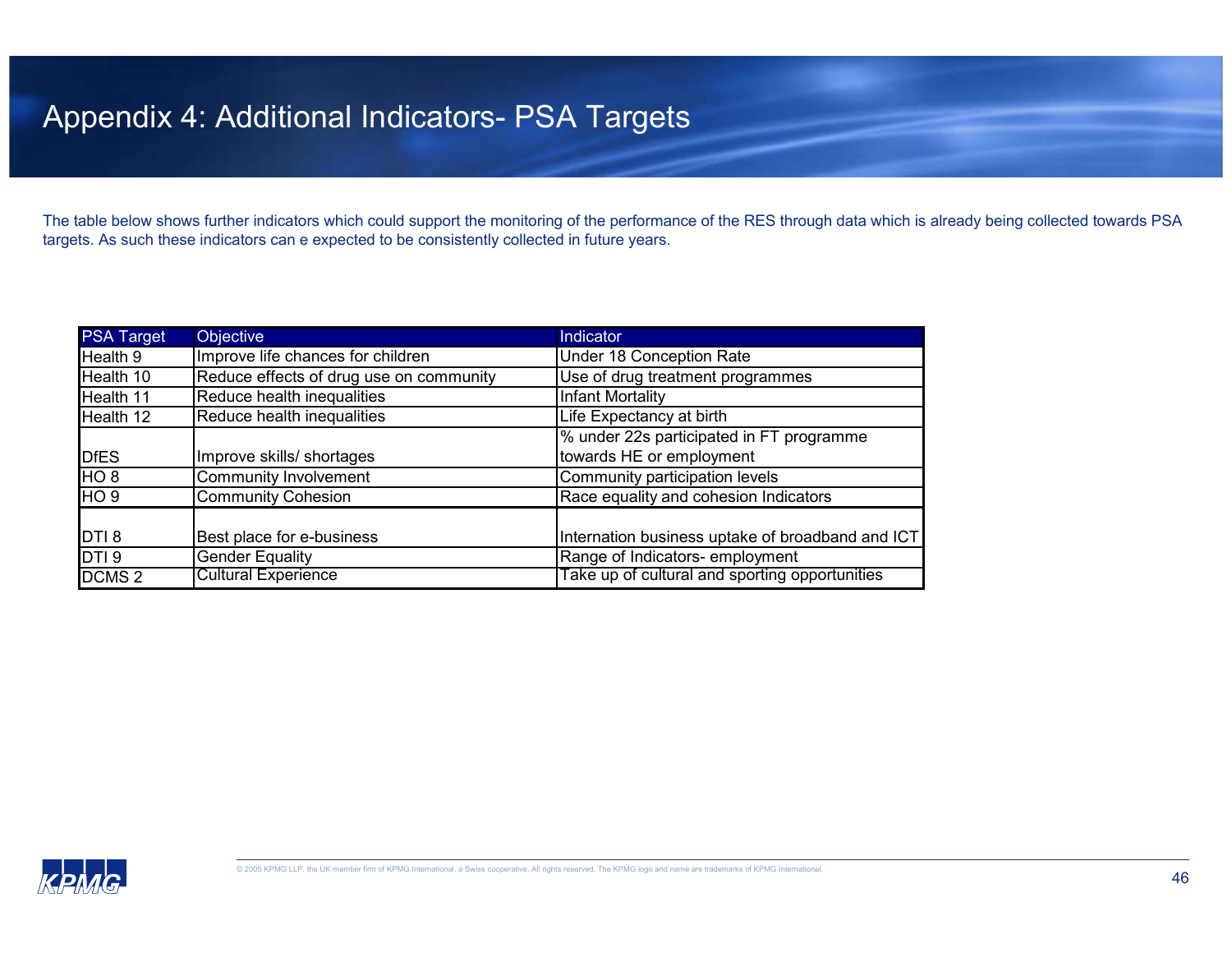## Appendix 5: Document Review

The tables in the following pages provide summary findings taken from a number of documents, recommended by SEEDA which provide contextual information on issues affecting the South East during the lifespan of the RES. The tables provide information relating to the regional and national economies and provides a perspective towards understanding general economic trends affecting the region. This is intended to aid the understanding of the climate within which the RES is operating and therefore understand the extent to which the RES can influence and impact on overall regional performance.

| <b>Title</b>                                                                                  | <b>Source</b>                                                                             | <b>Key Findings</b>                                                                                                                                                                                                                                                                                                                                                                                                                                                                                                                                                                                                                                                                                                                                                                                                                                                                                                                                                                                                                                                                                                                                                                                                                                                                                                                                                                                                                                                                                                                                                                                                                                                                                                                                                                                                                      | <b>Implications for the South East RES</b>                                                                                                                                                                                                                                                                                                                                                                                                                                                                                                                                                                                                                                                                                                                                                                                                                                                                                                                                                                                                                                                                                                                                                                     |
|-----------------------------------------------------------------------------------------------|-------------------------------------------------------------------------------------------|------------------------------------------------------------------------------------------------------------------------------------------------------------------------------------------------------------------------------------------------------------------------------------------------------------------------------------------------------------------------------------------------------------------------------------------------------------------------------------------------------------------------------------------------------------------------------------------------------------------------------------------------------------------------------------------------------------------------------------------------------------------------------------------------------------------------------------------------------------------------------------------------------------------------------------------------------------------------------------------------------------------------------------------------------------------------------------------------------------------------------------------------------------------------------------------------------------------------------------------------------------------------------------------------------------------------------------------------------------------------------------------------------------------------------------------------------------------------------------------------------------------------------------------------------------------------------------------------------------------------------------------------------------------------------------------------------------------------------------------------------------------------------------------------------------------------------------------|----------------------------------------------------------------------------------------------------------------------------------------------------------------------------------------------------------------------------------------------------------------------------------------------------------------------------------------------------------------------------------------------------------------------------------------------------------------------------------------------------------------------------------------------------------------------------------------------------------------------------------------------------------------------------------------------------------------------------------------------------------------------------------------------------------------------------------------------------------------------------------------------------------------------------------------------------------------------------------------------------------------------------------------------------------------------------------------------------------------------------------------------------------------------------------------------------------------|
| <b>Going for</b><br><b>Growth:</b><br><b>Comparing</b><br>the SE's<br>economic<br>performance | <b>Commission</b><br>on Sustainable<br><b>Development</b><br>for the South<br><b>East</b> | The report focuses on the question of whether the South East as a high<br>performing region in terms of output per head and economic growth should<br>continue as its main objective further increasing the rate of growth. Or<br>whether instead it should have broader objectives linked more closely to<br>quality of life indicators.<br>The implication of this question is that officially and in relation to central<br>government, economic (output) growth is or has been the primary objective<br>of the region and therefore shapes the prioritisation of objectives. However<br>the report states that in affect this is not the case amongst a number of<br>government bodies and economic growth is not the primary driver of the<br>policy agenda. What is deemed high on the agenda is addressing the<br>disparities between sub-regions and groups in the South East.<br>This prioritisation will and should have implications for policy and resource<br>allocation. Furthermore if the focus is to be on output then it should not be<br>on improving overall growth but more specifically productivity. However, it is<br>argued that productivity is not currently being accurately measured let alone<br>understood in terms of specific drivers. A concentration on output growth<br>also brings into play other important factors such as dealing with the<br>trappings of economic success such as congestion, lack of affordable<br>housing, strain on natural resources and the quality of environment.<br>The report concludes that current levels of economic growth are acceptable<br>in maintaining the region's relatively high performing position. Therefore<br>there is no requirement for policy to seek to further improve these in a<br>manner which would put greater strain on other objectives. | The report highlights the need for agreement between regional<br>partners of overall objectives for the region-something which<br>the RES seeks to provide and to a significant extent has<br>achieved.<br>The challenge for the RES in the terms of this report is to<br>clarify the main objectives and economic direction of the region<br>and achieve the buy in of regional groups and stakeholders.<br>There also needs to be an understanding between South East<br>and national stakeholders of which targets and objectives set<br>by central government correspond with regional targets.<br>Whether regional partners can affect the level of output growth<br>or not it is important for the region to understand the<br>implications of growth and how targeted growth will effect the<br>sustainable development of the region.<br>The prioritisation of resources is also important and requires<br>clear objectives. If the RES determines that output growth<br>levels are more important that this report then the implied<br>challenge is to provide a balance of policy objectives which<br>achieve growth but not at the detriment of other sustainability<br>or quality of life factors. |

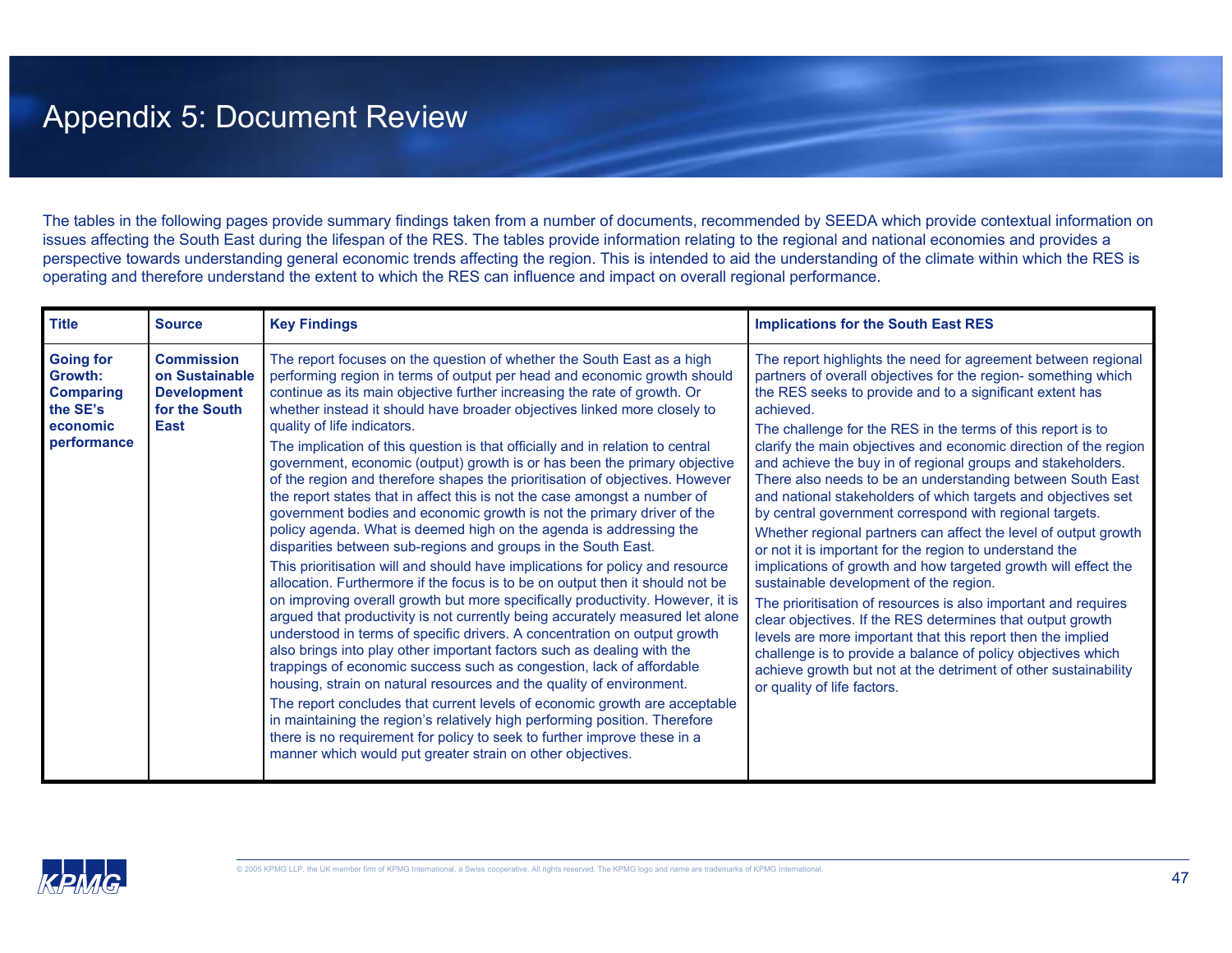# Appendix 5: Document Review

| <b>Title</b>                                            | <b>Source</b>                                                | <b>Key Findings</b>                                                                                                                                                                                                                                                                                                                                                                                                                                                                                                                                                                                                                                                                                                                                                                                                                                                                                                                                                                                                                                                                                                                                                                                                                                                                                                                                                                                                                                                                                                                  | <b>Implications for the South East RES</b>                                                                                                                                                                                                                                                                                                                                                                                                                                                                                                                                                                                                                                                                                                                                                                                                                                                                                                                                     |
|---------------------------------------------------------|--------------------------------------------------------------|--------------------------------------------------------------------------------------------------------------------------------------------------------------------------------------------------------------------------------------------------------------------------------------------------------------------------------------------------------------------------------------------------------------------------------------------------------------------------------------------------------------------------------------------------------------------------------------------------------------------------------------------------------------------------------------------------------------------------------------------------------------------------------------------------------------------------------------------------------------------------------------------------------------------------------------------------------------------------------------------------------------------------------------------------------------------------------------------------------------------------------------------------------------------------------------------------------------------------------------------------------------------------------------------------------------------------------------------------------------------------------------------------------------------------------------------------------------------------------------------------------------------------------------|--------------------------------------------------------------------------------------------------------------------------------------------------------------------------------------------------------------------------------------------------------------------------------------------------------------------------------------------------------------------------------------------------------------------------------------------------------------------------------------------------------------------------------------------------------------------------------------------------------------------------------------------------------------------------------------------------------------------------------------------------------------------------------------------------------------------------------------------------------------------------------------------------------------------------------------------------------------------------------|
| <b>Disparities</b><br>in Regional<br><b>Performance</b> | <b>Phillip</b><br>McCann,<br><b>University</b><br>of Reading | There are 5 key drivers of productivity in regions; skills, innovation,<br>enterprise and competition levels.<br>Skills levels differ significantly across regions with retention of graduates<br>and those with high skills particularly important. Venture capital, FDI and<br>air transport are all concentrated and biased towards the South East and<br>London.<br>Overall in terms of the drivers of productivity, skills are crucial but all the<br>drivers are inter related and complementary to each other. There are 5<br>primary potential sources of regional under-performance; macro-economic<br>instability, market failures in productivity drivers, barriers to labour<br>mobility, barriers to clustering and policy failures (as have been witnessed<br>in the past).                                                                                                                                                                                                                                                                                                                                                                                                                                                                                                                                                                                                                                                                                                                                            | The South East is one of the high performing regions in the UK and is<br>highlighted as an example of benefiting from FDI, venture capital and<br>transport links. The implication of this is that the region needs to maintain<br>this relative success compared to other regions and build on it further in the<br>future. Similarly the region needs to work on its performance in terms of the<br>individual drivers of growth and whilst relative performance to other UK<br>regions is good, performance in the context of international high performing<br>regions requires further development and improvement. Specific to the<br>RES, lessons can be learnt with regards 'past policy failures'. "Attempts to<br>freeze existing patterns of economic activity through protectionist measures<br>and support for failing industries have been costly, as have isolated policy<br>interventions and the flawed design of Regional policy".                            |
| <b>Regional</b><br>Growth,<br><b>September</b><br>2004  | <b>HM</b><br>Treasury,<br><b>DTI, ODPM</b>                   | The study bases analysis of regional growth and disparities on 5 areas;<br>education and skills, enterprise, innovation, investment and employment.<br>It does not attempt to prioritise any of these areas but analyses them<br>individually. The key driver of inter-regional (and likely sub-regional)<br>disparities is seen to be 'place based factors'. These factors are<br>particularly critical with regards education and skills, enterprise and<br>employment. Such place based factors are the effects of peer groups,<br>neighbourhood and intergenerational effects.<br>As such it appears that in low performing areas such factors contribute to<br>lower aspirations and therefore activity and means that skills,<br>entrepreneurship (indirectly innovation) and employment levels are<br>restricted. Such factors help feed into a theory that investment in the<br>quality of place is important and that creating attractive places to live and<br>work will drive growth. With regards innovation, conclusions focus on<br>improving knowledge transfer mechanisms, including accessing<br>knowledge in other regions.<br>The report also analyses RDA performance. The key factor for effective<br>RDA performance appears to be in their ability to identify and prioritise the<br>performance gaps within each individual region. At present the gap<br>identified in the South East is of pockets of deprivation in areas which do<br>not benefit from the strong labour markets experienced more widely. | The idea of place based factors effecting regional and sub-regional<br>performance can be linked to the regional objective of improving<br>performance in the most deprived areas of the region and bringing them in<br>line with other better performing sub-regions.<br>The implications of this study are that a joined up strategy of identifying<br>performance gaps, analysing place based effects and introducing policy to<br>address these added to public investment in quality of place should<br>contribute to overall growth.<br>Given regional disparities and the under performance of northern regions<br>the South East is used as an example of a stronger performing area. Again<br>the implication of this is that the South East needs to continue to identify the<br>drivers of its success and continue to push these and not rest on its laurels<br>in terms of current higher levels of skills, enterprise, innovation,<br>employment and investment. |

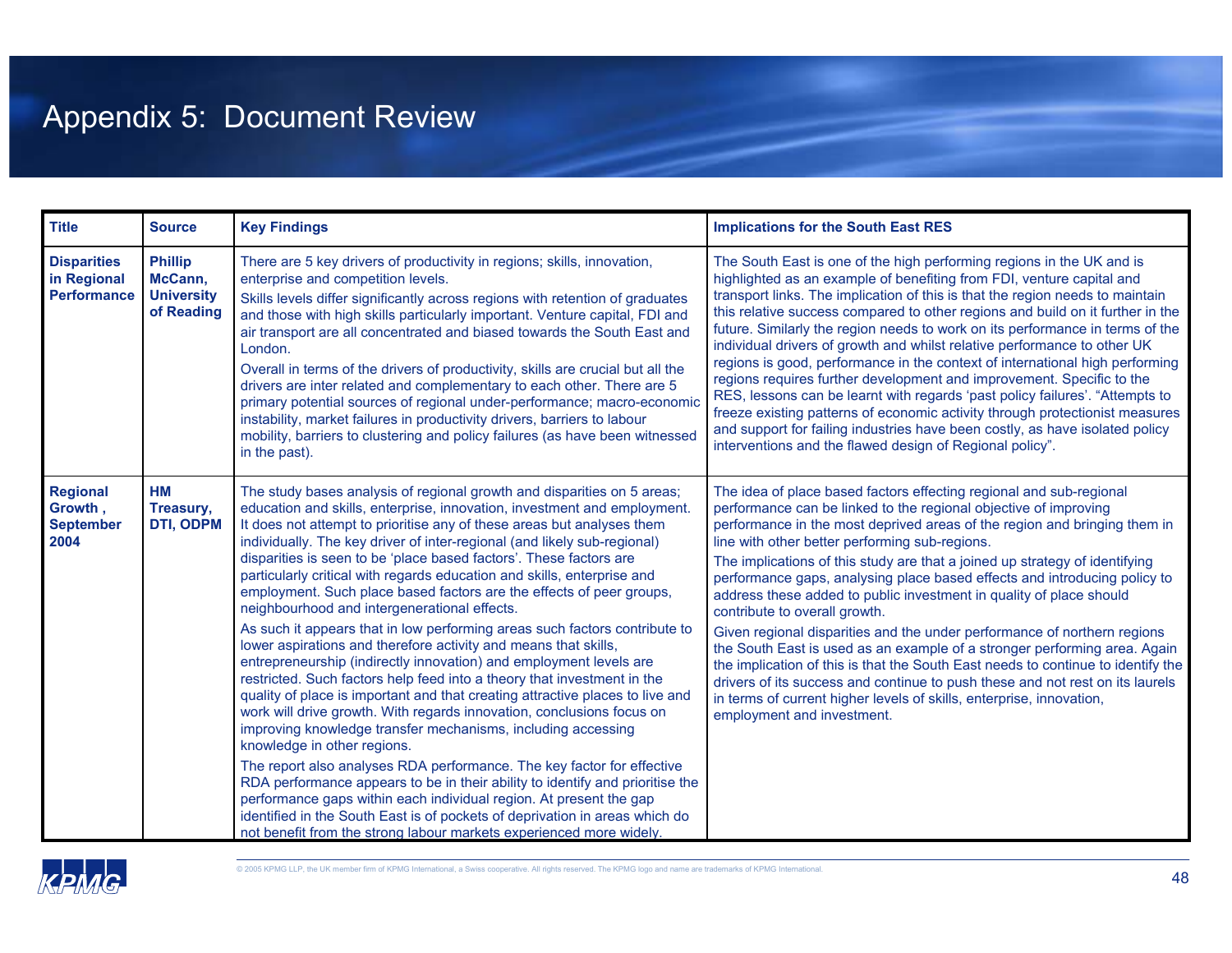# Appendix 5: Document Review

| <b>Title</b>                                     | <b>Source</b>                   | <b>Key Findings</b>                                                                                                                                                                                                                                                                                                                                                                                                                                                                                                                                                                                                                                                                                                                                                                                                                                                                                                                                                                                                                                                                                               | <b>Implications for the South East RES</b>                                                                                                                                                                                                                                                                                                                                                                                                                                                                                                                                                                                                                                                                                                                                                                                                                                                                                                                                                                                                                                                                                                                                                                                                                                                                                                                                                                                         |
|--------------------------------------------------|---------------------------------|-------------------------------------------------------------------------------------------------------------------------------------------------------------------------------------------------------------------------------------------------------------------------------------------------------------------------------------------------------------------------------------------------------------------------------------------------------------------------------------------------------------------------------------------------------------------------------------------------------------------------------------------------------------------------------------------------------------------------------------------------------------------------------------------------------------------------------------------------------------------------------------------------------------------------------------------------------------------------------------------------------------------------------------------------------------------------------------------------------------------|------------------------------------------------------------------------------------------------------------------------------------------------------------------------------------------------------------------------------------------------------------------------------------------------------------------------------------------------------------------------------------------------------------------------------------------------------------------------------------------------------------------------------------------------------------------------------------------------------------------------------------------------------------------------------------------------------------------------------------------------------------------------------------------------------------------------------------------------------------------------------------------------------------------------------------------------------------------------------------------------------------------------------------------------------------------------------------------------------------------------------------------------------------------------------------------------------------------------------------------------------------------------------------------------------------------------------------------------------------------------------------------------------------------------------------|
| <b>Understanding</b><br>the Knowledge<br>Economy | Regional<br>Planning<br>Service | Nationally employment in the knowledge sector tends to be.<br>concentrated in urban areas, with growth in recent years generally<br>driven by growth in business services.<br>The concentration of knowledge economy employment appears to<br>coincide with areas of relatively strong economic performance.<br>Previous studies have shown a correlation between levels of<br>knowledge employment and earnings, output and productivity.<br>The correlation between knowledge employment and the locality of<br>higher education institutions is not always direct. However there<br>appear to be links between knowledge employment and the quality of<br>research at institutions and number of academic staff.<br>This relationship infers that areas benefit from high quality research<br>institutions which coincide with a spillover of knowledge employment.                                                                                                                                                                                                                                            | Further research is required to fully understand the knowledge economy and its<br>impact on the wider performance of the South East economy. However the<br>conclusions of this report can be used as a starting point in understanding the<br>links between knowledge employment and higher performing area in order to<br>inform the relevant aspects of the RES.                                                                                                                                                                                                                                                                                                                                                                                                                                                                                                                                                                                                                                                                                                                                                                                                                                                                                                                                                                                                                                                                |
| The Impact of<br>Offshoring on<br>the South East | <b>SEEDA/</b><br><b>SEERA</b>   | The South East region is thought to have endured 3-4,000 direct job<br>losses per annum as a result of offshoring. Principle drivers of the<br>attractiveness of offshoring are relative competitiveness, public<br>acceptability, operational risk, labour supply, technology, global<br>stability and IPR/DP.<br>The report envisages 3 future scenarios:<br>Reality and focus, where offshoring trends slow or are even reversed<br>due to concerns over quality of services,<br>Gathering momentum, where offshoring proves successful and<br>companies expand the depth and breadth of their offshored activities,<br>and<br>Global Specialisation, where companies tend towards a global view of<br>operation and locate functions in a specific international location which<br>represents a 'centre of excellence'.<br>It is stated that somewhere between scenarios 2 and 3 is the most<br>likely outcome. If scenario 3 proves correct the report states that<br>South East employment levels by 2026 may be some 220,000 lower<br>than under a baseline scenario based on current growth expectations. | The report concludes that to deal with the effects of offshoring the South East<br>must be flexible and adaptable, rather that seeking to prevent the trend through<br>government intervention.<br>Offshoring, places relative competitiveness in a global context. The South East<br>economy cannot compete on cost in this new environment, instead it will have to<br>focus on maintaining and growing high added value activities. An understanding<br>of these objectives will need to feed into the RES. The loss of 3-4,000 jobs per<br>year as a result of offshoring should be noted in terms of previous RES targets<br>and inform future policy decisions.<br>In the future if the effects of offshoring are high then this will impact on the<br>expected levels of employment in the region. It therefore may be that labour<br>markets in the future will not be as tight as is anticipated which will result in more<br>limited pressures on housing, transport and natural resources.<br>However key to this position is the extent to which the South East economy can<br>adapt to the impacts of offshoring and whether the workforce who are impacted<br>can re-skill and find work in other activities. As such policies may be required to<br>"encouraged SMEs to employ workers who lose jobs through offshoring or to<br>provide assistance to workers in setting up their own entrepreneurial activities". |

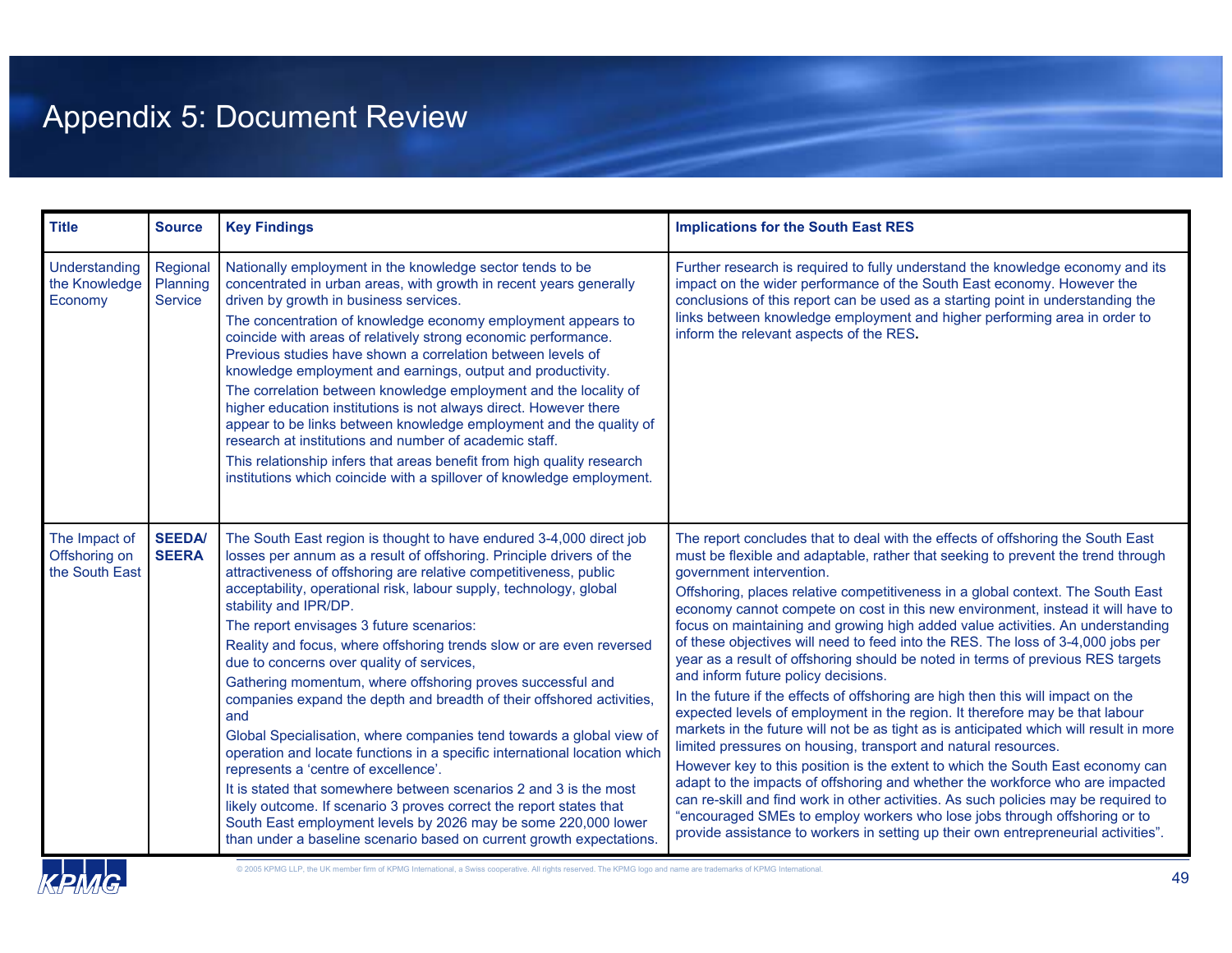### Appendix 6: Summary of Sub-regional Action Plans

In 2002, to facilitate the delivery of RES objectives, SEEDA working alongside key regional partners developed action plans which marked the adoption of a refreshed framework of objectives, priorities and key actions for the region. The report contained 4 elements:

•Regional Economic Strategy actions plans

- •Sub-regional priorities
- •Sector and cluster priorities, and
- •Priorities for work across regional boundaries

The action plans provide more detailed plans for delivery of the objectives and priorities of the RES. The table below shows the sub-regional priorities taken from the action plans and relates these to the overall RES priorities (see priority key in 2nd table). Where a square is shaded violet a sub-region has one priority relating to a RES objective, where it is maroon there are 2 priorities relating to that objective and where it is shaded red there are 3 separate priorities.

| Sub-Region                         |    | <b>RES Priority</b> |                |                 |                |                |  |                |    |                 |                |                |                 |                |                 |    | <b>RES Priority</b> |                |                   |  |                  |
|------------------------------------|----|---------------------|----------------|-----------------|----------------|----------------|--|----------------|----|-----------------|----------------|----------------|-----------------|----------------|-----------------|----|---------------------|----------------|-------------------|--|------------------|
|                                    |    | CB                  |                |                 |                | <b>SP</b>      |  |                |    | VC.             |                |                |                 | EI             |                 |    | <b>SUNR</b>         |                | No. of            |  | Enterprise       |
|                                    |    | $\overline{2}$      | 3 <sub>l</sub> | 41              | 5 <sup>1</sup> | 6 <sup>1</sup> |  | 8 <sup>1</sup> | 91 | 10 <sup>1</sup> | 11             | 12             | 13 <sup>1</sup> | 14             | 15 <sup>1</sup> | 16 | 17                  | 18             | <b>Priorities</b> |  | 2 Growth and     |
| Brighton & Hove EP                 |    |                     |                |                 |                |                |  |                |    |                 |                |                |                 |                |                 |    |                     |                |                   |  | 3 Internationa   |
| <b>Buckinghamshire EP</b>          |    |                     |                |                 |                |                |  |                |    |                 |                |                |                 |                |                 |    |                     |                |                   |  | 4 Skills for Pro |
| East Sussex EP                     |    |                     |                |                 |                |                |  |                |    |                 |                |                |                 |                |                 |    |                     |                | 13 <sub>l</sub>   |  | 5 Participation  |
| Hampshire EP                       |    |                     |                |                 |                |                |  |                |    |                 |                |                |                 |                |                 |    |                     |                |                   |  | 6 Learning for   |
| Isle of Wight EP                   |    |                     |                |                 |                |                |  |                |    |                 |                |                |                 |                |                 |    |                     |                |                   |  |                  |
| Kent & Medway Ec. Board            |    |                     |                |                 |                |                |  |                |    |                 |                |                |                 |                |                 |    |                     |                |                   |  | Social Dialo     |
| Milton Keynes EP                   |    |                     |                |                 |                |                |  |                |    |                 |                |                |                 |                |                 |    |                     |                |                   |  | 8 Community      |
| Oxfordshire EP                     |    |                     |                |                 |                |                |  |                |    |                 |                |                |                 |                |                 |    |                     |                |                   |  | 9 Urban Rena     |
| Surrey EP                          |    |                     |                |                 |                |                |  |                |    |                 |                |                |                 |                |                 |    |                     |                |                   |  | 10 Connecting    |
| Thames Valley EP                   |    |                     |                |                 |                |                |  |                |    |                 |                |                |                 |                |                 |    |                     |                |                   |  | 11 Community     |
| <b>West Sussex EP</b>              |    |                     |                |                 |                |                |  |                |    |                 |                |                |                 |                |                 |    |                     |                |                   |  | 12 Housing       |
| Oxford- Cambridge Arc              |    |                     |                |                 |                |                |  |                |    |                 |                |                |                 |                |                 |    |                     |                |                   |  | 13 Transport     |
| East Surrey, Gatwick, Sussex       |    |                     |                |                 |                |                |  |                |    |                 |                |                |                 |                |                 |    |                     |                | 11                |  | 14 Broadband     |
| North Hampshire, West Surrey       |    |                     |                |                 |                |                |  |                |    |                 |                |                |                 |                |                 |    |                     |                |                   |  | 15 Brownfield L  |
| <b>Frequency of Prioritisation</b> | 11 | 8                   | 5 <sup>5</sup> | 12 <sup>1</sup> | $\overline{4}$ | $\overline{2}$ |  | 4              | 4  |                 | 2 <sup>1</sup> | 7 <sup>1</sup> | $\overline{2}$  | $\overline{7}$ | 3               |    | 71                  | $\overline{2}$ |                   |  | 16 Environmen    |
|                                    |    |                     |                |                 |                |                |  |                |    |                 |                |                |                 |                |                 |    |                     |                |                   |  | 17 Suctainable   |

|    | <b>RES PHONIV</b>                       |  |  |  |  |  |
|----|-----------------------------------------|--|--|--|--|--|
|    | Enterprise                              |  |  |  |  |  |
| 2  | Growth and Innovation                   |  |  |  |  |  |
|    | 3 International Relationships           |  |  |  |  |  |
|    | 4 Skills for Prosperity                 |  |  |  |  |  |
| 51 | Participation in Prosperity             |  |  |  |  |  |
|    | 6 Learning for All                      |  |  |  |  |  |
| 7  | Social Dialogue                         |  |  |  |  |  |
|    | 8 Community Participation & Leadership  |  |  |  |  |  |
| 9  | Urban Renaissance                       |  |  |  |  |  |
|    | 10 Connecting Prosperity with Diversity |  |  |  |  |  |
|    | 11 Community Infrastructure & Services  |  |  |  |  |  |
|    | 12 Housing                              |  |  |  |  |  |
|    | 13 Transport                            |  |  |  |  |  |
|    | 14 Broadband                            |  |  |  |  |  |
|    | 15 Brownfield Land                      |  |  |  |  |  |
|    | 16 Environmental Capital                |  |  |  |  |  |
|    | 17 Sustainable Land Management          |  |  |  |  |  |
|    | 18 Water, Waste and Energy              |  |  |  |  |  |